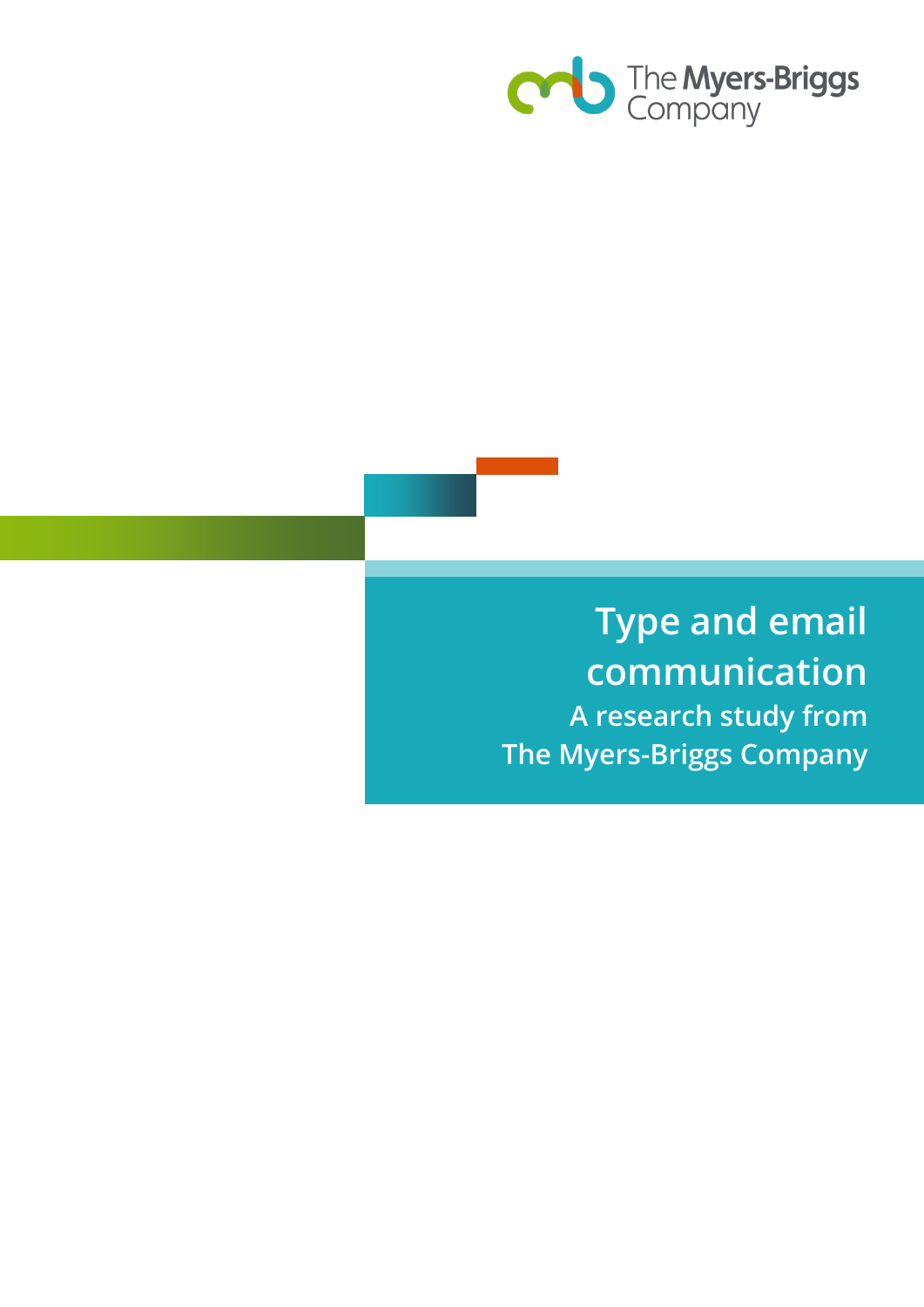# <span id="page-1-0"></span>**Contents**

| Contents                                      | 1              |
|-----------------------------------------------|----------------|
| <b>Executive summary</b>                      | $\overline{2}$ |
| Introduction and methodology                  | 4              |
| <b>Results</b>                                | 6              |
| The sample                                    | 6              |
| Is email important?                           | 9              |
| Number of emails sent and received            | 10             |
| Ways of accessing email                       | 11             |
| Email accounts                                | 11             |
| Using email outside of 'normal' working hours | 12             |
| Views on email                                | 14             |
| Type of team                                  | 26             |
| Organization size                             | 27             |
| Working environment                           | 27             |
| Job level                                     | 28             |
| Best and worst aspects of using email         | 31             |
| Stress and email                              | 33             |
| Factors contributing to email stress          | 34             |
| Stressors for each favorite process           | 36             |
| Conclusions and guidelines for using email    | 38             |
| Guidelines for using email                    | 38             |
| Summary and conclusions                       | 45             |
| The purpose of the survey                     | 45             |
| References                                    | 49             |
| Appendices                                    | 51             |
| Appendix 1: Respondent comments               | 51             |

Research study designed by: John Hackston, Head of Thought Leadership, The Myers-Briggs Company Nikhita Blackburn, Lead Consultant, The Myers-Briggs Company

© Copyright 2016, 2019 The Myers-Briggs Company and The Myers-Briggs Company Limited.

® MBTI, Myers-Briggs, Myers-Briggs Type Indicator, the MBTI logo and The Myers-Briggs Company logo are trademarks or registered trademarks of The Myers & Briggs Foundation in the United States and other countries.

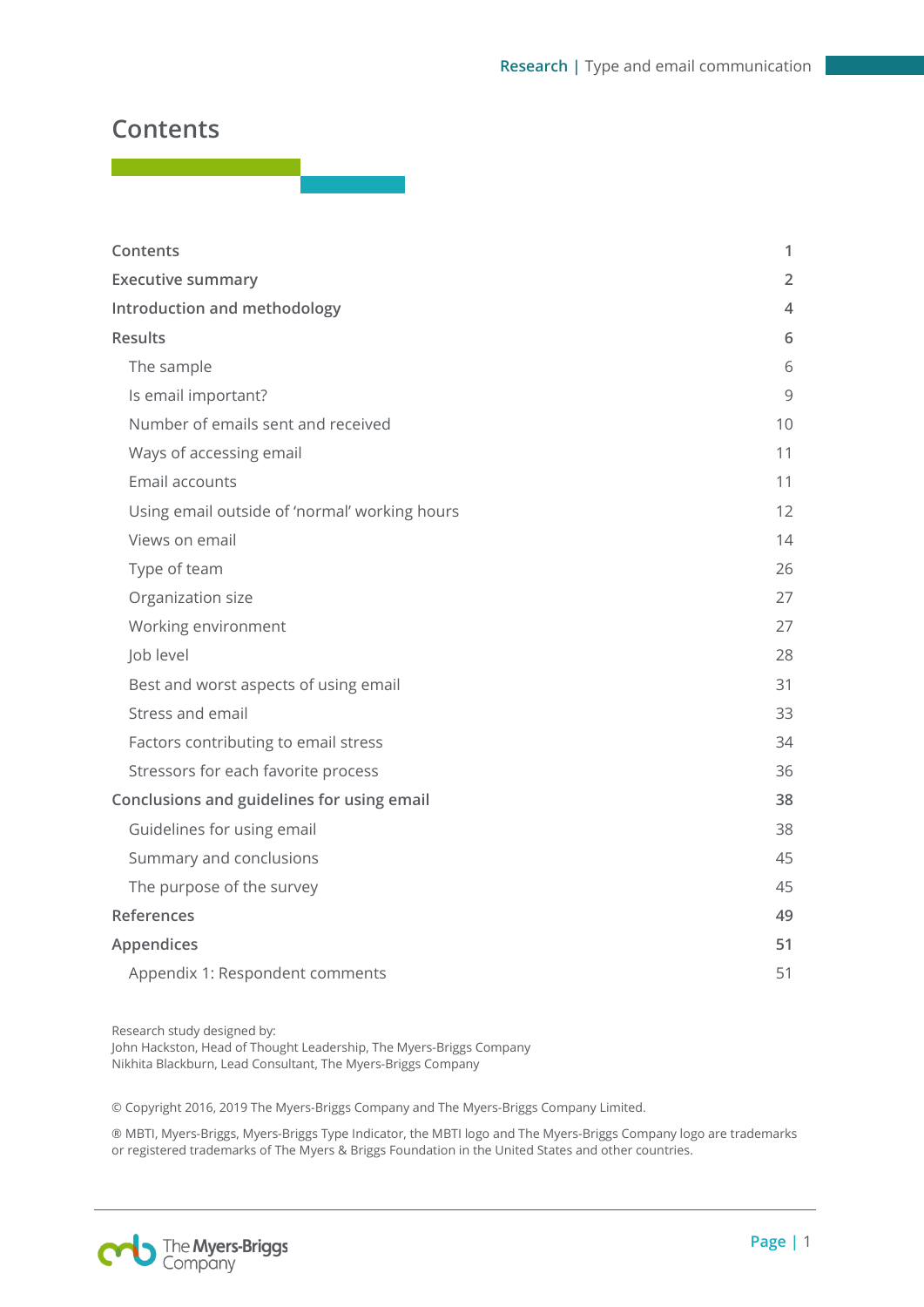# <span id="page-2-0"></span>**Executive summary**

Email is a part of most people's working lives. However, we all use it in different ways, have different likes and dislikes, and find different aspects of email more or less stressful. This may be due, in part, to personality differences.

This report describes the results of a study into how personality type differences, as measured by the Myers-Briggs Type Indicator® (MBTI®) model, relate to how we use and are affected by email.

The analysis is based on 368 people who completed an online survey in 2016. The results are described in detail in this report, but some of the headline findings are as follows:

#### **Email use**

- 84% of the group agreed or strongly agreed that they could not do their job without email. Women were more likely to agree with this than men.
- Most people received more work emails (averaging 25–50 emails a day) than they sent (11– 25 emails).
- Desktop or laptop computers are the devices that most people both preferred to use and did use. Those who preferred to use a smartphone were significantly younger than those who preferred to use other devices.
- Most respondents sent and checked emails outside of normal working hours.

#### **MBTI preference pair differences**

- Compared with Introverts, Extraverts are more likely to feel email is overused (when face to face or telephone contact could be used instead), and to have sent an email to the wrong person. They are less likely to use email to avoid face to face confrontation or debate. On average, Extraverts both send and receive more emails than Introverts.
- Those with a Sensing preference are likely to be more structured in their use of email, feel they use email efficiently, and to be keener that emails are clear and concise. Intuition types are less structured and more casual in their use of email.
- Those with a Thinking preference particularly value efficiency, getting to the point, and speed of response. These features are also valued, though less highly, by those with a Feeling preference. The latter group are, however, more likely to be offended if emails omit pleasantries.
- Most people expect a fairly quick response, but those with a Judging preference are more irritated when they do not receive this. They are less likely to take a long time to respond themselves and are more likely to spend time waiting for emails from others. They find it more difficult to ignore notifications and are less able to concentrate on their work when they have unread emails. Those with a Perceiving preference are less structured in their use of email, often not using subfolders at all or else setting them up but then not using them, and they are relatively relaxed about having unread emails.

#### **Other type differences**

- A few differences were also found between people of each favorite process, and between different process pairs. These are described in detail in the report.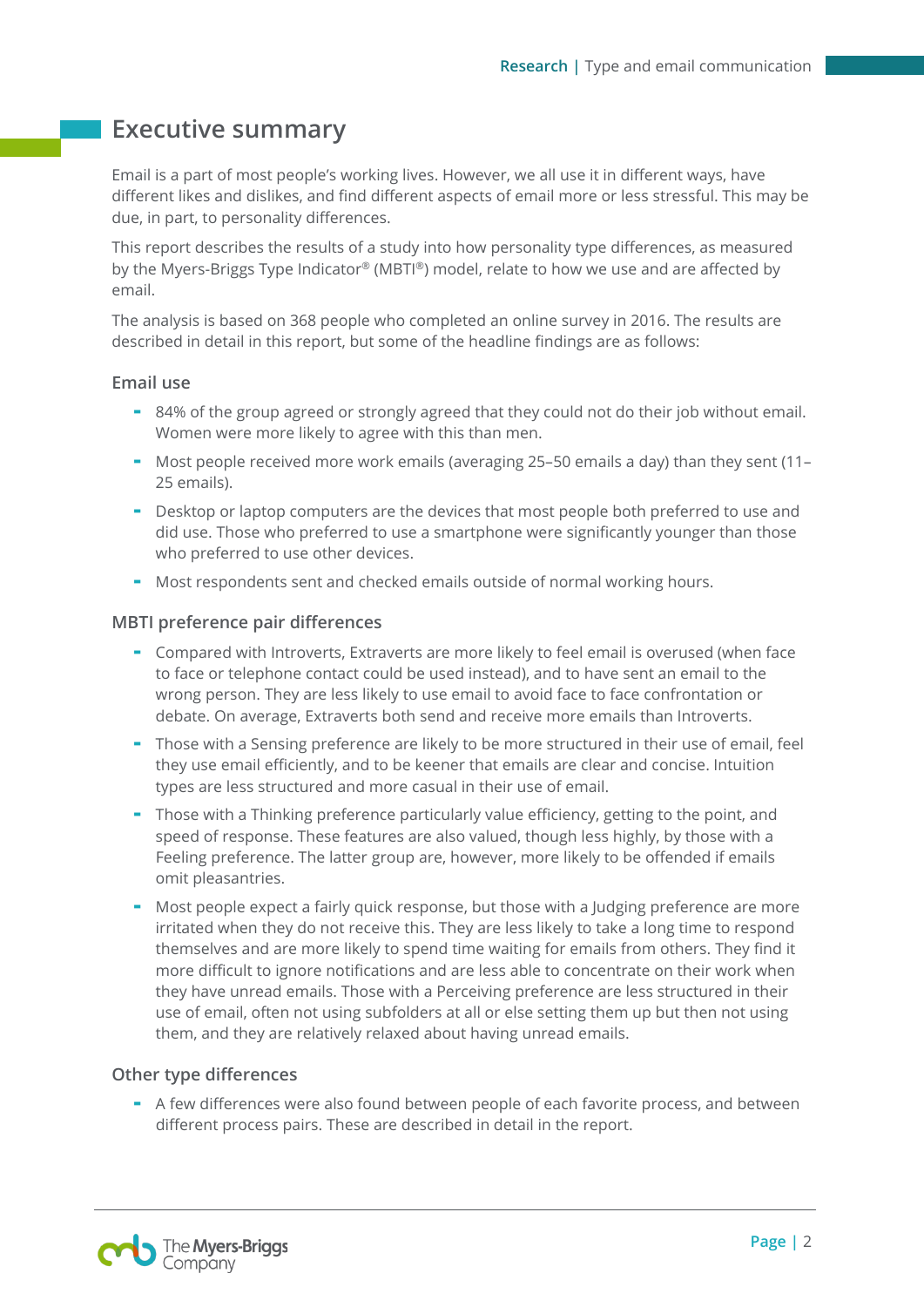#### **Other group differences**

- Men were significantly more likely than women to check personal emails at work.
- Compared with people in traditional physical teams and people not in a team, members of virtual teams felt that they wasted more time dealing with email and that they used email less efficiently.
- Differences were found between individuals of different occupational levels. For example, managers and especially senior managers were more likely to agree that they were sent too many irrelevant emails, waste too much time on email, find email overwhelming and stressful, and have to deal with email outside of normal working hours.

#### **Best and worst aspects of email**

- The most commonly identified best things about email included: being able to use it with anyone, anytime anywhere; speed; and providing an audit trail.
- The most commonly identified worst things about email included: junk emails; ease of misinterpretation of email; and use of email instead of face to face communication.
- There were clear type differences in what were seen as the best and worst aspects of email. For example, people with Extraverted Feeling (ESFJ, ENFJ) as their favorite process felt that people not replying to their emails was a particular issue.

#### **Stress and email**

- A few factors correlated with being more stressed, including organization size, job type, job level, number of emails sent and received, likelihood of sending emails outside of work hours, different attitudes to and techniques of using email, and level of control a person has over their working life.
- There were no significant differences in stress between different preference pairs (E–I, S– N, T–F, J–P), favorite processes, or functional pairs. However, Introverts on average both send and receive less emails than do Extraverts. And among those who receive more than 50 emails a day, Introverts are more stressed than Extraverts.
- The research identified email factors that are particularly stressful for people of each favorite process.

These findings have been used to produce guidelines to help people of each favorite process to work more effectively with email and avoid email stress.

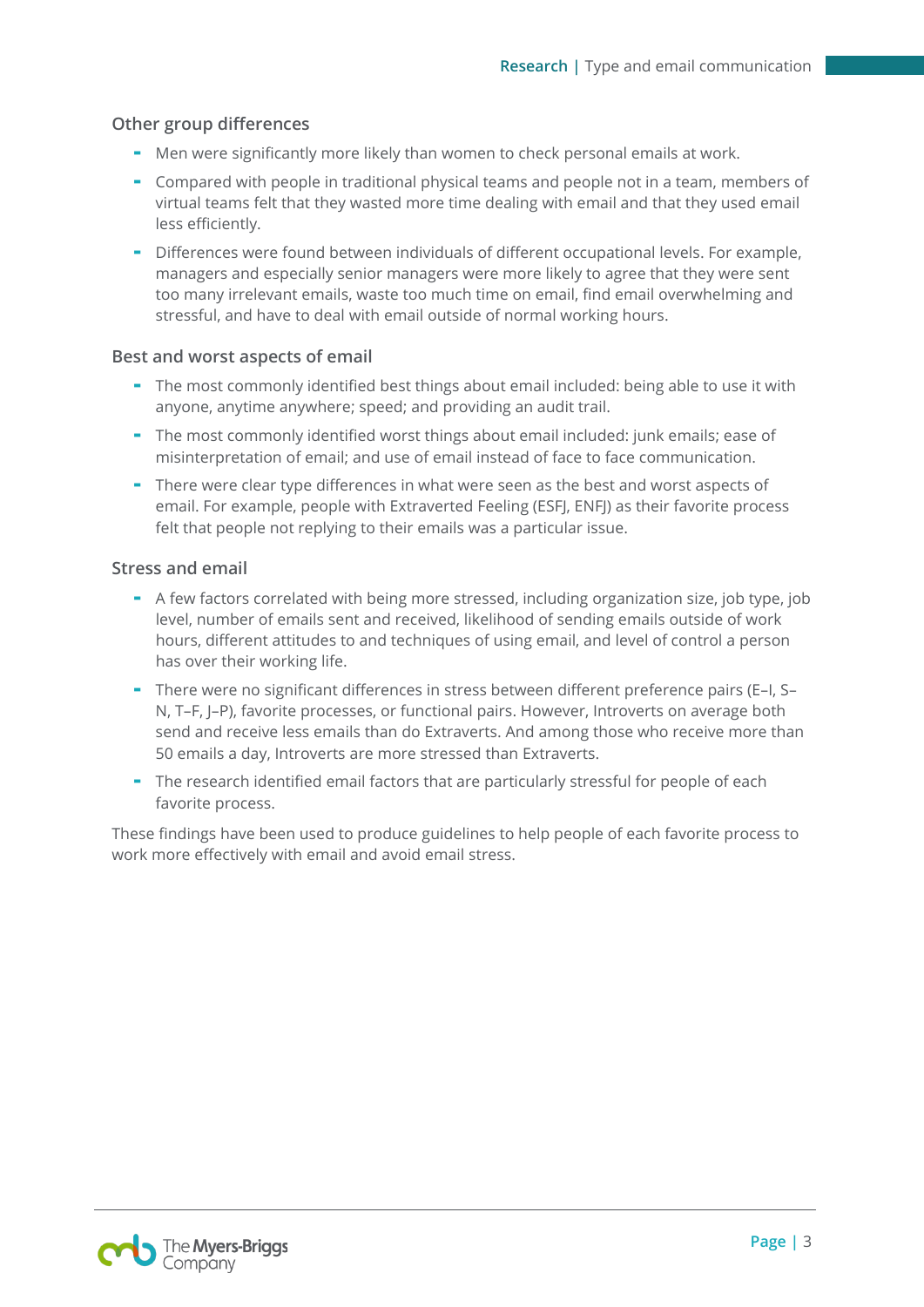# <span id="page-4-0"></span>**Introduction and methodology**

#### **Introduction**

Email is a part of most people's lives, both inside and outside work. In 2015, over 205 billion emails were sent and received every day (Radicati Group, 2015) and many people may underestimate how much time they spend on email, and how disruptive it can be (Renaud, Ramsay, & Hair, 2006).

For many, email is an essential tool, but it can also be a source of stress, especially for managers (Future Work Centre, 2015) or for those who perceive mail as distracting (Hair, Renaud, & Ramsay, 2007). Some email stress may be related to personality. In other communication contexts, individuals with personality preferences for Introversion and for Sensing have been shown to have a higher degree of apprehension about communication (Opt & Loffredo, 2000).

It has also been suggested that individuals with different styles, traits or types of personality may use email in different ways. Attempts have been made to predict an individual's personality from the content of their emails (Shen, Brdiczka, & Liu, 2013).

However, while there have been some studies into internet usage and personality (Mark & Ganzach, 2014), there has been less research into the specific relationship between email use and personality, especially in a work context.

This research looks at personality type differences in the ways in which people relate to email, use email, and are affected by email. If we can understand how our personality influences our own email use, we should be able to communicate more effectively by email with others in ways that avoid causing them or ourselves undue stress.

To this end, we explored type differences in areas such as:

- Amount of emails sent and received
- Preferences for using email
- Email stress
- Use of email outside of normal hours
- Best and worst aspects of using email.

By investigating these issues, we can offer straightforward guidance to help individuals make the best use of email, and to help organizations adopt sensible email policies.

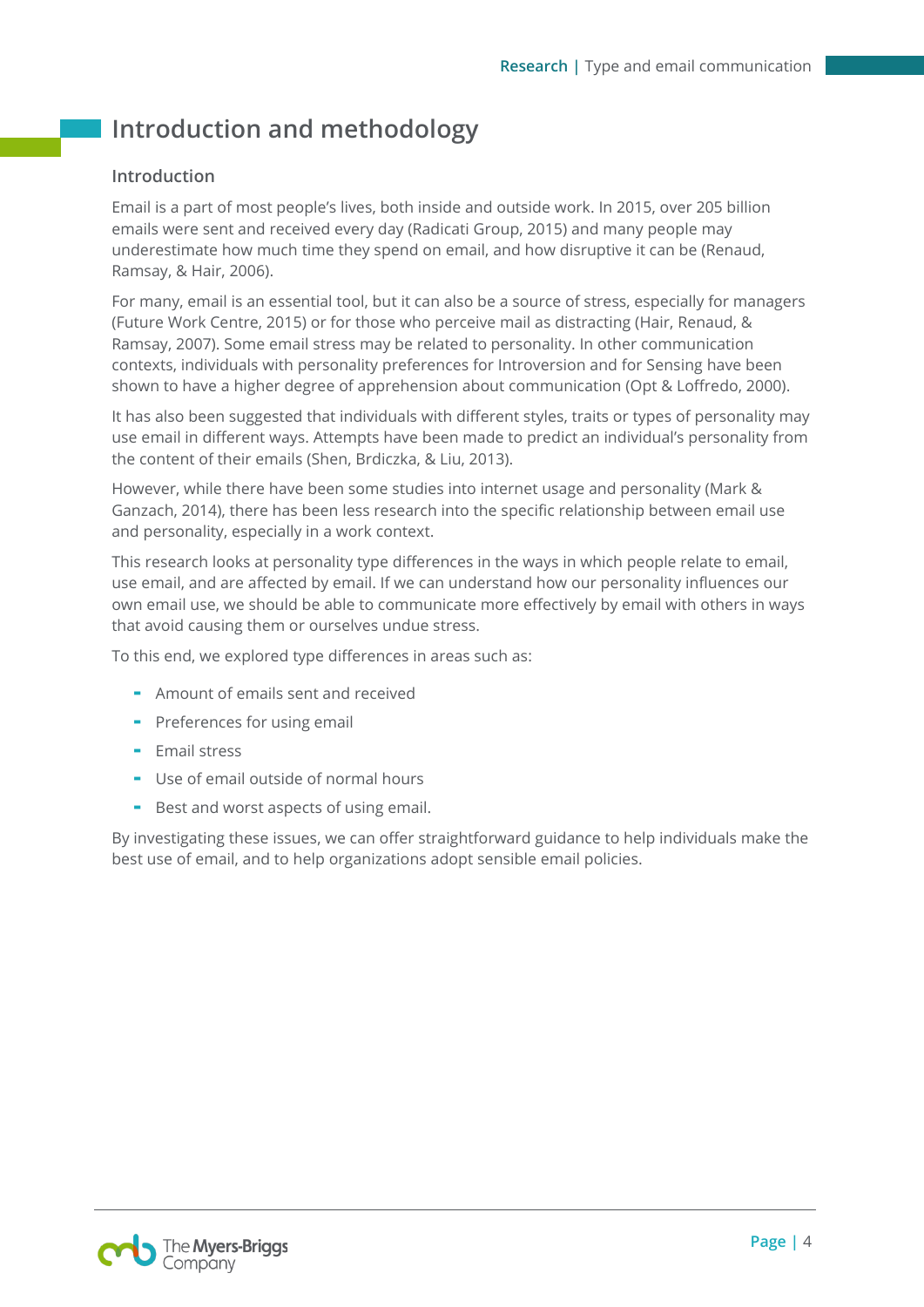#### **Data collection**

To do the study, we created an online survey. We asked participants to give their MBTI best-fit (validated) type and some demographic information. They also completed questions about their use of, and preferences for, email, including:

- Number of emails sent and received
- Types of devices used for email
- Level of agreement with statements about their preferences for and actual use of email
- Use of email outside normal working hours
- Best and worst aspects of using email.

The survey was publicized to type users via LinkedIn, our website, and direct communication to our workshop participants.

In total, 455 people attempted the survey. However, the analysis is based on data from 368 people who completed the questionnaire.

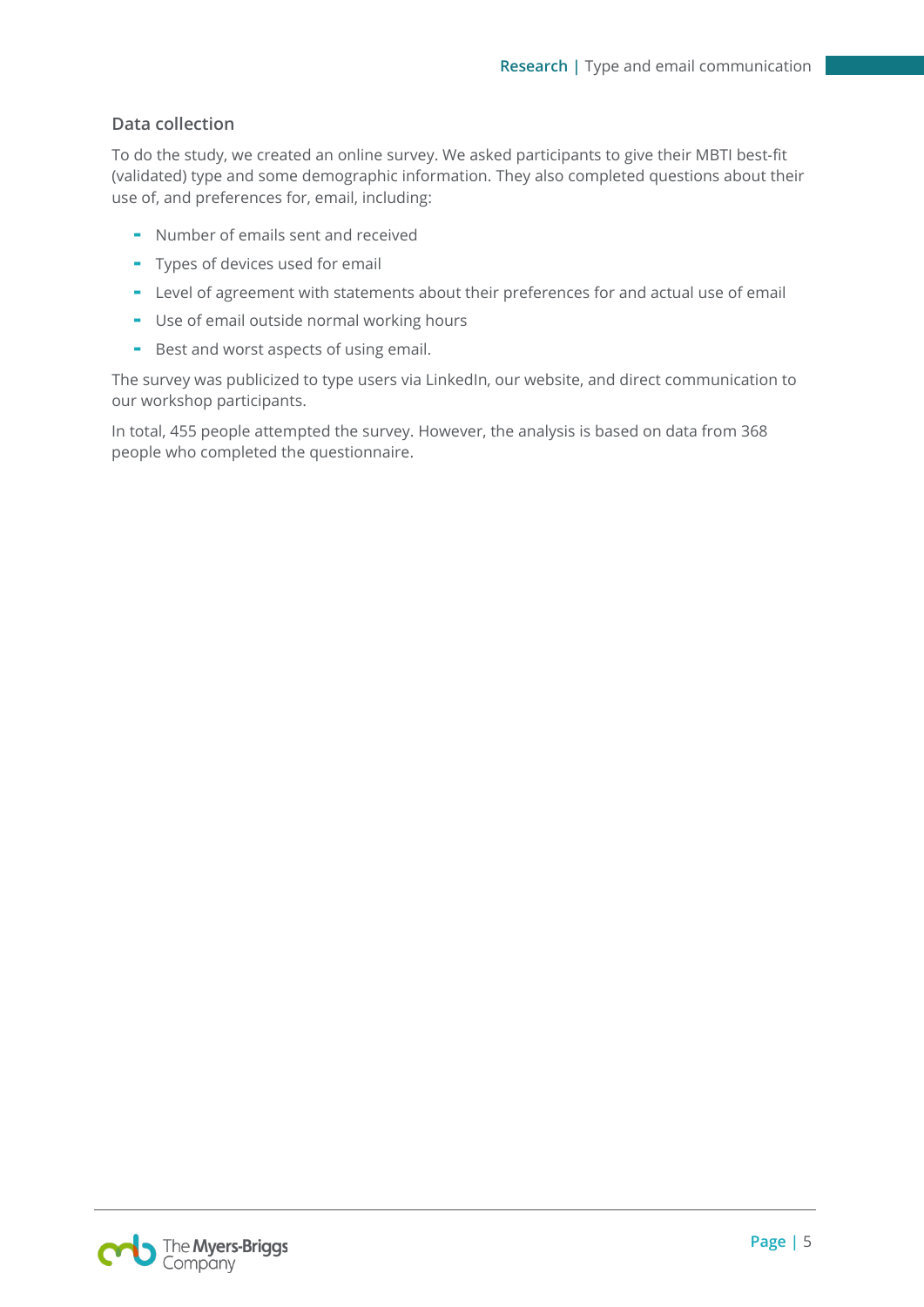# <span id="page-6-0"></span>**Results**

# <span id="page-6-1"></span>**The sample**

#### **Group demographics**

74% of the group were female, and 26% male. Age ranged from 22 to 79 years, with an average (mean) age of 47 years:

Most of the group had a role in education, consultancy, development, HR or coaching. The majority worked for a consultancy or professional services organisation.





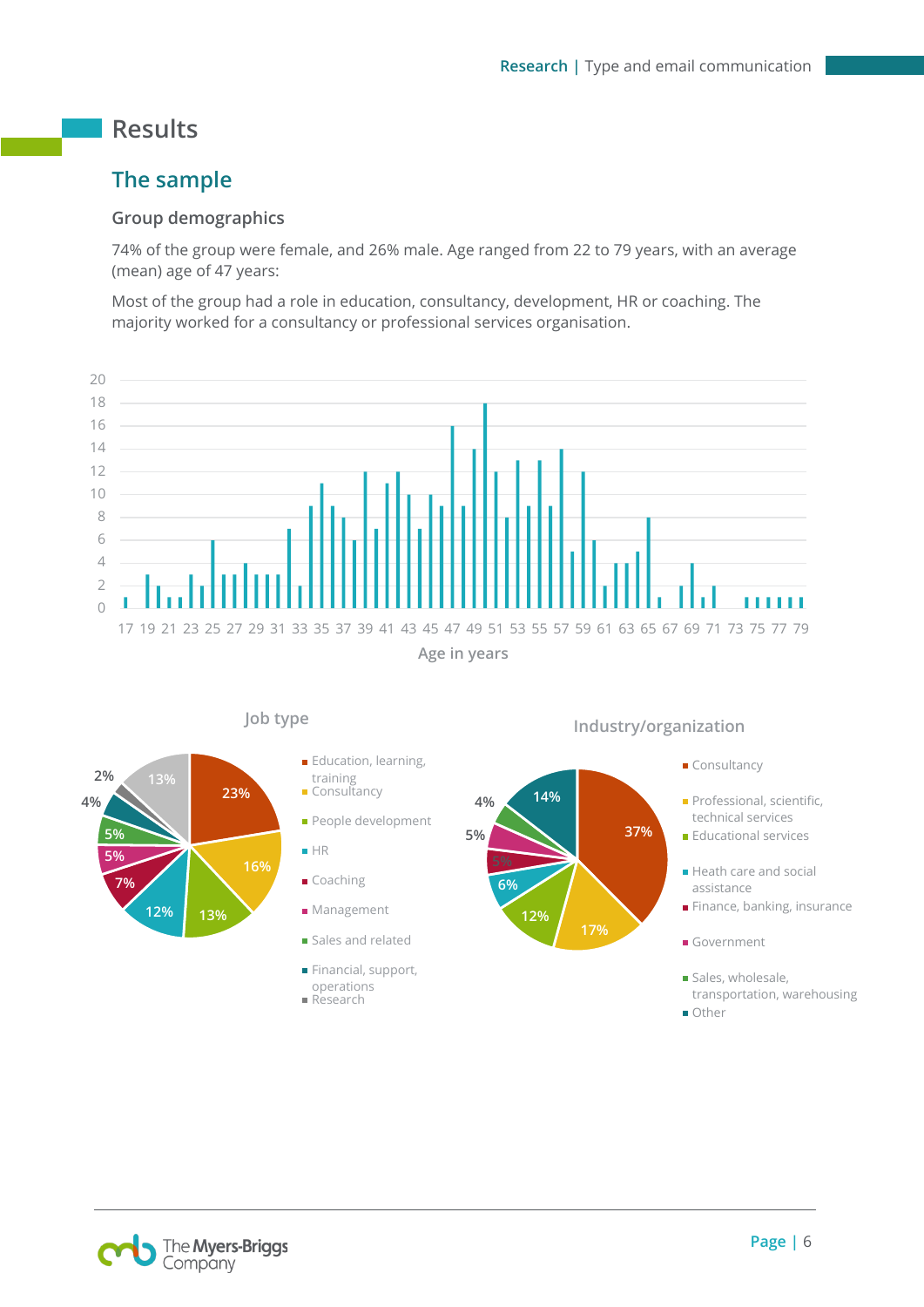Over half of the group (58%) were employed full-time. 26% were self-employed. The job level varied from employee up to executive/owner. The majority worked principally in the UK.



The group's composition reflects the demographics of those likely to be most interested in type and in type research.

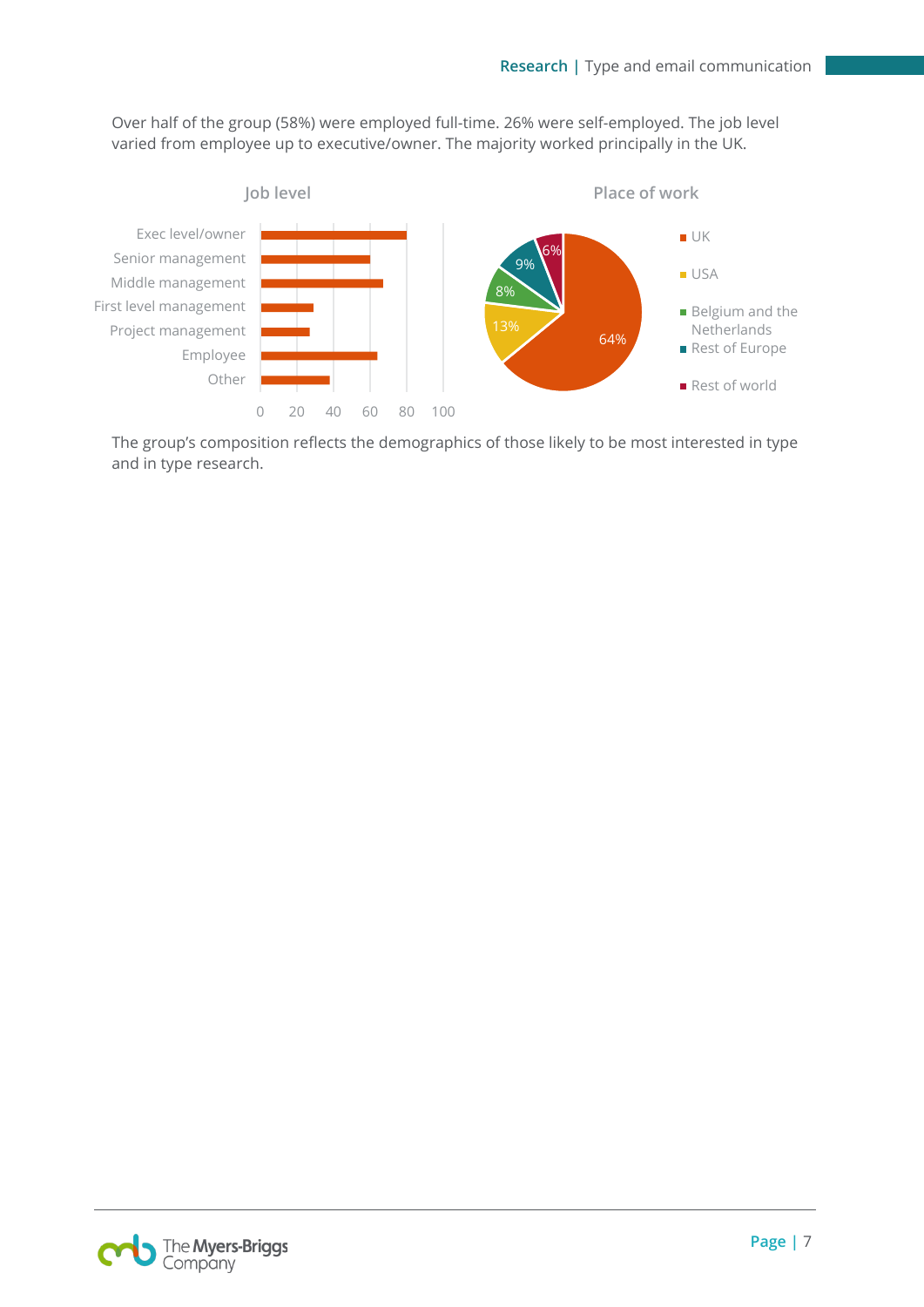#### **Type N % INFJ INTJ ISTJ ISEJ N=24 N=17 N=15 N=30** E 199 54.1% **6.5% 4.6% 4.1% 8.2%** I 169 45.9% **SSR=0.47 SSR=0.36 SSR=2.41 SSR=5.86 ISFP INFP** S 127 34.5% **ISTP INTP N=10** N 241 65.5% **N=9 N=34 N=30 2.7% 2.4% 9.2% 8.2%** T 176 47.8% **SSR=0.42 SSR=0.39 SSR=2.88 SSR=3.42** F 148 52.2% **ESTP ESFP** ENFP **ENTP N=12 N=17 N=62 N=30** J 164 44.6% **3.3% 4.6% 16.8% 8.2%** P 204 55.4% **SSR=0.57 SSR=0.53 SSR=2.67 SSR=2.93 ESFJ ESTJ ENFJ ENTJ N=20 N=18 N=20 N=20 5.4% 4.9% 5.4% 5.4% SSR=0.52 SSR=0.39 SSR=1.93 SSR=1.86**

# **Type distribution**

Here is a type table for the group:

The SSR (Self-Selection Ratio) compares the sample to the general population. Types with an SSR greater than 1 are over-represented in this group compared with the general population. All Intuition types are therefore over-represented; this is not uncommon in a group of people interested in type. However, there are sufficient numbers of each type in the sample to carry out meaningful analyses.

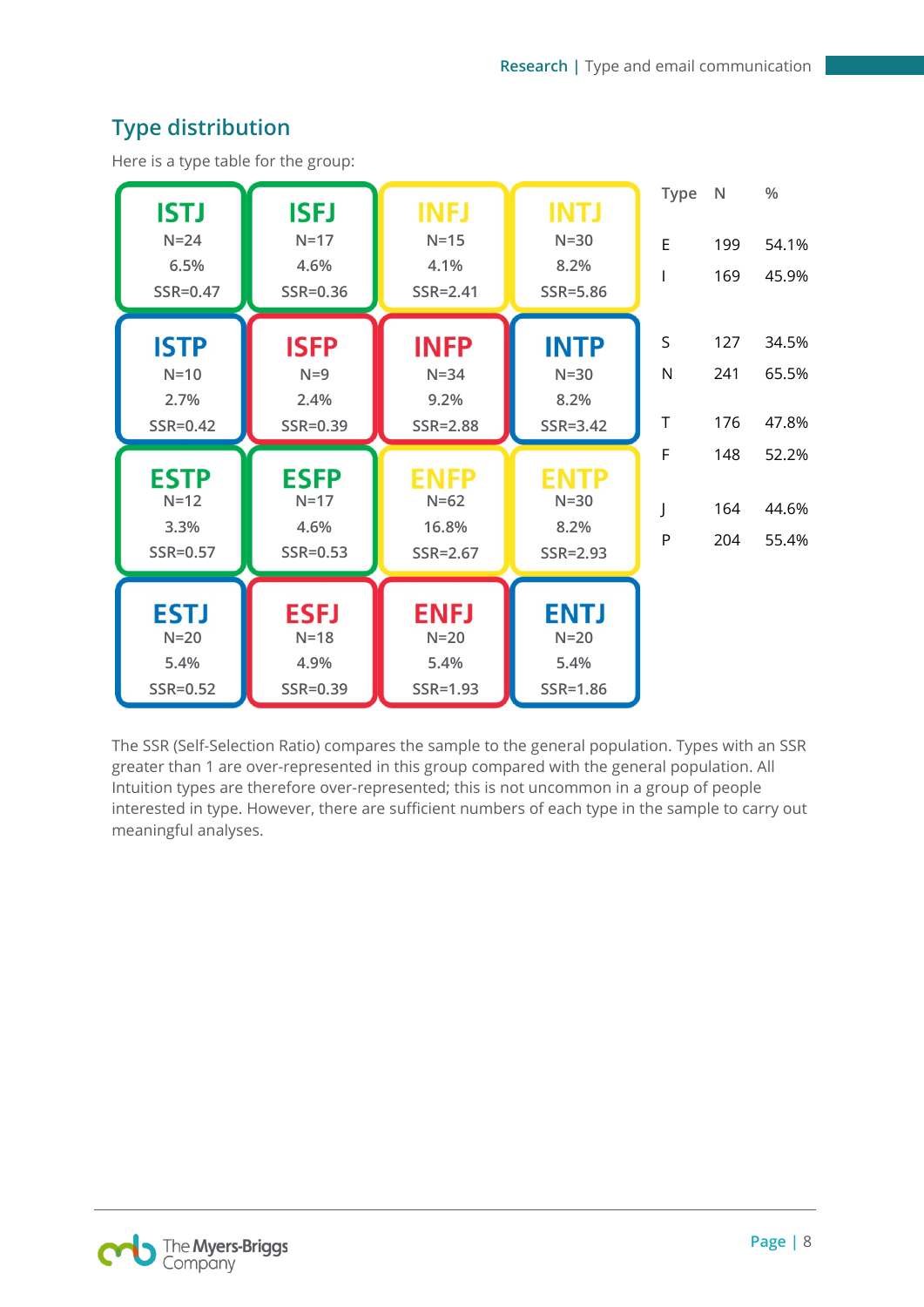# <span id="page-9-0"></span>**Is email important?**

### **Overall findings**

All respondents were asked to what extent they agreed with the statement "I could not do my job without using email".

Most (84%) agreed or strongly agreed with the statement.



**I could not do my job without using email**

#### **Group differences**

There were no significant differences in MBTI type in answers to this question. However, women were, on average, significantly<sup>[1](#page-9-1)</sup> more likely to agree to the statement than were men.

<span id="page-9-1"></span><sup>1</sup> Independent-samples t-test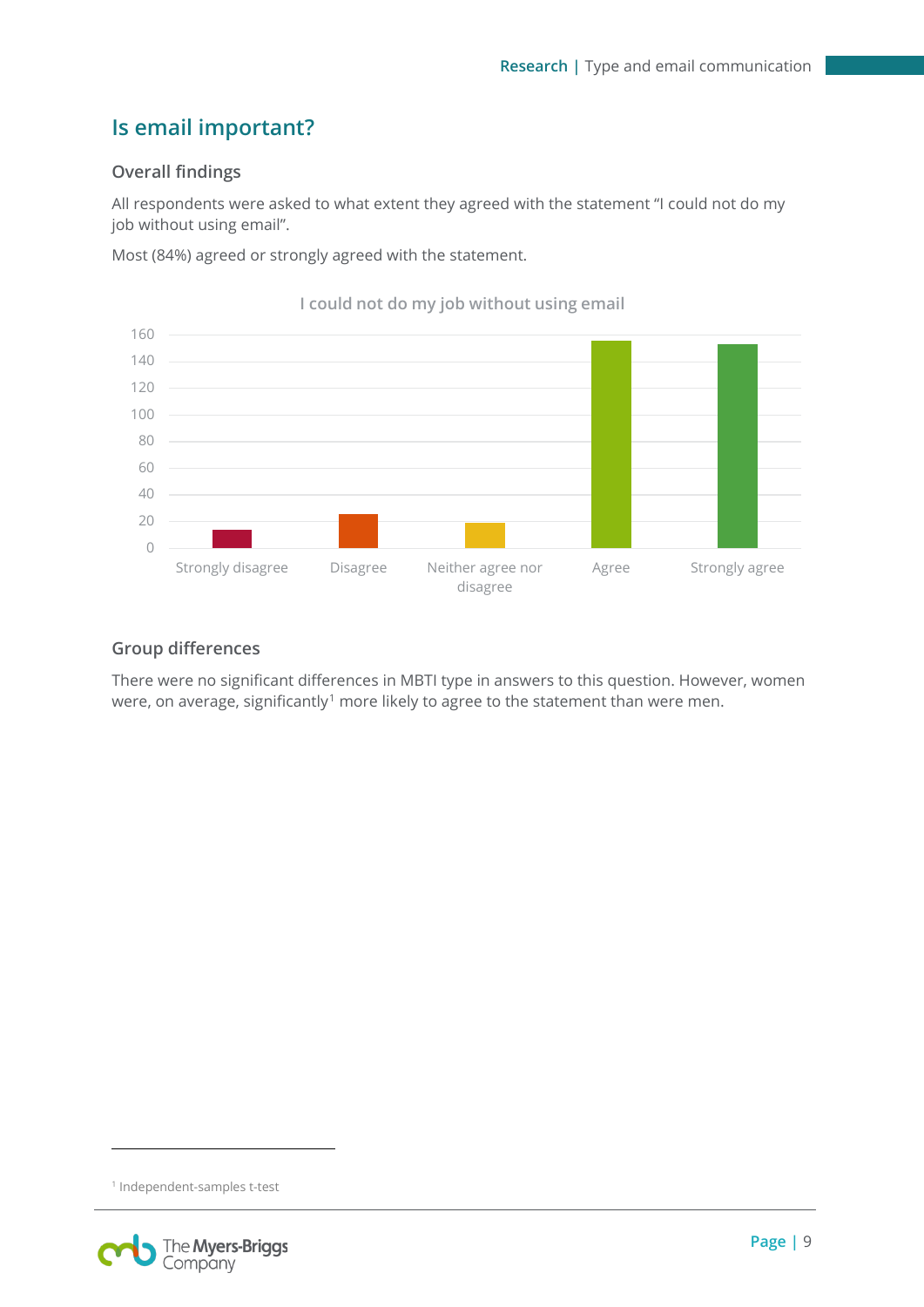# <span id="page-10-0"></span>**Number of emails sent and received**

#### **Overall findings**

We asked people how many emails they had sent and received on their most recent working day. We found that:

- Most people sent and received more work than personal emails
- On average, they received more work emails (averaging 25–50 emails a day modal value) than they sent (mode 11–25 emails)
- Most people reported receiving about as many personal emails as they sent (mode 1-5 emails).



#### **Number of emails sent yesterday**

#### **Type differences**

Extraverts sent and received significantly<sup>[2](#page-10-1)</sup> more work-related emails (but not personal emails) than did Introverts. Both Extraverts and Introverts reported receiving more emails than they send.



**Average number of emails sent and received**

<sup>2</sup> Independent-samples t-test

<span id="page-10-1"></span>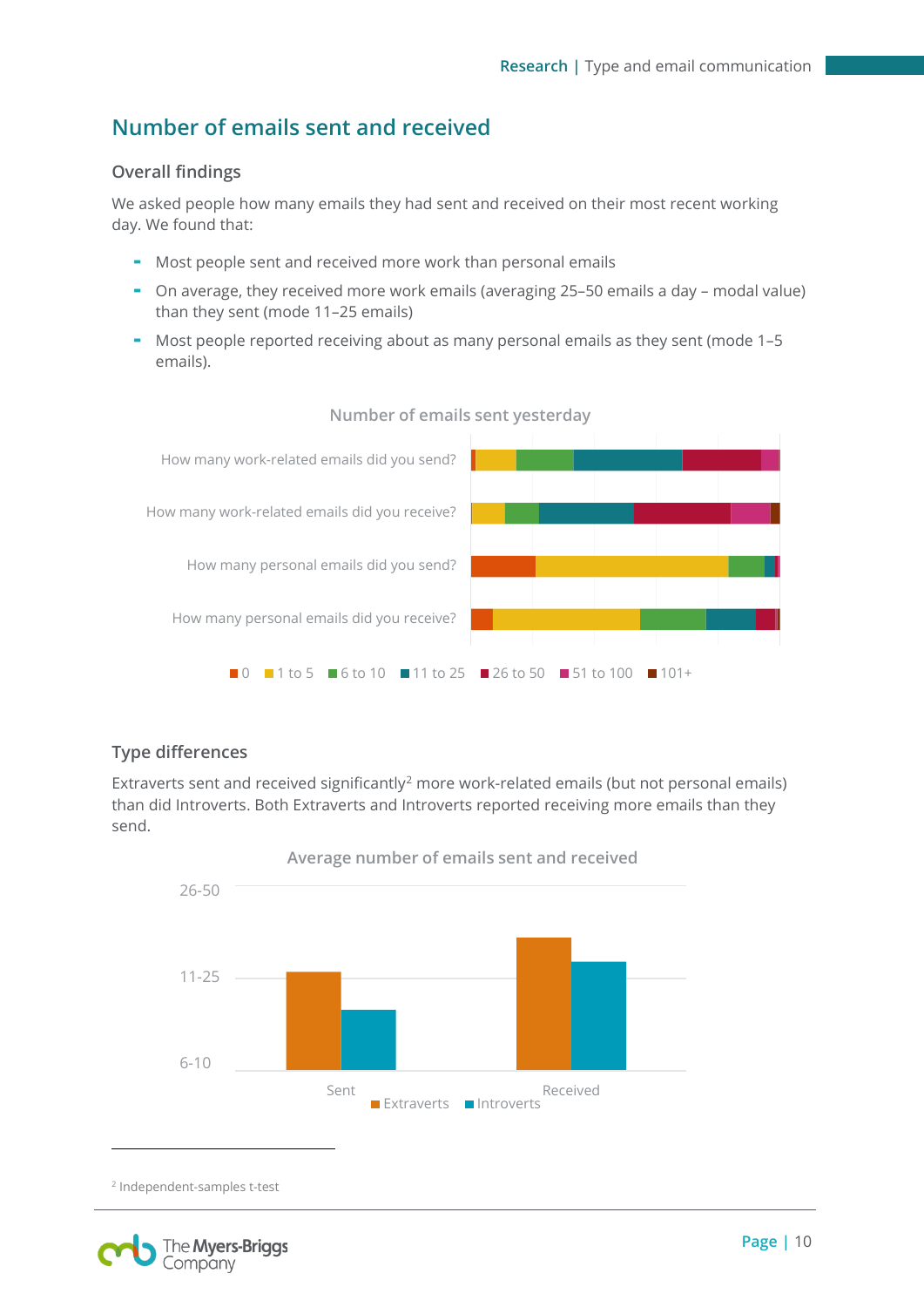# <span id="page-11-0"></span>**Ways of accessing email**

#### **Devices used**

We asked respondents which devices they preferred to use to access email, and which device they did use most often.



Desktop and laptop computers were both preferred and actually used. Smartphones were used most often by a quarter of respondents, though only 10% of the group would prefer to use them.

There were no type differences in device usage, but there was an age difference. Those who preferred to use a smartphone were significantly younger than those who preferred to use other devices.[3](#page-11-2) There were no differences in actual device use.

Not surprisingly, those who used a desktop computer most often to check email felt significantly less pressure to check work email outside of work than those who used a laptop or smartphone.<sup>[4](#page-11-3)</sup>

# <span id="page-11-1"></span>**Email accounts**

The majority of the group used one account for work emails and one separate account for personal emails. A minority combined work and personal accounts or used multiple work and/or personal email accounts. Respondents were more likely to receive automatic notifications for work emails than for personal emails.

<span id="page-11-3"></span><span id="page-11-2"></span><sup>4</sup> Oneway ANOVA.



<sup>3</sup> Oneway ANOVA.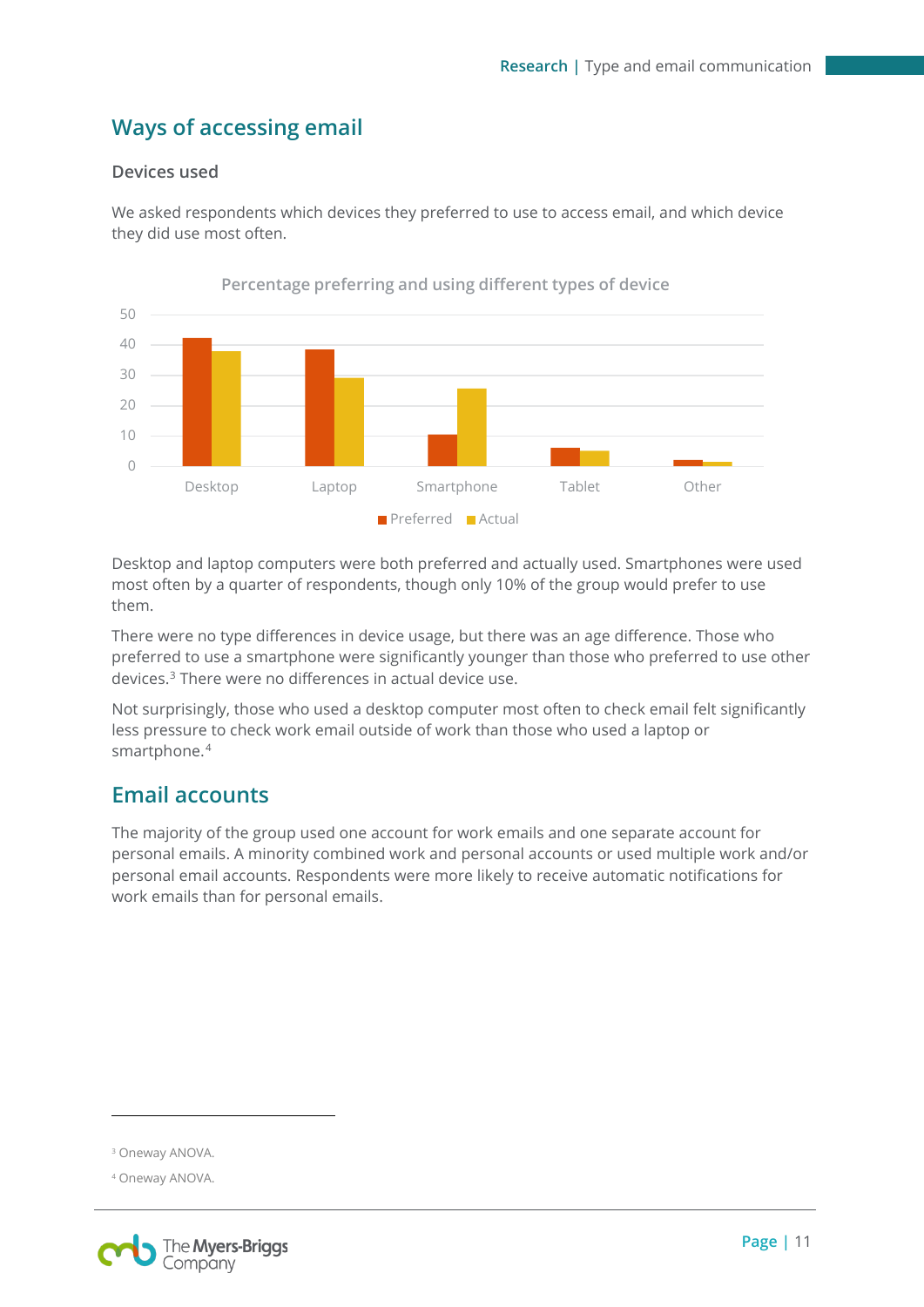# <span id="page-12-0"></span>**Using email outside of 'normal' working hours**

### **Overall findings**

Respondents were asked how often they accessed emails in a range of situations:



**Percentage of respondents**

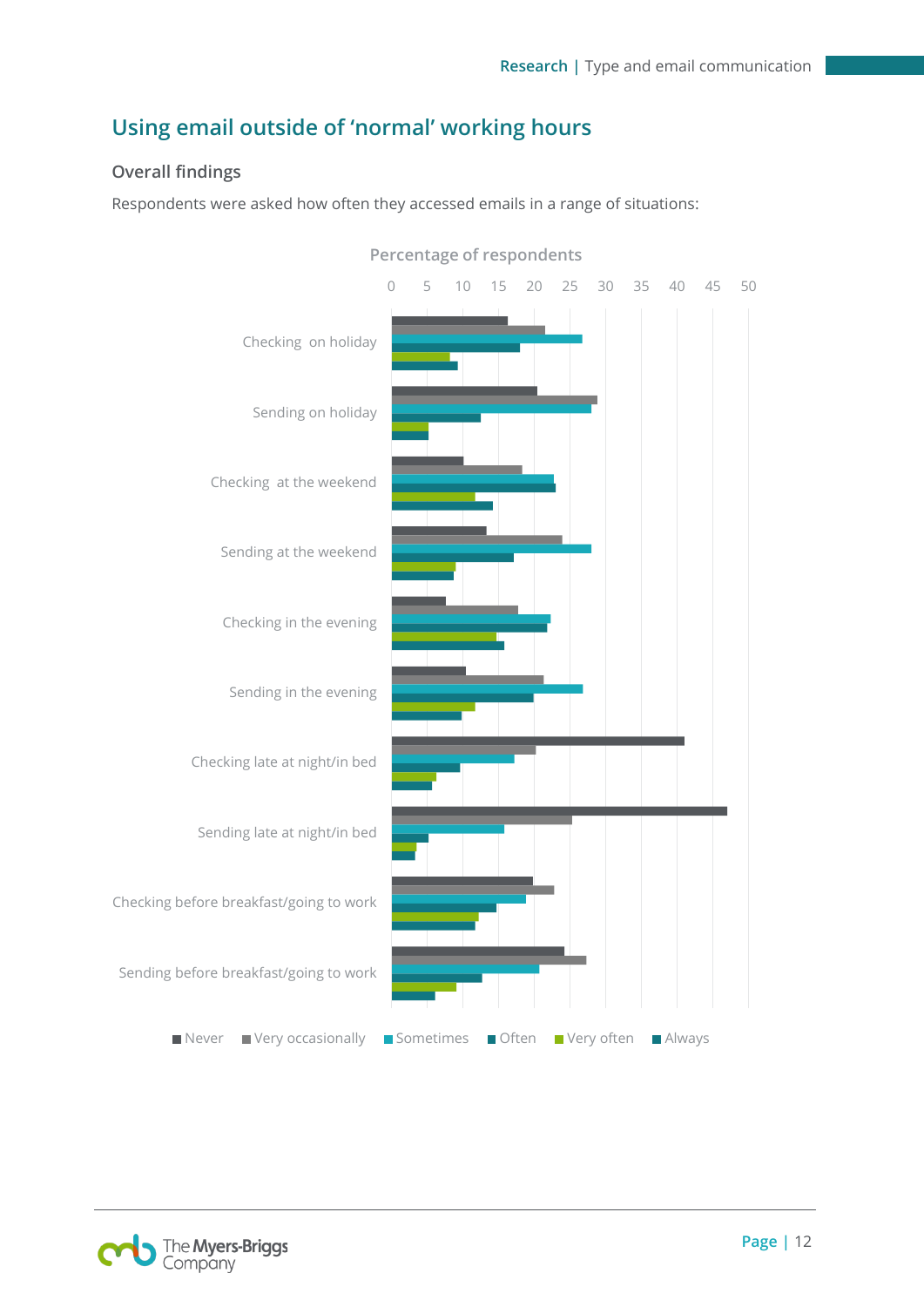- Most respondents checked and sent emails outside of normal working hours, on holiday, at the weekend, and in the evening.
- They were somewhat less likely to access email in the morning, and least likely to do so late at night or in bed. However, even here, less than half *never* checked (41%) or sent (47%) emails late at night or in bed.
- In every 'out of hours' context, the group were less likely to send emails than to check them.

#### **Group differences and other factors**

It was predicted that those with a preference for Perceiving would be more likely to access email outside of working hours. This was not the case, but a significant difference was found on the Sensing–Intuition preference pair. Those with a preference for Intuition were significantly more likely to check emails on holiday, at the weekend, in the evening, or before going to work than those with a Sensing preference. They were also more likely to send work emails at the weekend, in the evening, or before going to work.

Looking at favorite processes, Introverted Sensing types – ISTJ and ISFJ – were the least likely to check their email at the weekend, significantly less so than most other groups. Extraverted Thinking types – ESTJ and ENTJ – were significantly more likely to do this than either ISTJ/ISFJ or Extraverted Sensing (ESTP, ESFP) types.

Extraverted Thinking types were also the most likely to check their emails before breakfast or going to work, significantly more so than ISTJ/ISFJ or ESTP/ESFP or Introverted Feeling (ESFJ, ESFJ) types. ISTJ/ISFJ types were the least likely.<sup>[5](#page-13-0)</sup>

Men were significantly more likely to check and send work emails on holiday, at the weekend, in the evening, and before breakfast than women.<sup>[6](#page-13-1)</sup> Older people were more likely to feel pressure to check emails outside work, and to send more emails on holiday, at the weekend, and in the evening.[7](#page-13-2)

As expected, and in line with previous research (Kushlev & Dunn, 2015), those who send work emails more frequently on holiday, in the evening, late at night or in bed, and before breakfast were more stressed. So were those who checked work emails in the evening, late at night or in bed, and before breakfast or going to work.<sup>[8](#page-13-3)</sup>

<span id="page-13-3"></span><span id="page-13-2"></span><span id="page-13-1"></span><span id="page-13-0"></span><sup>8</sup> Correlational analysis



<sup>5</sup> Oneway ANOVA

<sup>6</sup> Independent-samples t-tests

<sup>7</sup> Independent-samples t-tests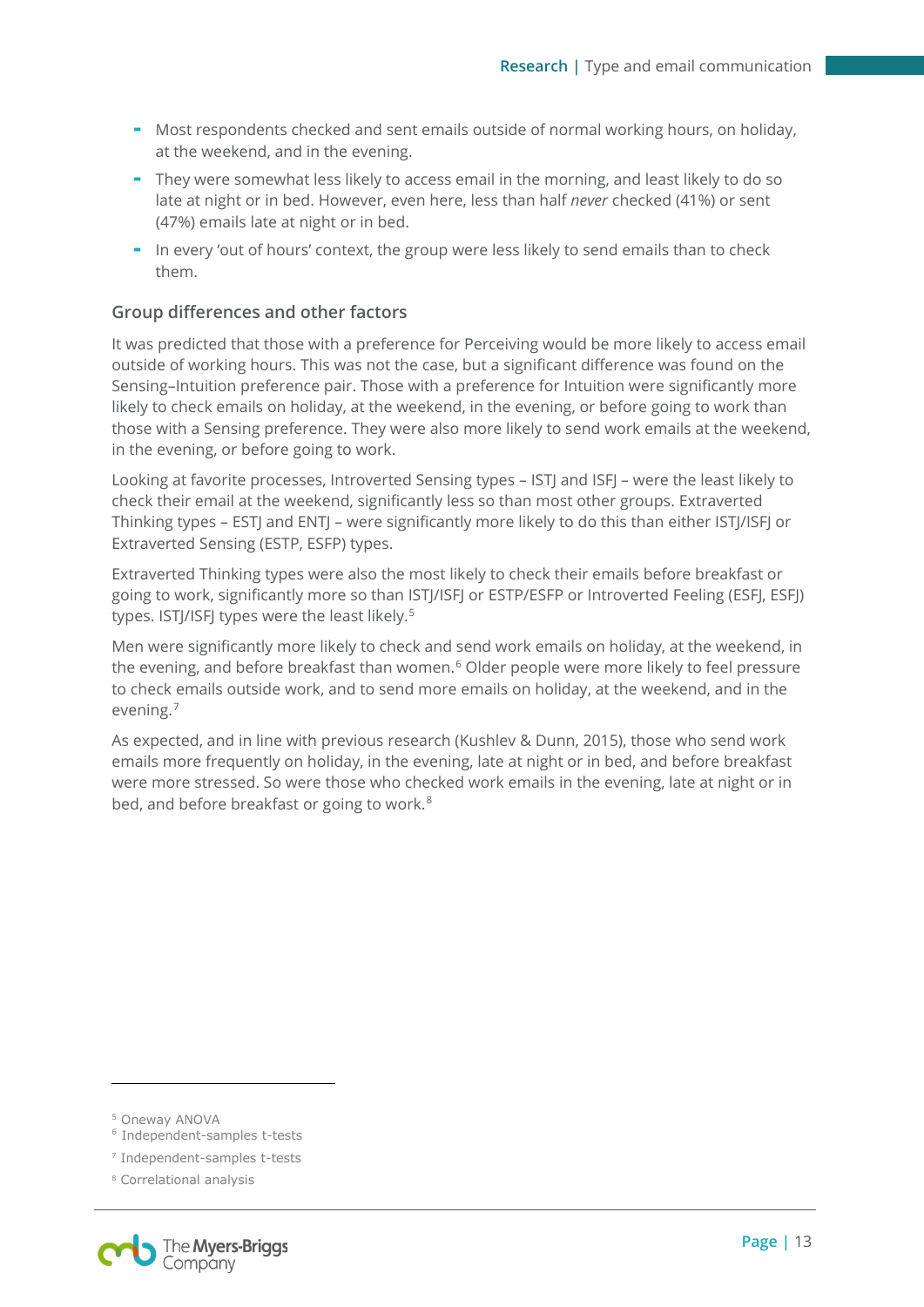## <span id="page-14-0"></span>**Views on email**

#### **Overall findings**

Respondents were asked 65 questions about their views on email, answering each question on a 5-point scale from 1 (strongly disagree) to 5 (strongly agree). The full questions are on the next page.

It is important to take the time to get the wording of an… The work-related emails I write are always polite I keep messages in my inbox as a reminder of things… I expect a reply to my emails within a week or less I could not do my job without using email I am irritated when the sender of an email expects me to… Generally, I think that I am in control of most aspects on… People shouldn't have to check their emails outside of… I often use email as an 'audit trial' to show who said… Too many people use email when they could talk face to… It annoys me when people do not put a subject line in an… I can get irritated when emails do not have a clear point… I usually leave messages in the inbox after I have read… Emails should be concise; long, wordy emails irritate me I do not respect people who deliver difficult messages by… I use email efficiently Email notifications distract me Most people expect replies to their emails on the same… Most people expect instant replies to their emails It irritates me when people don't respond to my emails… I find it difficult to ignore an email notification - I want to… I usually think about the confidentiality of the emails I… I often check personal emails at work I am sent a lot of irrelevant or unnecessary emails I waste a lot of time dealing with email My working life is quite stressful at the moment I don't usually delete emails unless I have to I feel offended when emails miss out pleasantries, like a… When I send an email, I usually think about how… I sometimes find email overwhelming I am not generally affected when there are noises or… I often find work stressful When I am busy or I need to concentrate, I turn off email… I have been known to send an email to the wrong person I make full use of all the features of email Sometimes it takes me days or even weeks to respond to… I can't concentrate on my work if I know that I have… I expect a reply to most of my emails on the same day… I sometimes use email to avoid face to face… I take work emails less seriously if they contain a smiley… My organisation or clients expect me to check my emails… I sometimes take an email break or 'holiday' during the… I often set up subfolders to organise my email, but then I… I spend a lot of time waiting for replies from others to… My organisation or clients expect me to check my emails… I often use emoticons or smileys in work-related emails If I don't check my email at the weekend, I will worry… It doesn't particularly bother me if I have unread emails… I don't use subfolders to organise email; I find it easier… I often don't bother reading emails where I am just… Dealing with email is stressful for me At least once, I have caused myself or my organisation…



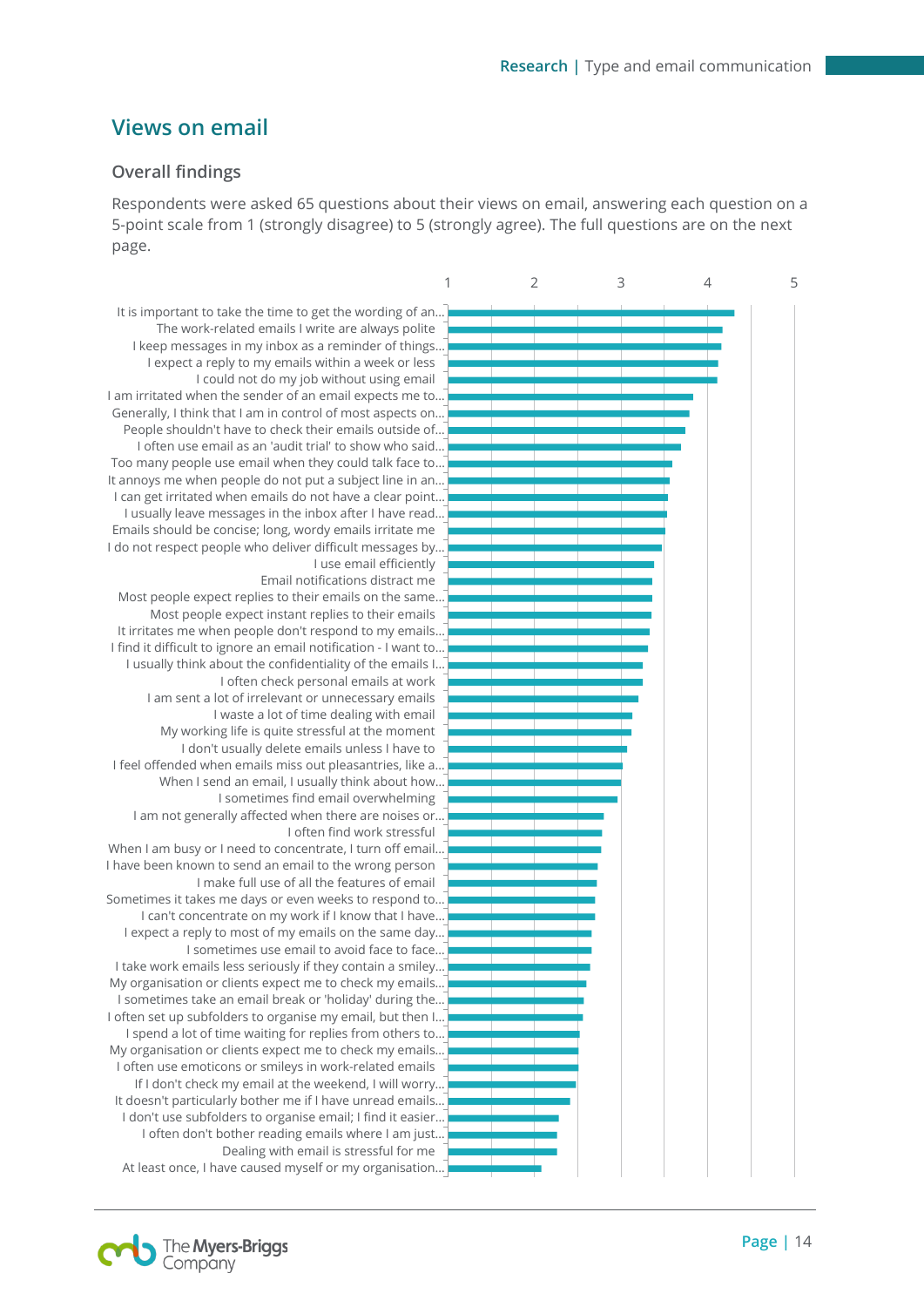#### **The majority of people agreed with the following statements:**

- It is important to take the time to get the wording of an email right
- The work-related emails I write are always polite
- I keep messages in my inbox as a reminder of things that I need to do
- I expect a reply to my emails within a week or less
- I could not do my job without using email
- I am irritated when the sender of an email expects me to read through a long chain in order to get to the relevant information
- Generally, I think that I am in control of most aspects on my working life
- People shouldn't have to check their emails outside of normal working hours
- I often use email as an 'audit trial' to show who said what and when on a project
- Too many people use email when they could talk face to face or via the phone
- It annoys me when people do not put a subject line in an email
- I can get irritated when emails do not have a clear point to them
- I usually leave messages in the inbox after I have read them
- Emails should be concise; long, wordy emails irritate me

#### **And disagreed with the following:**

- If I don't check my email at the weekend, I will worry about what could be waiting for me at work on Monday
- It doesn't particularly bother me if I have unread emails in my inbox
- I don't use subfolders to organize email; I find it easier just to search my inbox
- I often don't bother reading emails where I am just copied in
- Dealing with email is stressful for me
- At least once, I have caused myself or my organization significant embarrassment by sending an email to the wrong person

#### **Two factors should be borne in mind when reviewing these overall results:**

- Even though the survey was anonymous, there may be a degree of socially desirable responding. Most people stated that their work-related emails are always polite, and many disagreed with the statement 'I have been known to send an email to the wrong person'.
- Although most people agree with the statement 'people shouldn't have to check their emails outside of normal working hours', many (though not most) say that their organization or clients expect them to check their emails in the evenings or at weekends.

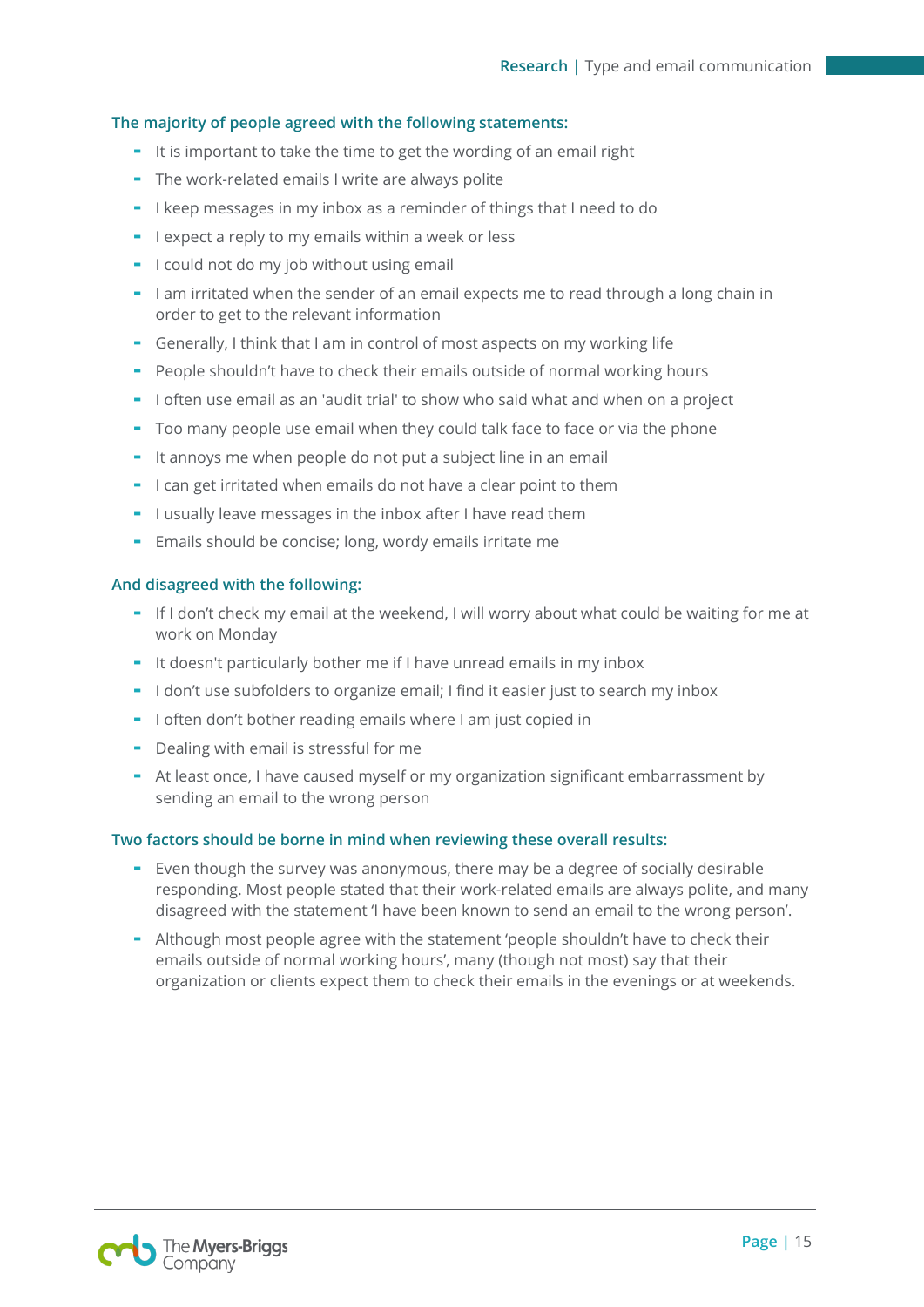#### **E–I differences**

Five questions showed a significant difference in average response between Extraverts and Introverts (based on an independent-samples t-test; 1% sig level).



Although both groups in general agree that too many people use email when they could talk face to face or via the phone, Extraverts are significantly more likely to endorse this statement. Introverts are more likely than Extraverts to, on occasion, use email to avoid face to face confrontation or debate.

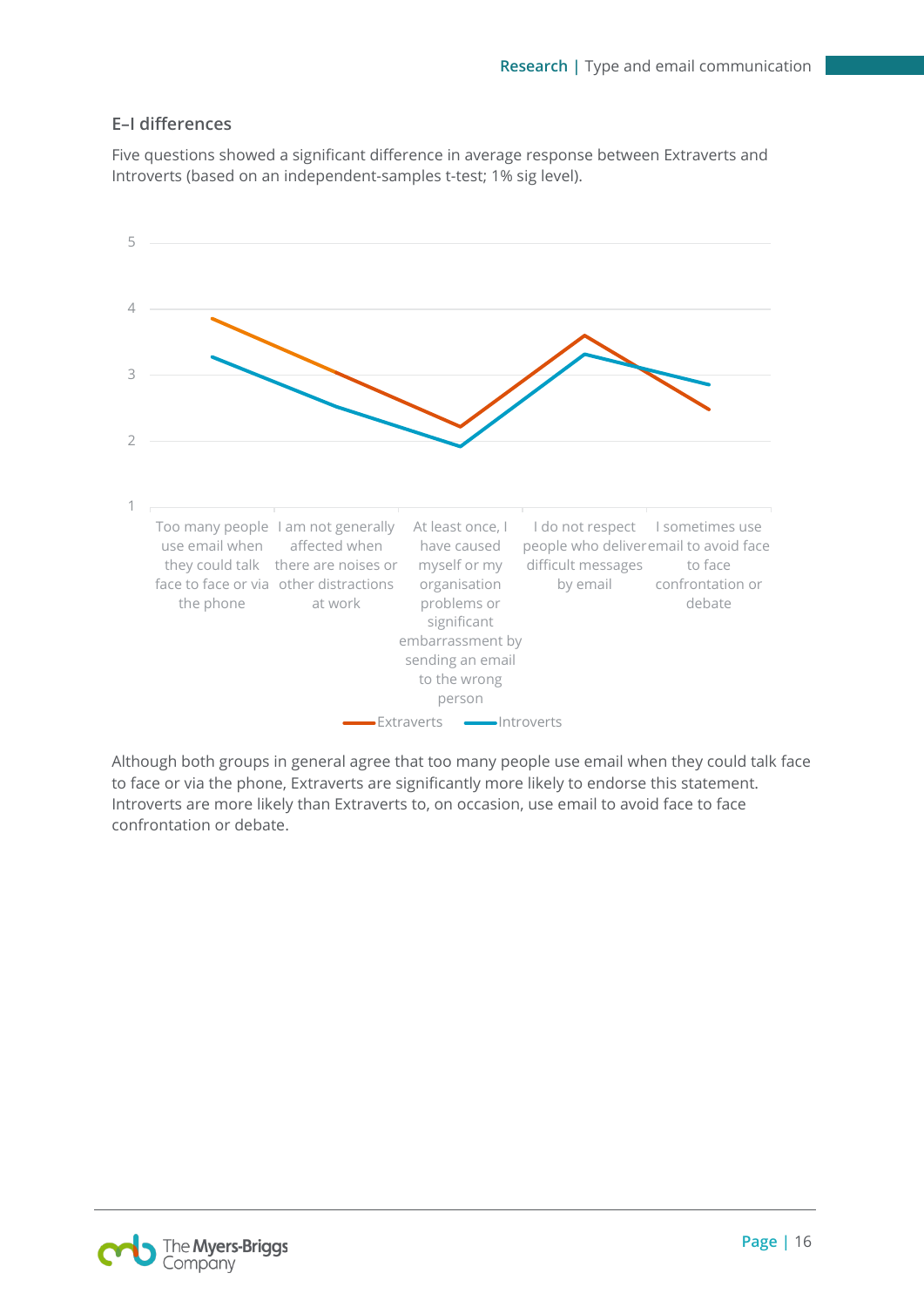#### **S–N differences**

Nine questions showed a significant difference in average response between those with a Sensing and those with an Intuition preference (based on an independent-samples t-test; 1% significance level).



Those with a Sensing preference are likely to be more structured in their use of email, feel they use email efficiently, and are keener that emails are clear and concise. Those with an Intuition preference are less structured and more casual in their use of email.

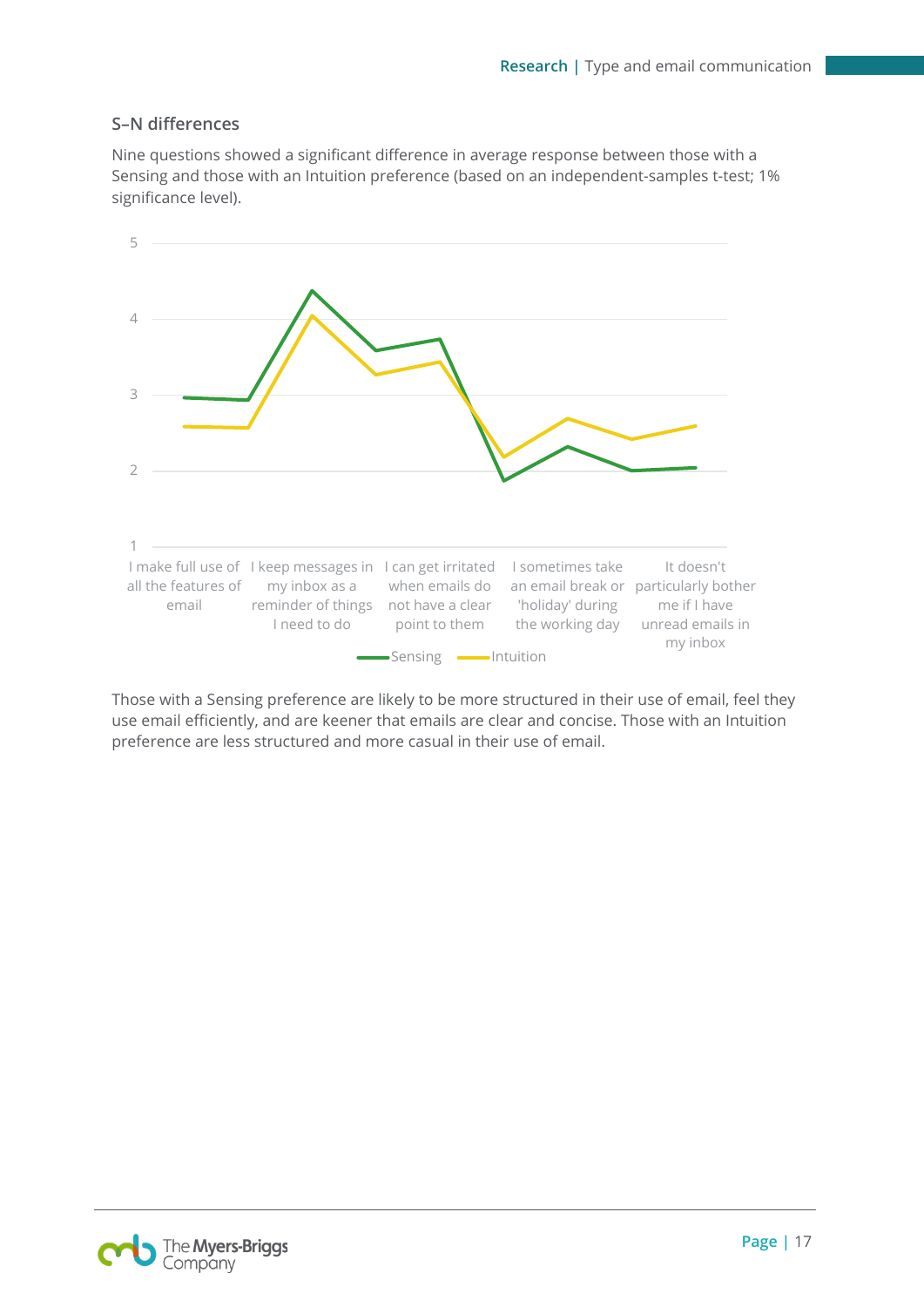#### **T–F differences**

Five questions showed a significant difference in average response between those with a Thinking and those with a Feeling preference (based on an independent-samples t-test; 1% significance level).



Those with a Thinking preference particularly value efficiency, getting to the point, and speed of response. These are also valued, though less highly, by those with a Feeling preference. The latter group are, however, more likely to be offended if emails omit pleasantries.

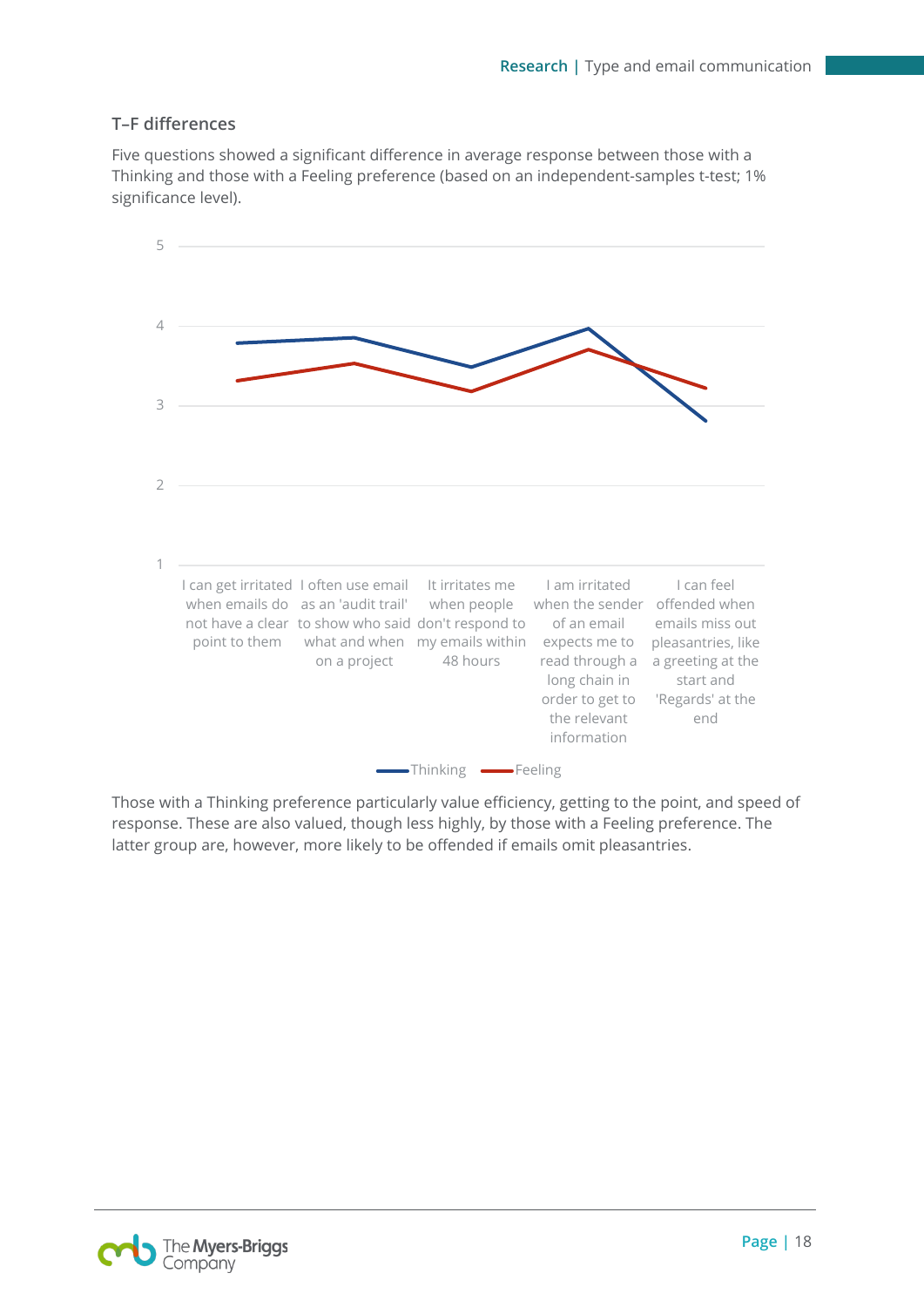### **J–P differences**

Seventeen questions, more than for any other preference pair, showed a significant difference in average response between those with a Judging and those with a Perceiving preference (based on an independent-samples t-test; 1% significance level).



Most people expect a relatively quick response to emails. But those with a Judging preference are more irritated when they do not receive this, are less likely to take a long time to respond themselves, and are more likely to spend time waiting for emails from others.

They find it more difficult to ignore notifications and are less able to concentrate on their work when they have unread emails.

Those with a Perceiving preference are less structured in their use of email. They often do not use subfolders (or they create them but don't use them), and are relatively relaxed about having unread emails.

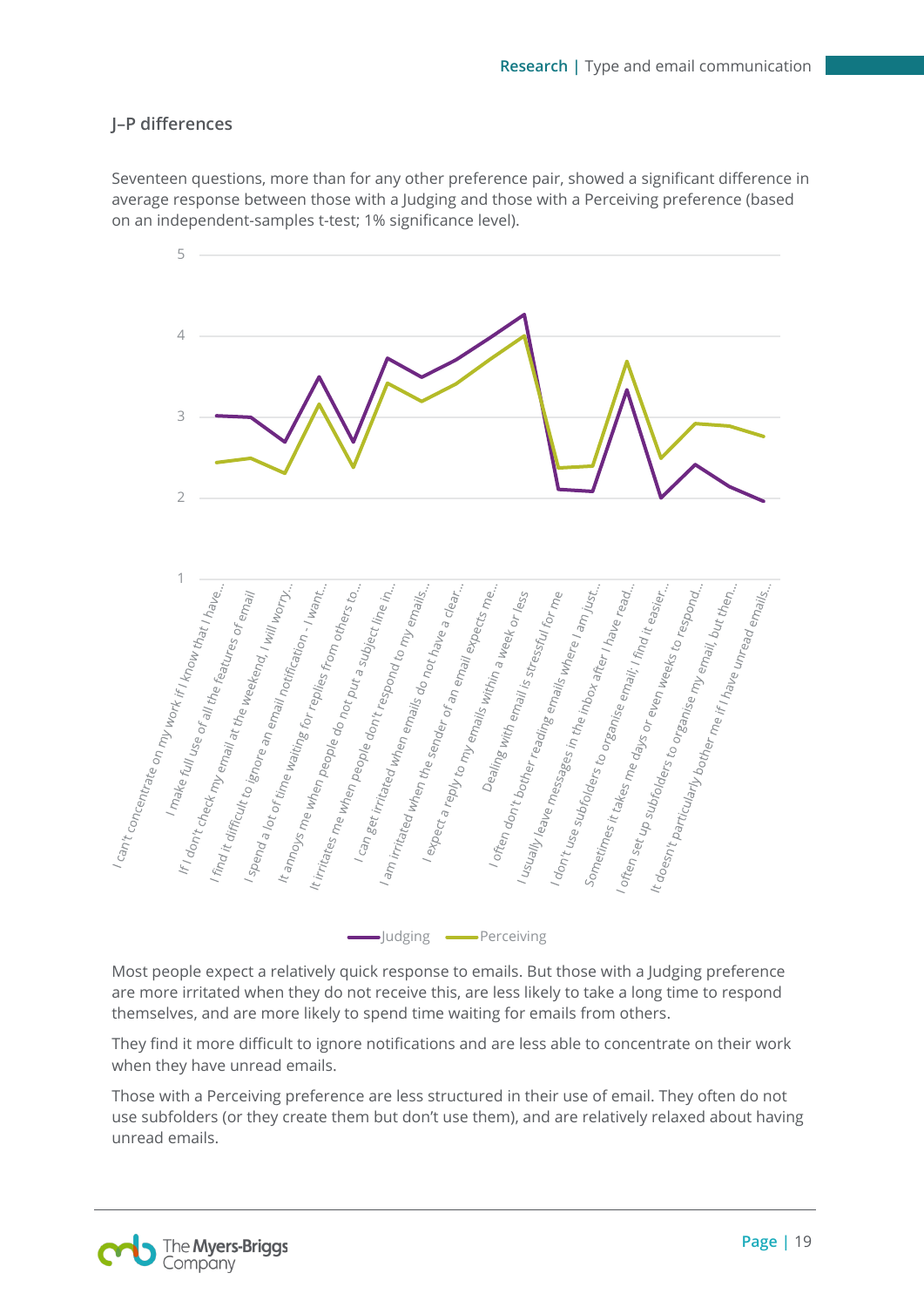#### **Functional pairs**

The *functional pairs* of type (ST, SF, NT and NF) describe the way in which we prefer to take in information, and the way in which we prefer to make decisions. They are important for understanding how people communicate and wish to be communicated to.

The figure below shows which questions were particularly likely to be chosen by the ST, SF, NT and NF groups. Overlaps show which were likely to be chosen by more than one group. Questions in the middle of the chart were agreed to by all groups.

|                                                                                                                                                                                                                                  | <b>ST</b>                                                                                                                                                                                                                                                                                                                                                                                                                                                                                                                                                                                                                                 | <b>SF</b>                                                                                                                                                                                                                                                                                                       |
|----------------------------------------------------------------------------------------------------------------------------------------------------------------------------------------------------------------------------------|-------------------------------------------------------------------------------------------------------------------------------------------------------------------------------------------------------------------------------------------------------------------------------------------------------------------------------------------------------------------------------------------------------------------------------------------------------------------------------------------------------------------------------------------------------------------------------------------------------------------------------------------|-----------------------------------------------------------------------------------------------------------------------------------------------------------------------------------------------------------------------------------------------------------------------------------------------------------------|
| I often use emails as an 'audit<br>trail' to show who said what<br>and when on a project.<br><b>Email notifications distract me.</b><br>(More likely than others to<br>expect a reply to their emails<br>within a week or less.) | I can get irritated when emails do not<br>have a clear point to them.<br>Too many people use email when<br>they could talk face to face or via the<br>phone.<br>I make full use of all the features of<br>email.                                                                                                                                                                                                                                                                                                                                                                                                                          | I keep messages in my inbox<br>as a reminder of things I need<br>to do.                                                                                                                                                                                                                                         |
| I can get irritated when emails<br>do not have a clear point to<br>them.<br>It irritates me when people<br>don't respond to my emails<br>within 48 hours.                                                                        | It is important to take the time to get<br>the wording of an email right.<br>The work-related emails I write are<br>always polite.<br>I keep messages in my inbox as a<br>reminder of things that I need to do.<br>I expect a reply to my emails within a<br>week or less.<br>I am irritated when the sender of an<br>email expects me to read through a<br>long chain in order to get to the<br>relevant information.<br>People shouldn't have to check emails<br>outside of normal working hours.<br>It annoys me when people do not put<br>a subject line in an email.<br>Emails should be concise; long, wordy<br>emails irritate me. | Too many people use email<br>when they could talk face to<br>face or via the phone.<br>I do not respect people who<br>deliver difficult messages by<br>email instead of face to face.<br>I can feel offended when<br>emails miss out pleasantries,<br>like a greeting at the start and<br>'regards' at the end. |
| I am sent a lot of irrelevant or<br>unnecessary emails.<br>I waste a lot of time dealing<br>with email.                                                                                                                          | I usually leave messages in the inbox<br>after I have read them.<br>I do not respect people who deliver<br>difficult messages by email instead of<br>face to face.<br>It doesn't particularly bother me if I<br>have unread emails in my inbox.<br>I don't usually delete emails unless I<br>have to.                                                                                                                                                                                                                                                                                                                                     | I sometimes take an email<br>break or 'holiday' during the<br>working day.<br>I sometimes find email<br>overwhelming.<br>(Less likely than others to<br>expect a reply to their emails<br>within a week or less - but<br>still important overall.)                                                              |
|                                                                                                                                                                                                                                  | <b>NT</b>                                                                                                                                                                                                                                                                                                                                                                                                                                                                                                                                                                                                                                 | <b>NF</b>                                                                                                                                                                                                                                                                                                       |

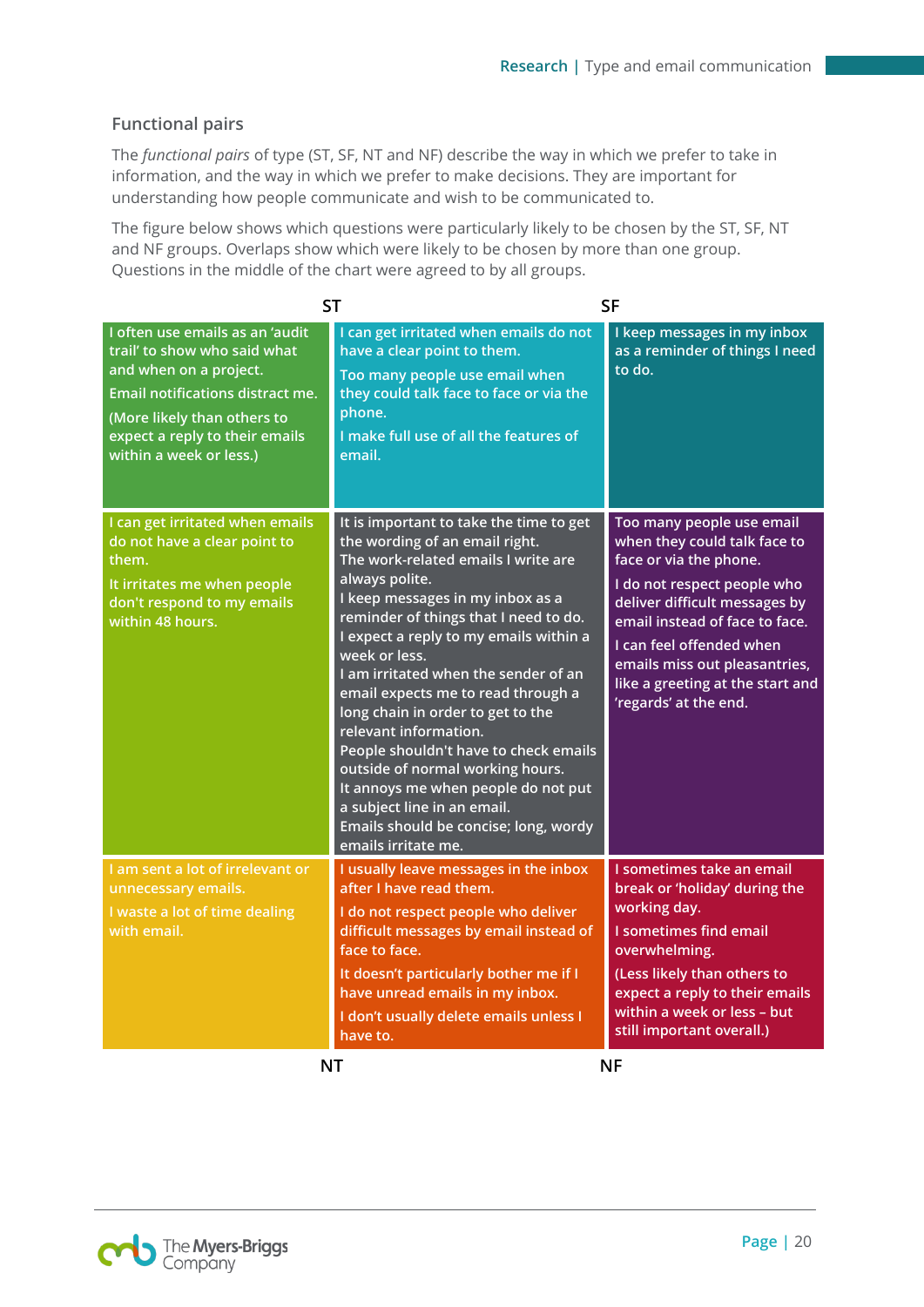# **Dominant functions**



A number of questions were answered in a significantly<sup>[9](#page-21-0)</sup> different way by people with different favorite processes:

<span id="page-21-0"></span><sup>&</sup>lt;sup>9</sup> Oneway ANOVA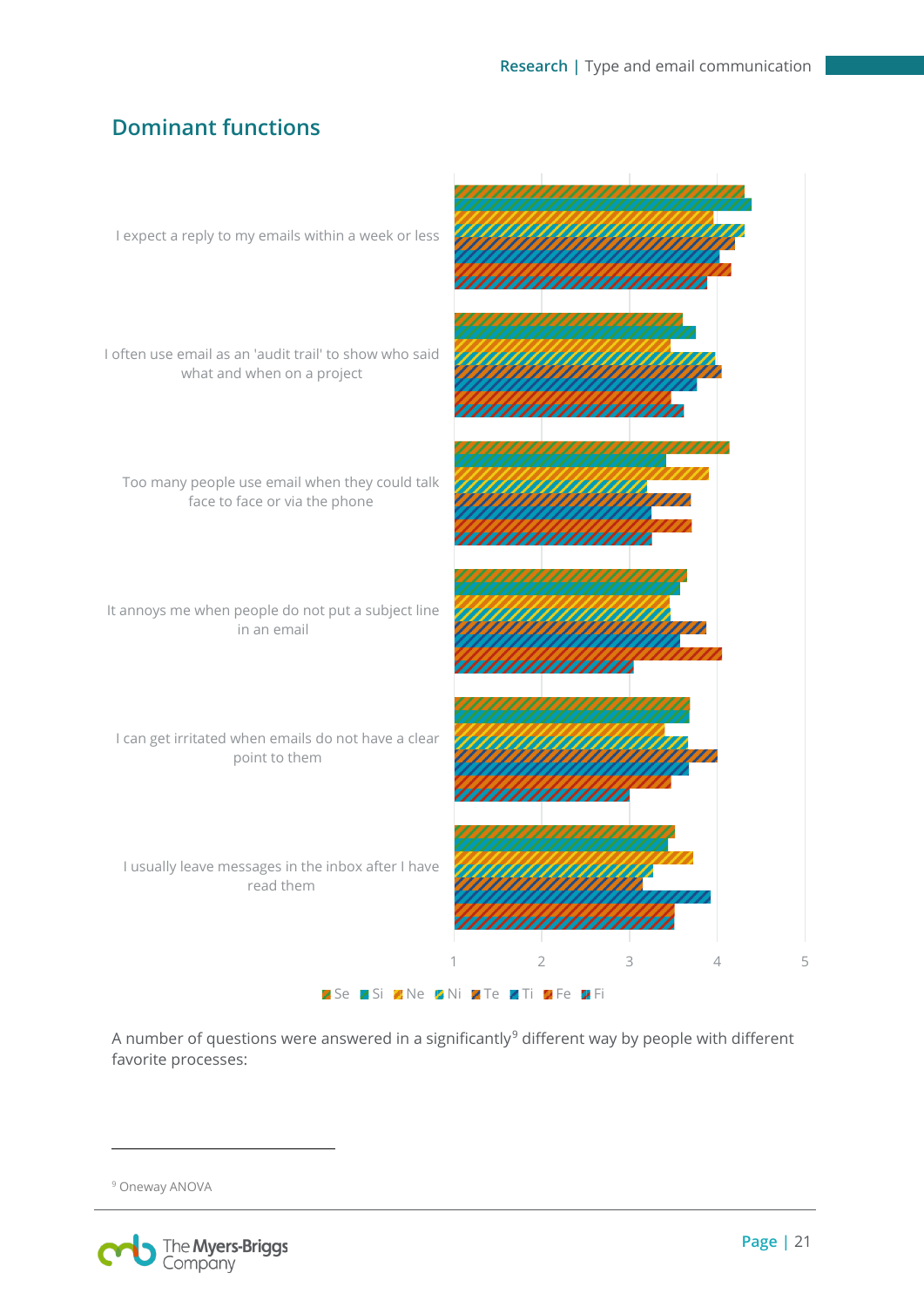

The implications for each dominant function are described on the following pages.

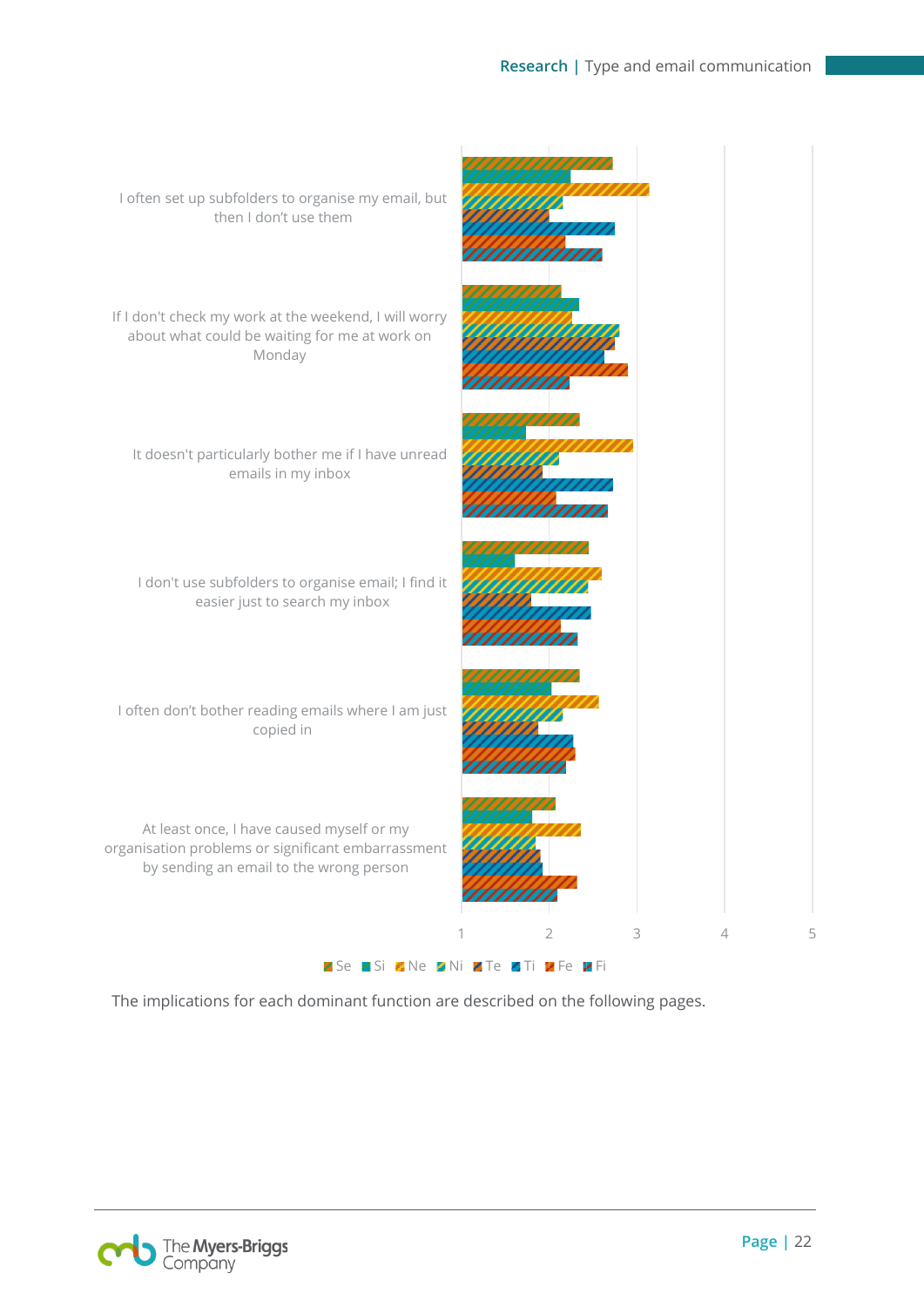

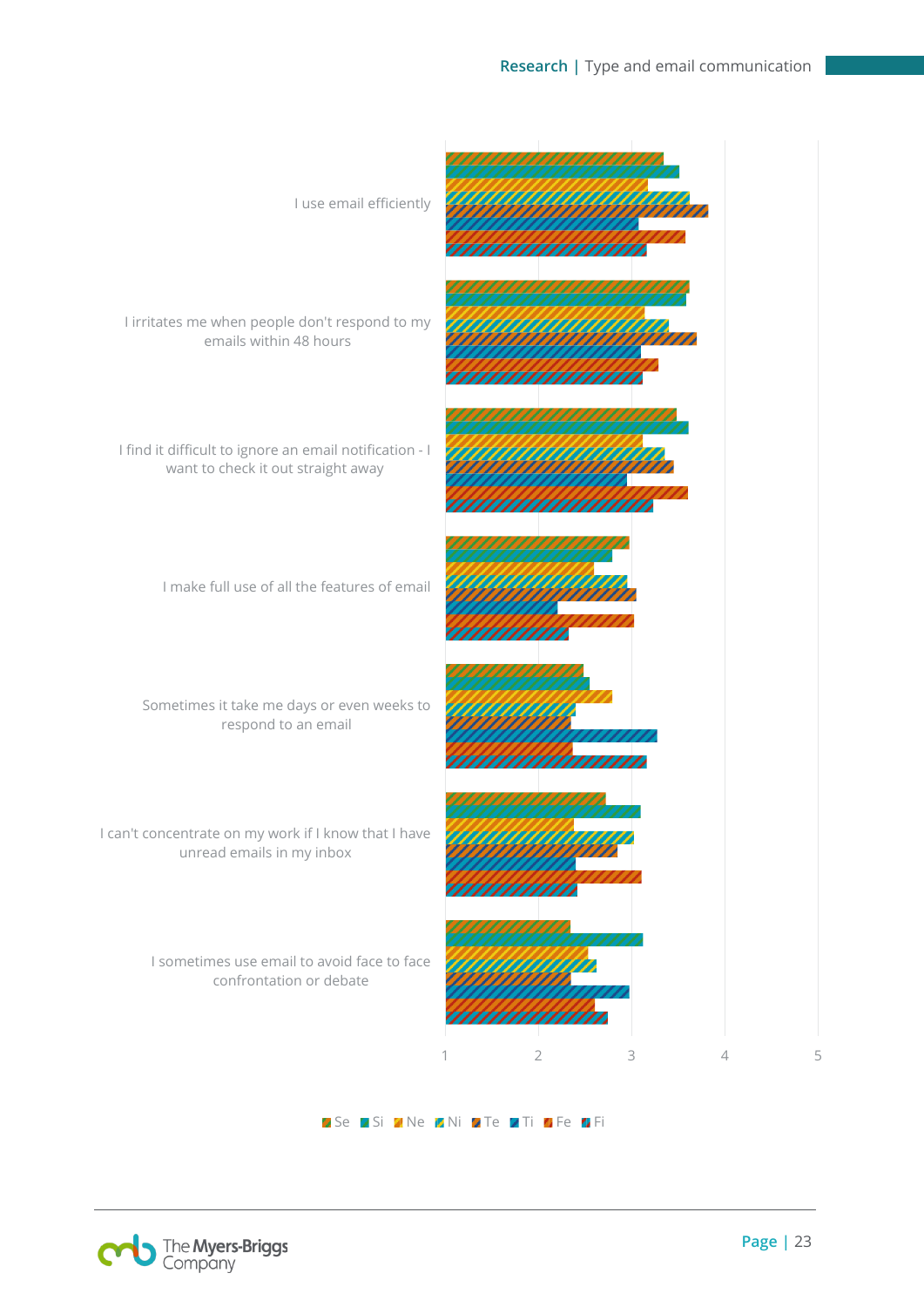#### **S<sup>e</sup> Extraverted Sensing (ESTP, ESFP)**

Extraverted Sensing types are the most likely to agree that too many people use email when they could talk face to face or via the phone, and are among the most likely to expect fairly quick responses to their emails. They are among the least likely to worry if they don't check their emails at the weekend. And, like Extraverted Thinking types, they are the least likely to use email to avoid face to face confrontation or debate.

#### **S<sup>i</sup> Introverted Sensing (ISTJ, ISFJ)**

Introverted Sensing types find it difficult to ignore email notifications and are the least comfortable with having unread emails in their inbox. They also expect fairly quick responses to their emails. They are the group most likely to use subfolders to organize their emails. They may find it difficult to concentrate on their work if they know they have unread emails in their inbox. They are one of the most likely groups to use email to avoid email confrontation or debate, and one of the least likely to cause embarrassment by sending an email to the wrong person.

#### **N<sup>e</sup> Extraverted Intuition (ENTP, ENFP)**

Extraverted Intuition types often feel that too many people use email when they could talk face to face or via the phone. It does not particularly bother them if they have unread emails in their inbox. When messages have been read, Extraverted Intuition types will often leave them in the inbox. They are the group least likely to use subfolders to organize their email. They are also the group that is most likely to create subfolders but then not use them. They may not bother reading emails where they have just been copied in and, along with Extraverted Feeling types, are the group most likely to cause embarrassment by sending an email to the wrong person.

#### **N<sup>i</sup> Introverted Intuition (INTJ, INFJ)**

Introverted Intuition types expect reasonably quick responses to their emails and will often use email as an 'audit trail' to show who said what (and when) about a project. They may find it difficult to concentrate on their work if they know they have unread emails in their inbox. It may sometimes take them days or even weeks to respond to an email. They are one of the least likely groups to cause embarrassment by sending an email to the wrong person.

#### **Te Extraverted Thinking (ESTJ, ENTJ)**

Extraverted Thinking types, like Introverted Intuition types above, expect reasonably quick responses to their emails and will often use email as an 'audit trail' to show who said what (and when) about a project. They believe that they use email efficiently. They are one of the most likely groups to use subfolders to organize their emails, and the least likely to set up subfolders but then not use them. They can be annoyed when people do not put a subject line in an email, and are likely to be irritated when emails do not have a clear point to them. Along with Activists, they are the least likely to use email to avoid face-to--face confrontation or debate.

#### **Ti Introverted Thinking (ISTP, INTP)**

Introverted Thinking types usually leave messages in the inbox after they have read them. They are the least likely group to agree that they use email efficiently, or to use all the features of email. They find it easier than most to ignore email notifications and can usually concentrate on their work even if they have unread emails in their inbox. Along with the Introverted Feeling group, they might take days or even weeks to respond to an email. They are one of the most likely groups to use email to avoid email confrontation or debate.

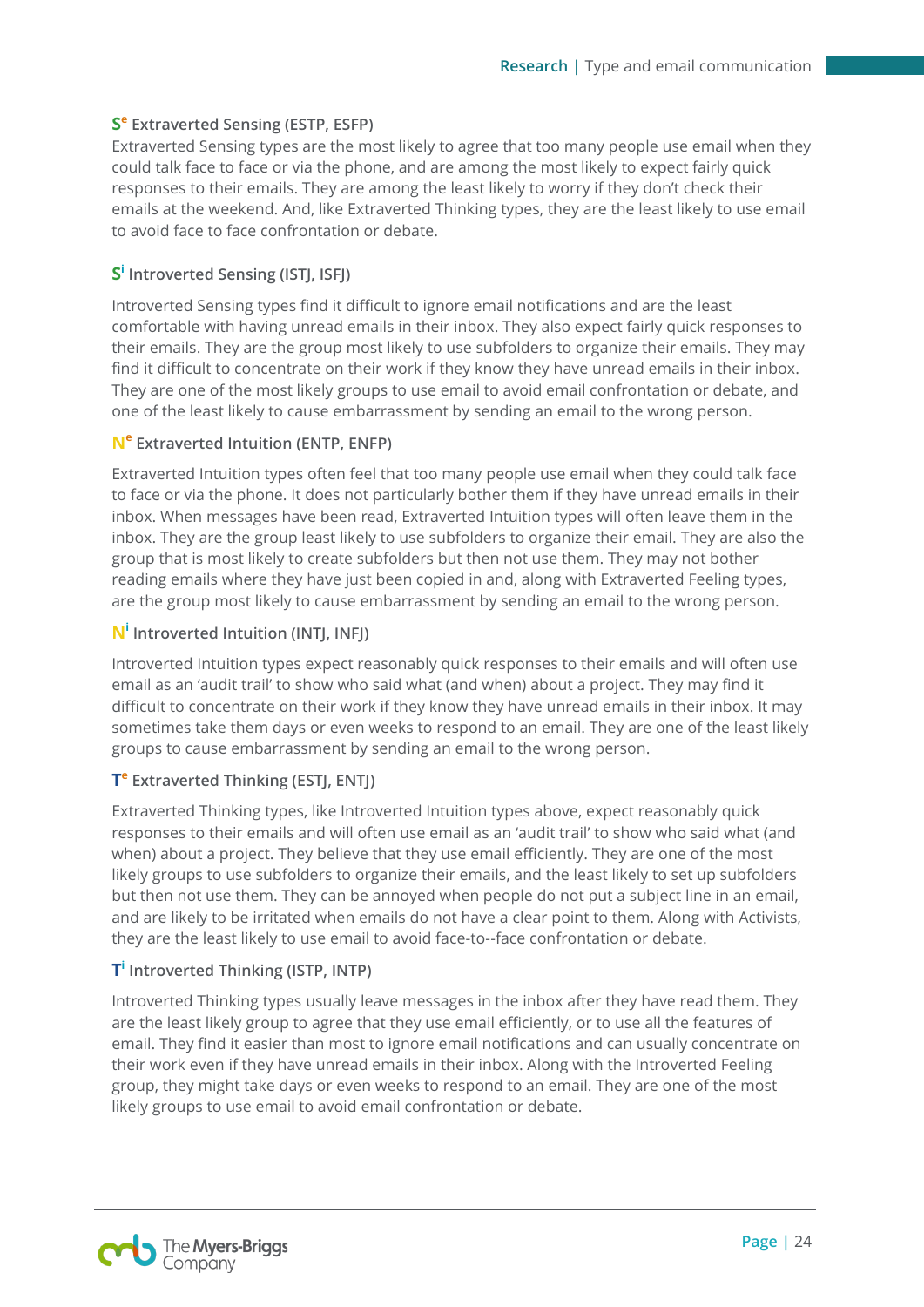#### **F<sup>e</sup> Extraverted Feeling (ESFJ, ENFJ)**

Extraverted Feeling types are the group most likely to be annoyed when people do not put a subject line in an email. They find it difficult to ignore email notifications and may find it difficult to concentrate on their work if they know they have unread emails in their inbox. They will tend to respond to emails quickly but, along with Extraverted Intuition types, are the group most likely to cause embarrassment by sending an email to the wrong person. They are the group most likely to worry if they don't check their emails at the weekend.

#### **F<sup>i</sup> Introverted Feeling (ISFP, INFP)**

This group are the least annoyed when people do not put a subject line in an email, and the least irritated when emails do not have a clear point to them. They do not always feel that they use email efficiently, or that they make use of all the features of email. Along with Introverted Thinking types, they can usually concentrate on their work even if they have unread emails in their inbox, but they may sometimes take days or even weeks to respond to an email.

Looking at how long it takes people with different favorite processes to reply to an email, and how quickly they expect replies to their own emails, there is a mismatch.

People whose favorite decision-making (Judging) process is extraverted (ESTJ, ESFJ, ENFJ, ENTJ) tend to reply to emails quickly. But they might not expect as quick a reply to their emails as others might suppose.

People whose favorite decision-making (Judging) process is introverted (ISTP, ISFP, INFP, INTP) can take a long time to reply to emails, but then expect a quick reply. People with other type preferences typically reply about as quickly as they themselves expect to be replied to.

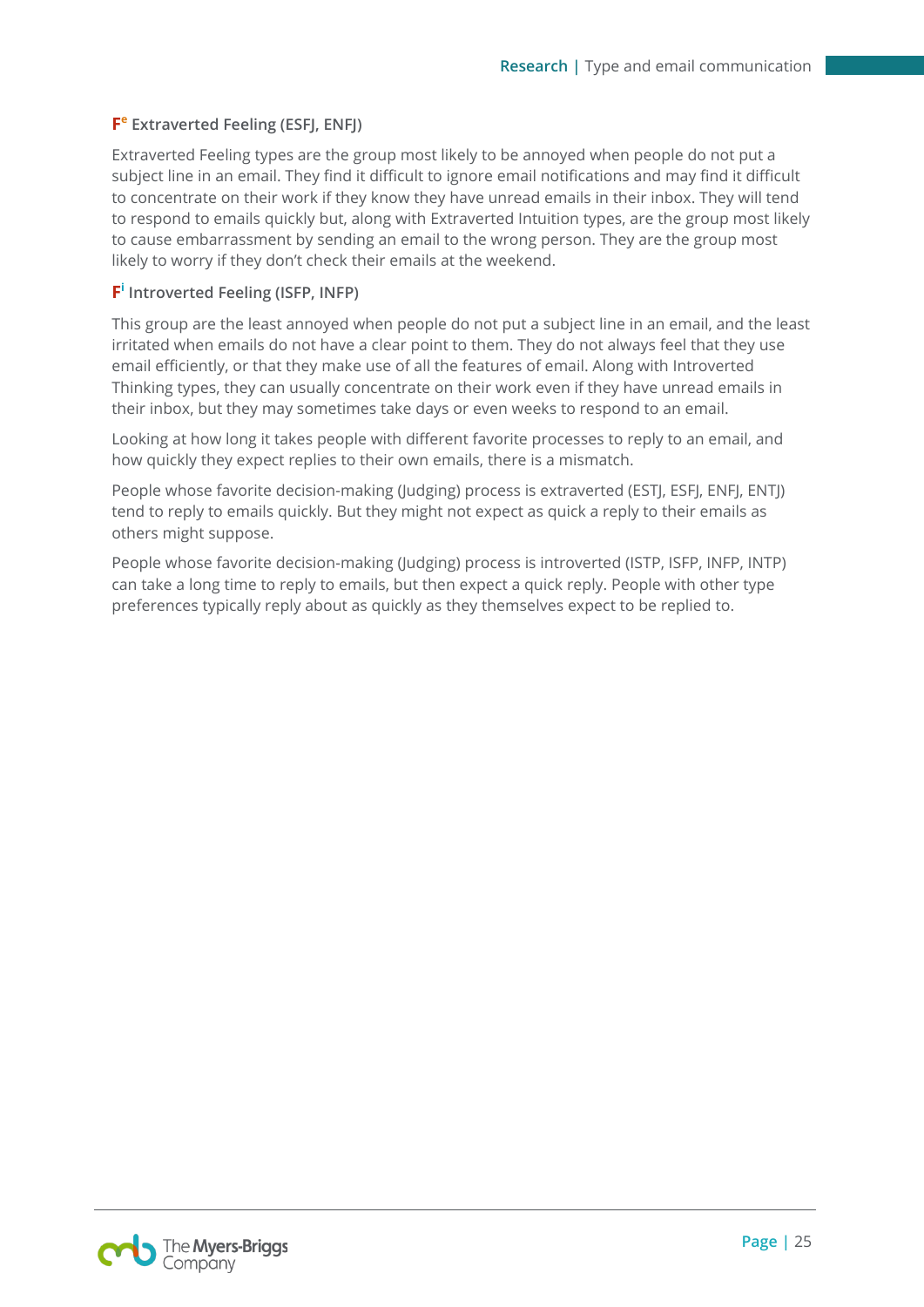# **Gender differences**

Based on an independent-samples t-test, and a 1% significance level, only one question showed a significant difference between men and women. Men were significantly more likely to check personal emails at work.

This is consistent with previous research (Vitak, Crouse, & LaRose, 2011) which has shown that men are more likely than women to demonstrate what have sometimes been called 'cyberslacking' behaviors at work.

However, this name may be misleading. In our survey, those who checked personal emails at work were also more likely to check and send work emails outside of normal working hours. Male INFJs are the most likely group to check personal emails at work and female ISFJs and ESFJs the least likely<sup>10</sup>.

# <span id="page-26-0"></span>**Type of team**

Based on a one-way ANOVA (analysis of variance), and a 1% significance level, three questions showed significant differences between respondents from different types of team. Members of virtual teams feel that they waste more time dealing with email and that they use email less efficiently.



<span id="page-26-1"></span><sup>&</sup>lt;sup>10</sup> A univariate ANOVA showed a significant main effect of gender on checking personal emails, and no main effects with Type, but a significant interaction effect of gender with E–I \* T–F \* J–P on this question.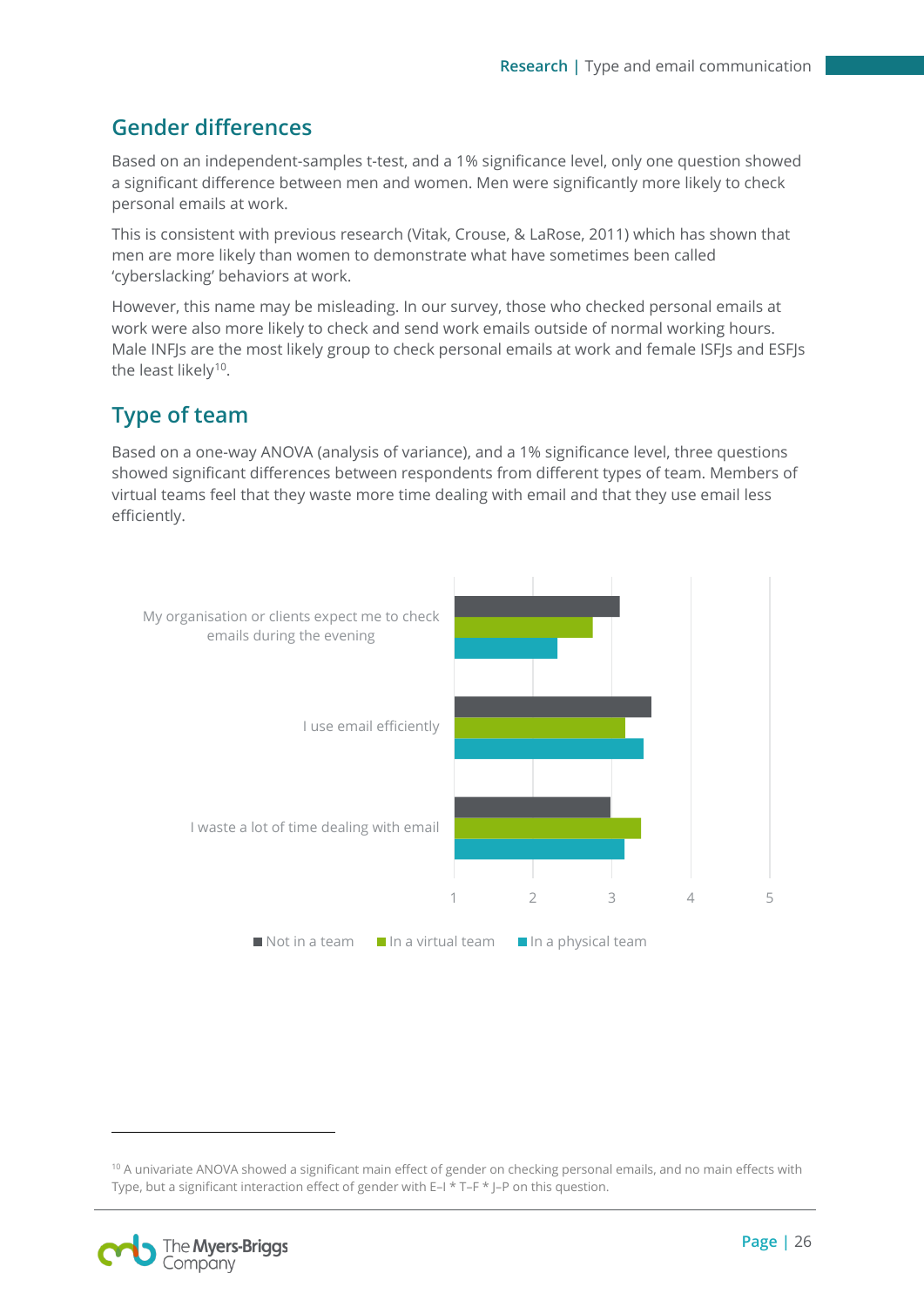# <span id="page-27-0"></span>**Organization size**

Individuals working in larger organizations are more likely to:

- Believe that people shouldn't have to check email outside of normal working hours (r=0.24)
- Find their working life quite stressful at the moment (r=0.20)

And are less likely to:

- Be expected to check emails during the evening (r=-0.28)
- Be expected to check emails at the weekend (r=-0.26)
- Often check personal emails at work (r=-0.21)
- Sometimes take an email break or 'holiday' (r=-0.20)

<span id="page-27-1"></span>*(values in brackets are correlations)*

# **Working environment**

There were significant differences between people working in different types of environment.



Those who work from home are the least stressed and are more likely to take email breaks. They are also more likely to feel obliged to check emails at the weekend.

Office-based workers are significantly less likely to be expected to check their emails during the evening.

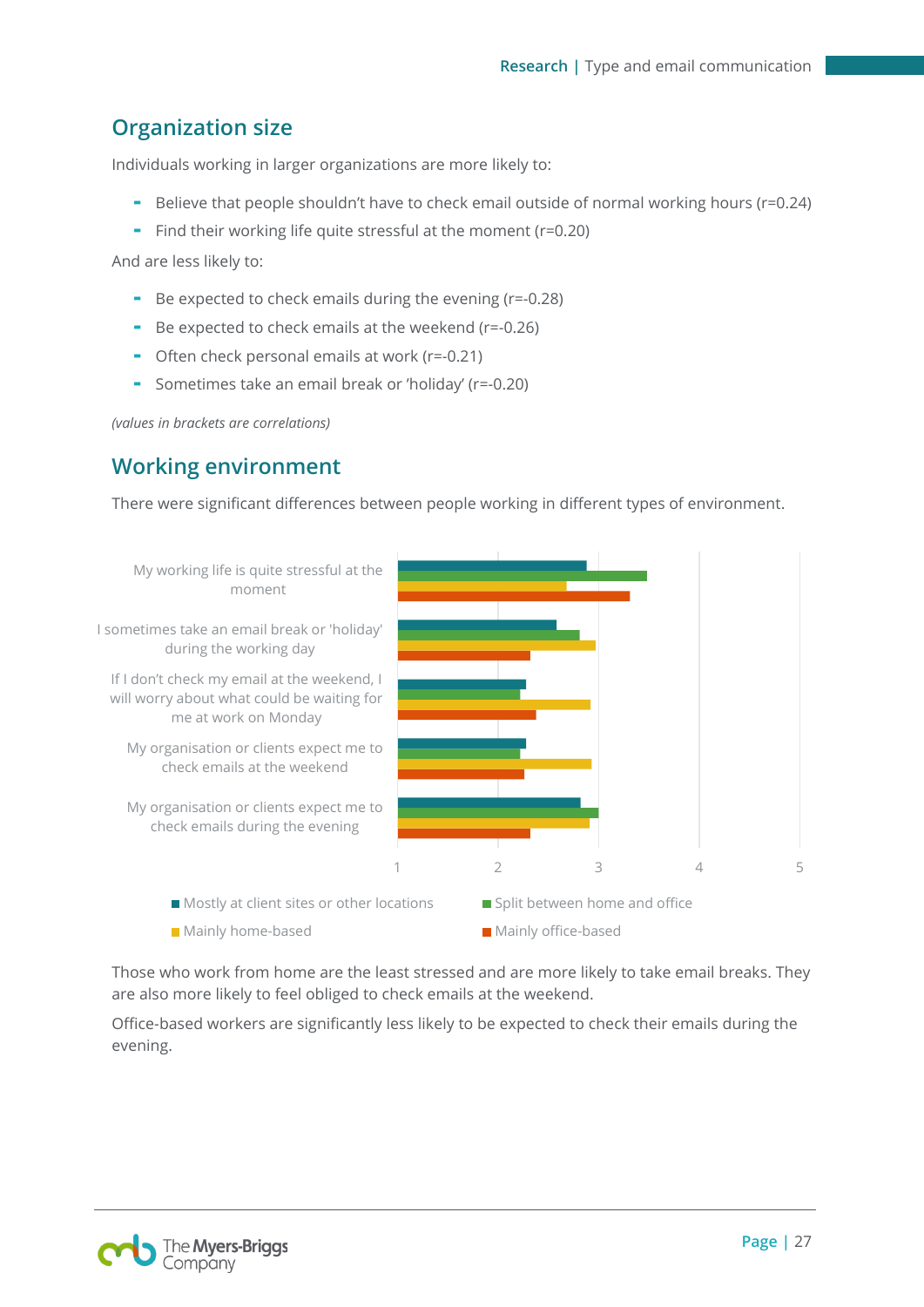# <span id="page-28-0"></span>**Job level**

A few questions show statistically significant differences by job level.



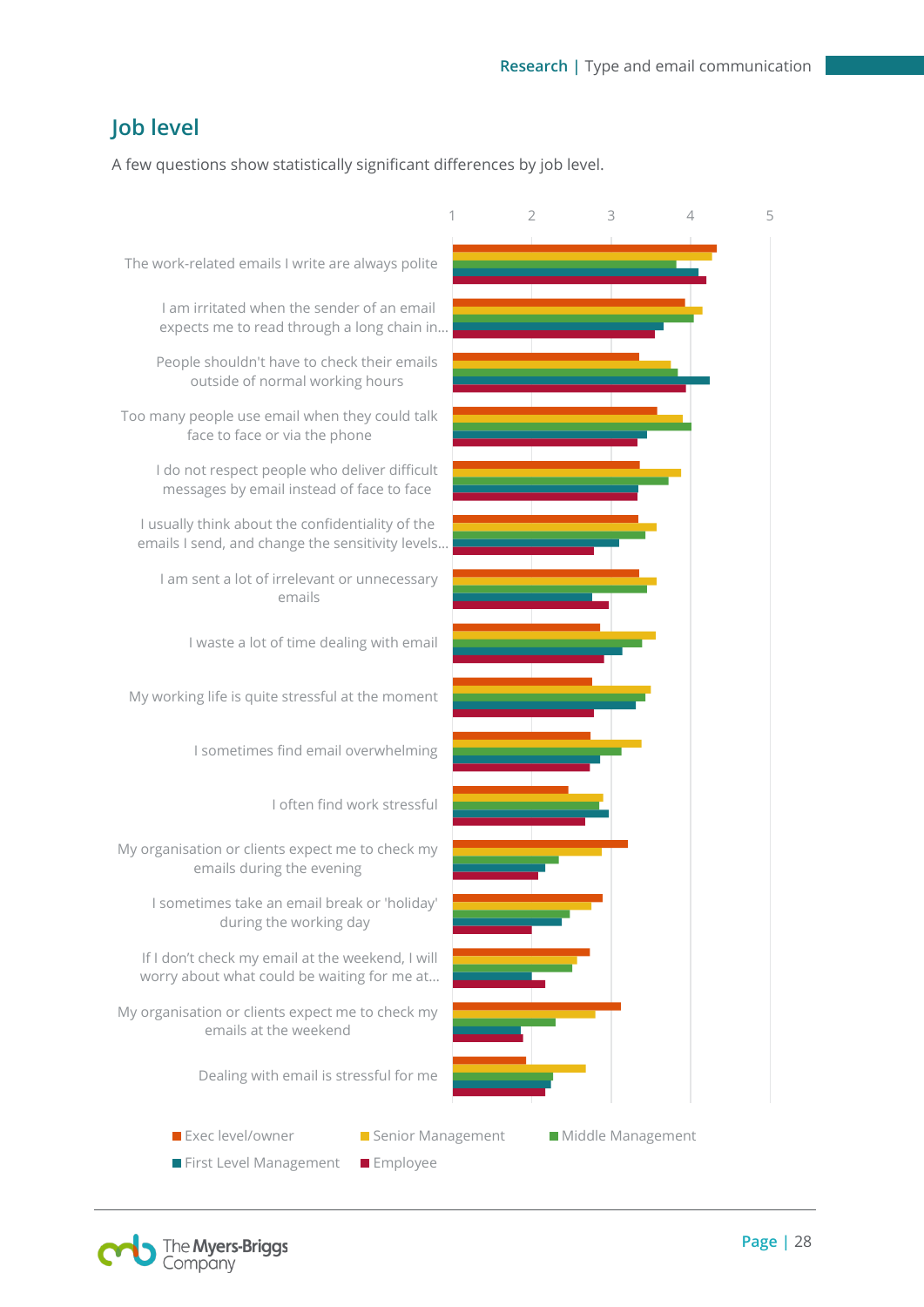Looking at each job level in turn:

#### **Executives and company owners**

- Along with senior and middle managers, they are particularly irritated when they need to read through a long email chain to get to the relevant information
- They are the least likely to say that people shouldn't have to check their email outside normal working hours
- Along with senior and middle managers, they feel they are sent a lot of irrelevant or unnecessary emails
- Are the most likely group to be expected to check their emails during the evening or at the weekend
- Are the most likely group to take an email break or 'holiday' during the working day
- Are the least likely group to find their work stressful and the least likely to find dealing with email stressful.

#### **Senior managers**

- Along with executives and middle managers, they are particularly irritated when they need to read through a long email chain to get to the relevant information
- Along with executives and middle managers, they feel they are sent a lot of irrelevant or unnecessary emails
- Along with middle managers, they say they waste a lot of time dealing with email
- Sometimes find email overwhelming
- Along with middle and first level managers, they say that their working life is quite stressful at the moment
- Are the group most likely to find dealing with email stressful (though on average they do not find this especially stressful in absolute terms)
- Along with middle managers, say that too many people use email when they could talk face to face or via the phone, and that they do not respect those who deliver difficult messages by email instead of face to face.

#### **Middle managers**

- Are the least likely group to say that their emails are always polite
- Along with executives and senior managers, they are particularly irritated when they need to read through a long email chain to get to the relevant information
- Along with executives and senior managers, they feel they are sent a lot of irrelevant or unnecessary emails
- Along with senior managers, they say they waste a lot of time dealing with email
- Along with senior and first level managers, they say that their working life is quite stressful at the moment
- Along with senior managers, they say that too many people use email when they could talk face to face or via the phone, and that they do not respect those who deliver difficult messages by email instead of face to face.

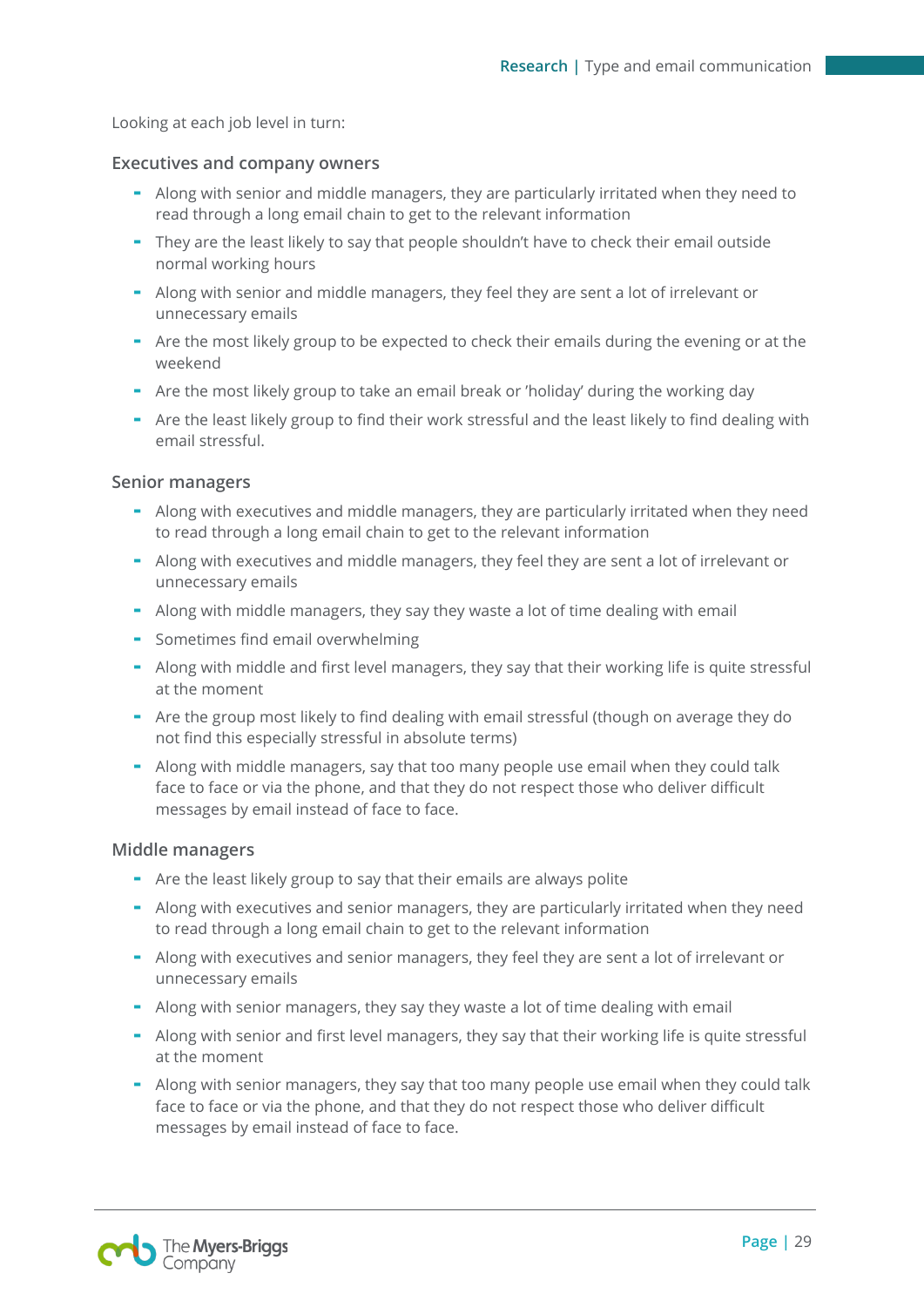#### **First level managers**

- Are the most likely group to say that people shouldn't have to check their email outside normal working hours
- Along with senior and middle managers, they say that their working life is quite stressful at the moment

#### **Non-managerial employees**

- Are the group least likely to think about the confidentiality of the emails they send
- Are the group least likely to be expected to check their emails during the evening
- Are the least likely group to take an email break or 'holiday' during the working day

Because managers, on average, sent and received significantly<sup>[11](#page-30-0)</sup> more emails in the previous working day than other people, it may not be surprising that they report more email stress.



<span id="page-30-0"></span><sup>11</sup> Oneway ANOVA

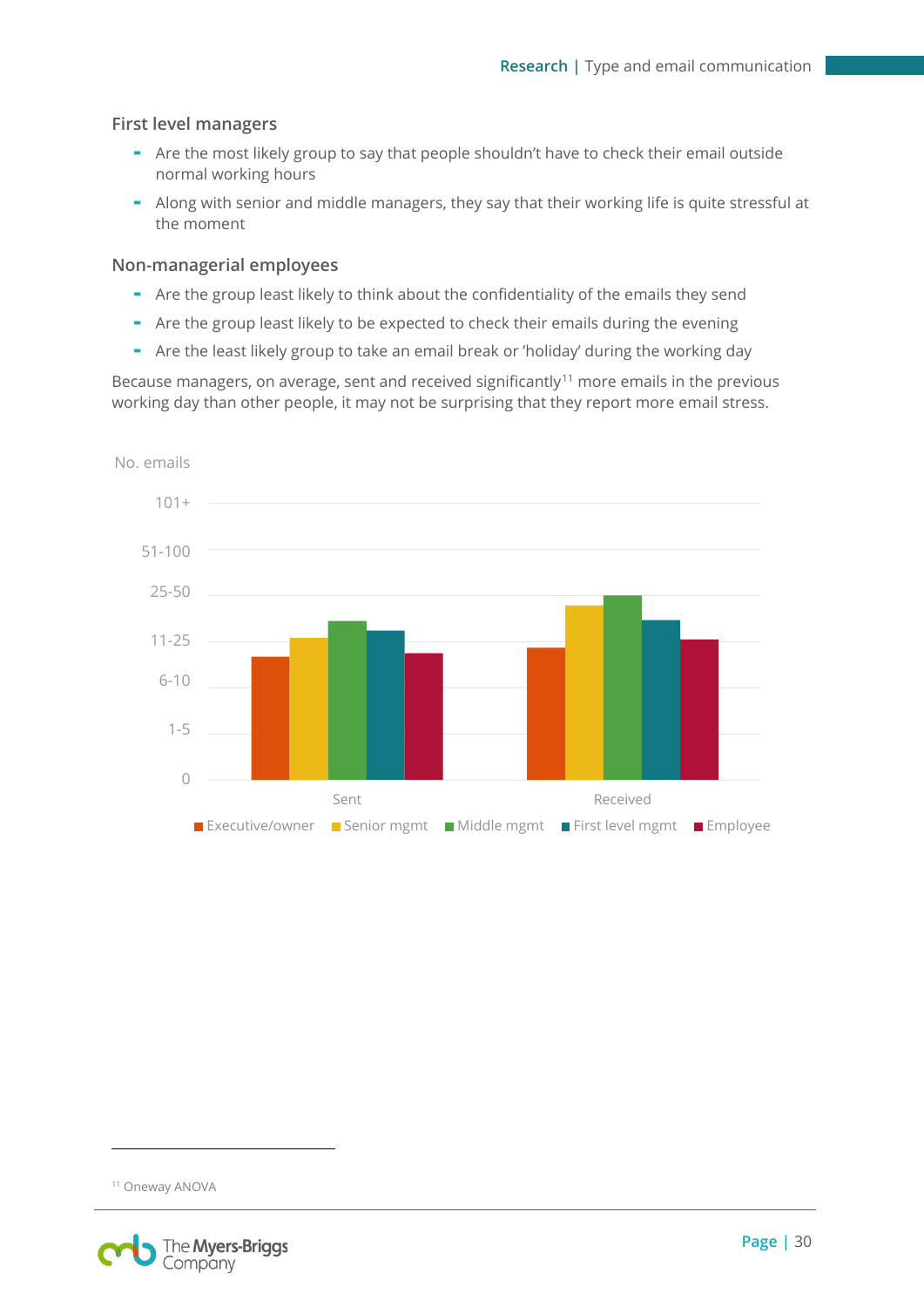# <span id="page-31-0"></span>**Best and worst aspects of using email**

Respondents were asked, in two open-ended questions, what they considered the best and worst things about email. We used thematic analysis to classify these responses into categories.

#### **Best thing about email**

The best aspects of email included:

- being able to use it with anyone, anywhere, anytime
- speed
- providing an audit trail.



The aspects that particularly appeal to each of the favorite processes are shown below.

| S <sup>e</sup> | Can use with anyone, anytime, anywhere                          |
|----------------|-----------------------------------------------------------------|
| $S^i$          | Allows clearer communication; allows you to have an audit trail |
| N <sup>e</sup> | <b>Quick</b> ; allows clearer communication                     |
| $N^i$          | Lets me compose my thoughts; just prefer email                  |
| Te             | <b>Quick; helps organization</b>                                |
| ΤЧ             | Allows you to have an audit trail                               |
| F <sup>e</sup> | Can use with anyone, anytime, anywhere; quick                   |
| FĹ             | Lets me compose my thoughts; I just prefer email                |

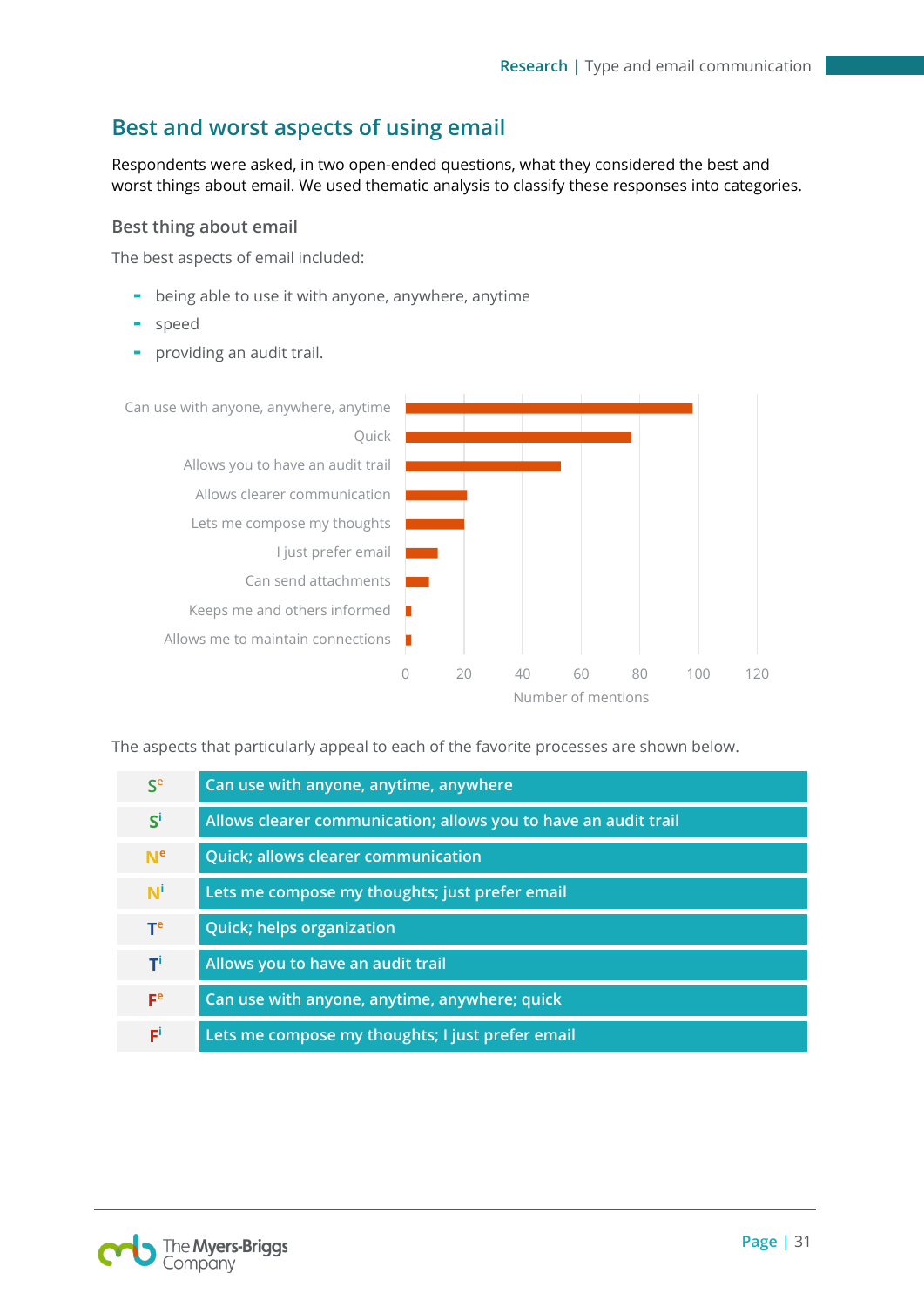# **Worst thing about email**

The worst aspects of email included:

- junk emails
- ease of misinterpretation of email
- use of email instead of face-to-face communication.



The aspects that each of the favorite processes particularly disliked are shown below.

| S <sup>e</sup> | Distracting; used instead of face-to-face comms; junk email                             |
|----------------|-----------------------------------------------------------------------------------------|
| $S^i$          | Junk email; amount of emails; can be misinterpreted                                     |
| N <sup>e</sup> | Used instead of face to face; receiving unnecessary emails; junk email                  |
| $N^i$          | People who expect immediate replies; receiving unnecessary emails;<br>misinterpretation |
| Te             | Using it constantly; junk emails; misinterpretation                                     |
| тi             | Time consuming; used instead of face-to-face                                            |
| F <sup>e</sup> | People not replying to emails; amount of emails; misinterpretation                      |
| FĹ             | Can be misinterpreted; can be overwhelming; amount of emails                            |

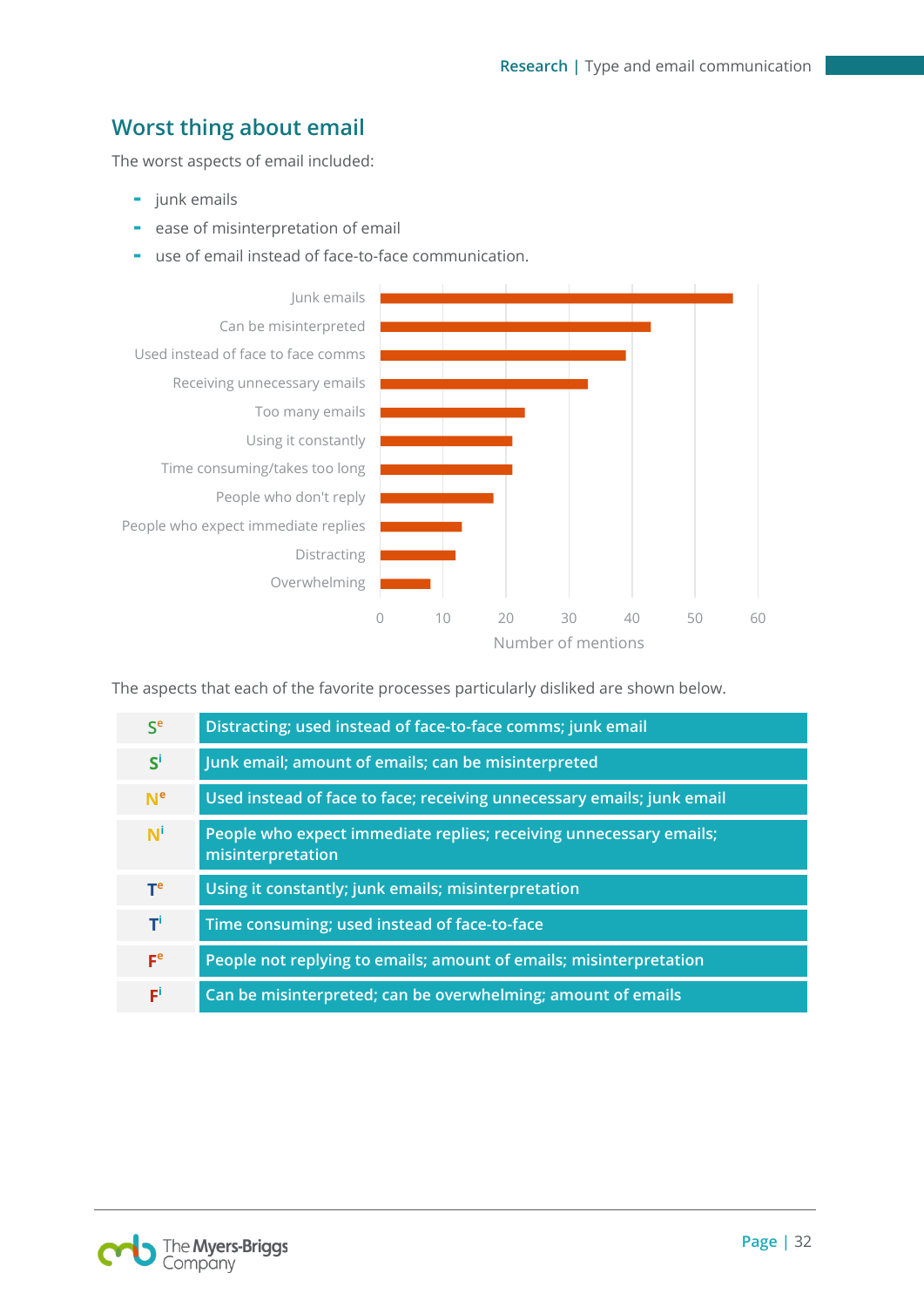# <span id="page-33-0"></span>**Stress and email**

Stress questions in the survey



Previous research has shown that email can be a source of stress. For example, for managers (Future Work Centre, 2015), for those who see email as distracting (Hair, Renaud, & Ramsay, 2007), and for those who send or receive more emails or who feel less in control of their working life (Reinke & Chamorro-Premuzic, 2014); (Jerejian, Reid, & Rees, 2013).

To investigate the relationship between stress, email and personality, we included four stressrelated questions in the survey.

The charts below show the number of people choosing each option for each question.

While most respondents disagreed that they found dealing with email stressful, over a third sometimes find email overwhelming and many were currently quite stressed at work.

The scores from each question were added together to give an overall 'stress score' for each respondent. This stress scale has good psychometric properties (coefficient alpha = 0.76, mean= 11.09, standard deviation  $= 3.07$ ).

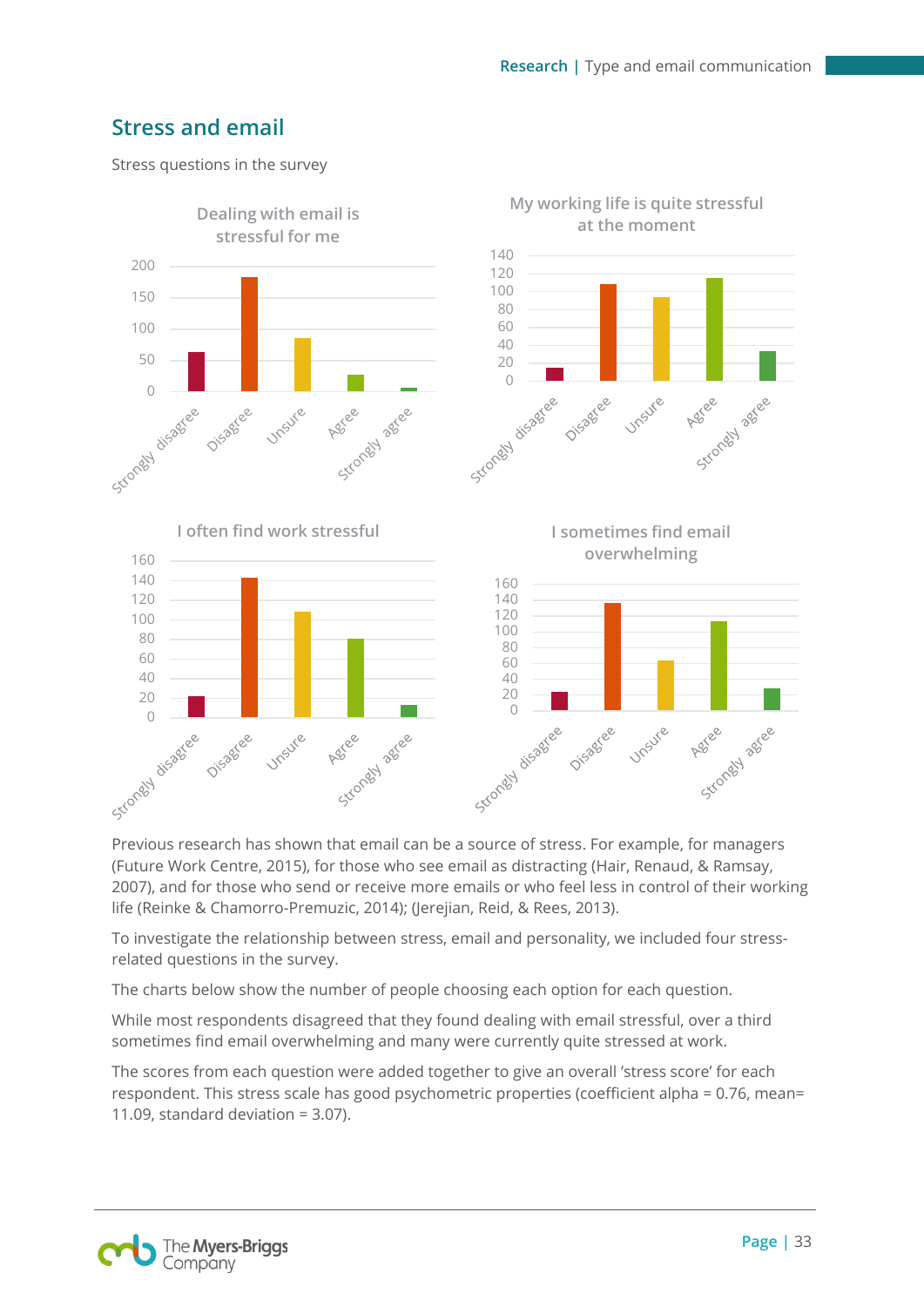# <span id="page-34-0"></span>**Factors contributing to email stress**

People with a higher score on the stress scale:

- Were more likely to be employed full-time than self-employed
- Were more likely to work in a large organization
- Were more likely to work in management or HR and less likely to work in coaching or consultancy
- Were more likely to be at senior or middle management level and less likely to be at executive or employee level
- Send and especially receive more work-related emails. The number of personal emails sent or received had no significant effect
- Were more likely than others to send work emails on holiday, in the evening, late at night or in bed, and before breakfast or going to work
- Were more likely than others to check work emails in the evening, late at night or in bed, and before breakfast or going to work
- Were more likely than others to agree with the following statements (only those correlations significant at the 1% level are given; correlation shown in brackets):
- I waste a lot of time dealing with email (0.519)
- Sometimes it takes me days or even weeks to respond to an email (0.328)
- Email notifications distract me (0.317)
- I am sent a lot of irrelevant or unnecessary emails (0.238)
- I spend a lot of time waiting for replies from others to my email (0.235)
- I sometimes take an email break or 'holiday' during the working day (0.202)
- Most people expect instant replies to their emails (0.182)
- I can get irritated when emails do not have a clear point to them (0.176)
- I often don't bother reading emails where I am just copied in (0.175)
- My organization or clients expect me to check my emails at the weekend (0.174)
- When I am busy or need to concentrate, I turn off email notifications (0.158)
- I don't usually delete emails unless I have to (0.151)
- My organization or clients expect me to check my emails during the evening (0.150)
- When I send an email, I usually think about how important it is, and change the importance level accordingly (0.143)
- If I don't check my email at the weekend, I will worry about what could be waiting for me at work on Monday (0.142)
- I sometimes use email to avoid face-to-face confrontation or debate (0.141)
- People shouldn't have to check their emails outside normal working hours (0.138)
- Were more likely than others to disagree with the following statements (only those correlations significant at the 1% level are given; correlation shown in brackets):
- I use email efficiently (-0.320)
- Generally, I think that I am in control of most aspects of my working life (-0.317)

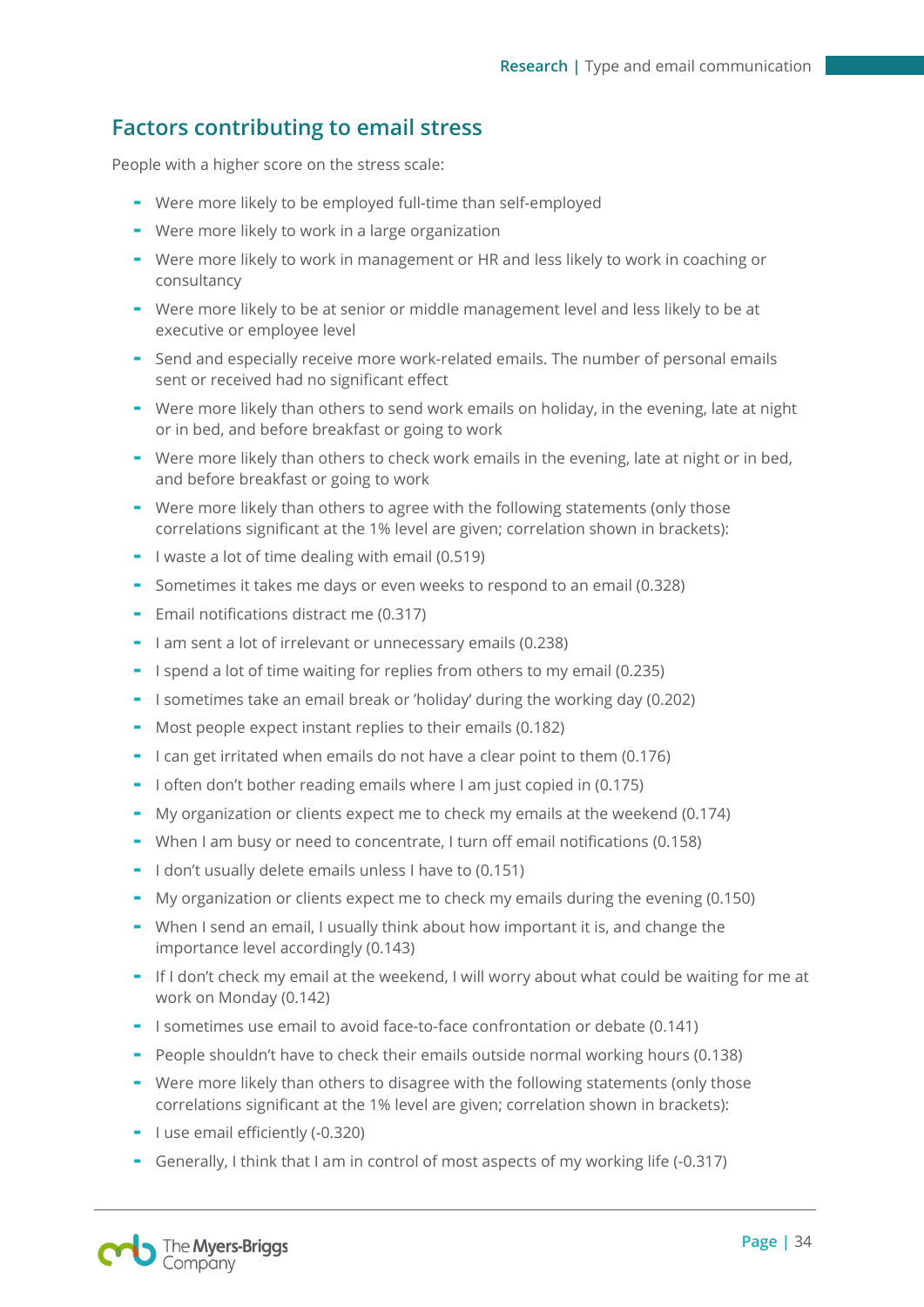Some of these factors may contribute to stress – for example, the number of emails an individual receives, or being expected to check emails at the weekend. Some factors may contribute to stress or may be an outcome. For example, are people irritated when emails do not have a clear point to them because they are already stressed, or do such emails cause stress in the first place?

Others seem counterintuitive. For example, why would people who turn off email notifications be more stressed? These findings support previous research which showed that checking new messages when they arrive, rather than checking at the end of the day, is associated with lower levels of perceived email overload (Dabbish & Kraut, 2006), but appear to contradict other research which suggests that email notifications can be very disruptive (Renaud, Ramsay, & Hair, 2006); (Jackson, Dawson, & Wilson, 2001).

It may be that those who are already more stressed are more open to the idea of adopting coping strategies.

## **Personality differences in stress**

There were no significant differences in overall stress score at preference pair level, for whole type, for favorite processes or functional pairs. Overall, no single type is significantly more stressed than any other type.

It had been predicted that Introverts would be more stressed than Extraverts, but this was not found overall. However, the number of emails an individual received showed a high correlation with stress, and Introverts received fewer emails overall. Therefore, the stress levels of Extraverts and Introverts were compared considering the number of emails received.



Overall, there is not a statistically significant difference between Extraverts and Introverts. As the number of emails received increases, both Extraverts and Introverts become more stressed. For those who receive more than 50 emails per day, Introverts are significantly more stressed than Extraverts.<sup>[12](#page-35-0)</sup> Further analysis<sup>[13](#page-35-1)</sup> suggests that it is those who have a dominant Introverted Judging function who are most affected (T<sup>i</sup> and F<sup>i</sup>: ISTP, INTP, ISFP and INFP).

<span id="page-35-1"></span><span id="page-35-0"></span><sup>13</sup> Oneway ANOVA



<sup>12</sup> Independent-samples t-test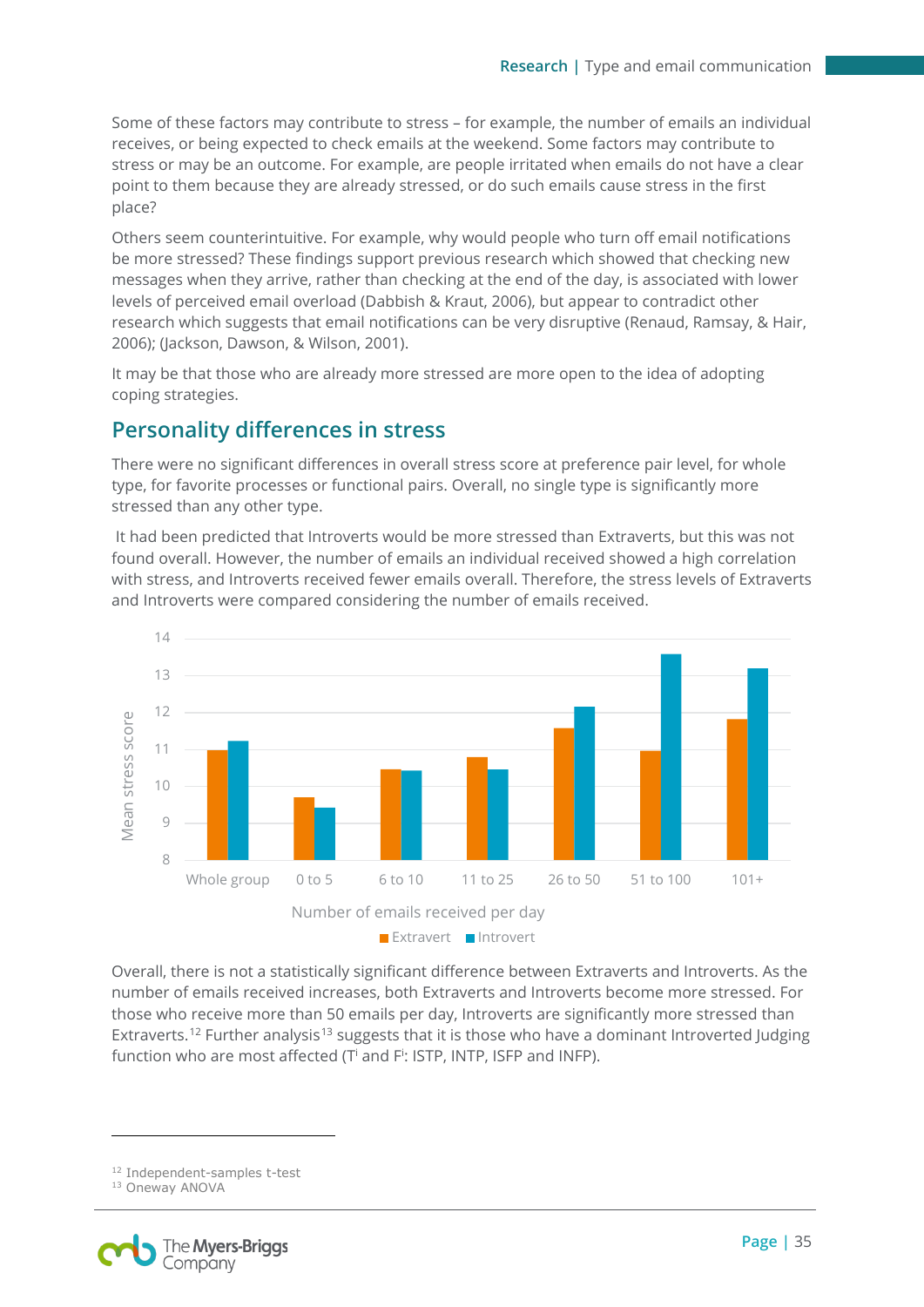# <span id="page-36-0"></span>**Stressors for each favorite process**

The data for each favorite process was analyzed independently to look for any specific stressors.

#### **S<sup>e</sup> Extraverted Sensing**

More stressed types were particularly likely not to bother reading emails where they were only copied in. They were especially irritated by long, wordy emails.

#### **S<sup>i</sup> Introverted Sensing**

Unlike other types, the number of emails sent by Introverted Sensing types showed a higher correlation with stress than the number received. This suggests that for these types, it may be more stressful to send emails than to receive them. Those who were more stressed were particularly likely to feel that they wasted a lot of time dealing with email, and to be distracted by email notifications. So, they were particularly likely to turn off email notifications. As these types become more stressed, they are more likely to use the 'delay email delivery' function so that people don't see what time of day they are working. They are more likely to worry that they are no longer using email efficiently. They may be more stressed than most types by having unread emails in their inbox.

#### **N<sup>e</sup> Extraverted Intuition**

Extraverted Intuition types who are expected to check their email at the weekend are more stressed and will often worry about what could be waiting for them at work on Monday. Those who are more stressed are more likely than most to feel that they are not in control of most aspects of their working life. As with many types, there was a correlation between stress and the extent to which they felt they wasted a lot of time dealing with email.

#### **N<sup>i</sup> Introverted Intuition**

For these types there was a very high correlation between how stressed they were and the extent to which they felt they wasted a lot of time dealing with email. They were also more affected than most by the amount of emails they received. Those who were more stressed were also likely to agree that it could take them days or even weeks to respond to an email.

#### **Te Extraverted Thinking**

Extraverted Thinking types who are stressed feel that they spend a lot of time waiting for replies from others. They also feel that they waste a lot of time dealing with email. As they become more stressed they may take days or even weeks to respond to an email themselves. They feel less in control of their working life and are more likely to be distracted by email notifications (although, unlike some other types, they are no more likely than usual to turn these notifications off). Under stress they believe that they are using email less efficiently, they are less likely to read emails where they have just been copied in, and their emails may become more direct and less polite.

#### **Ti Introverted Thinking**

For the Introverted Thinking group, several factors correlated with how stressed they were. Those who were more stressed were very likely to feel that they waste a lot of time dealing with email, but also very likely to sometimes take an email break or 'holiday' during the working day. They do not feel that they are in control of most aspects of their working life, or that they are using email efficiently. They may send emails to the wrong person and avoid deleting emails. They become distracted by email notifications and may turn them off. They feel that they spend a lot of time waiting for replies from others, but may take a long time to reply themselves.

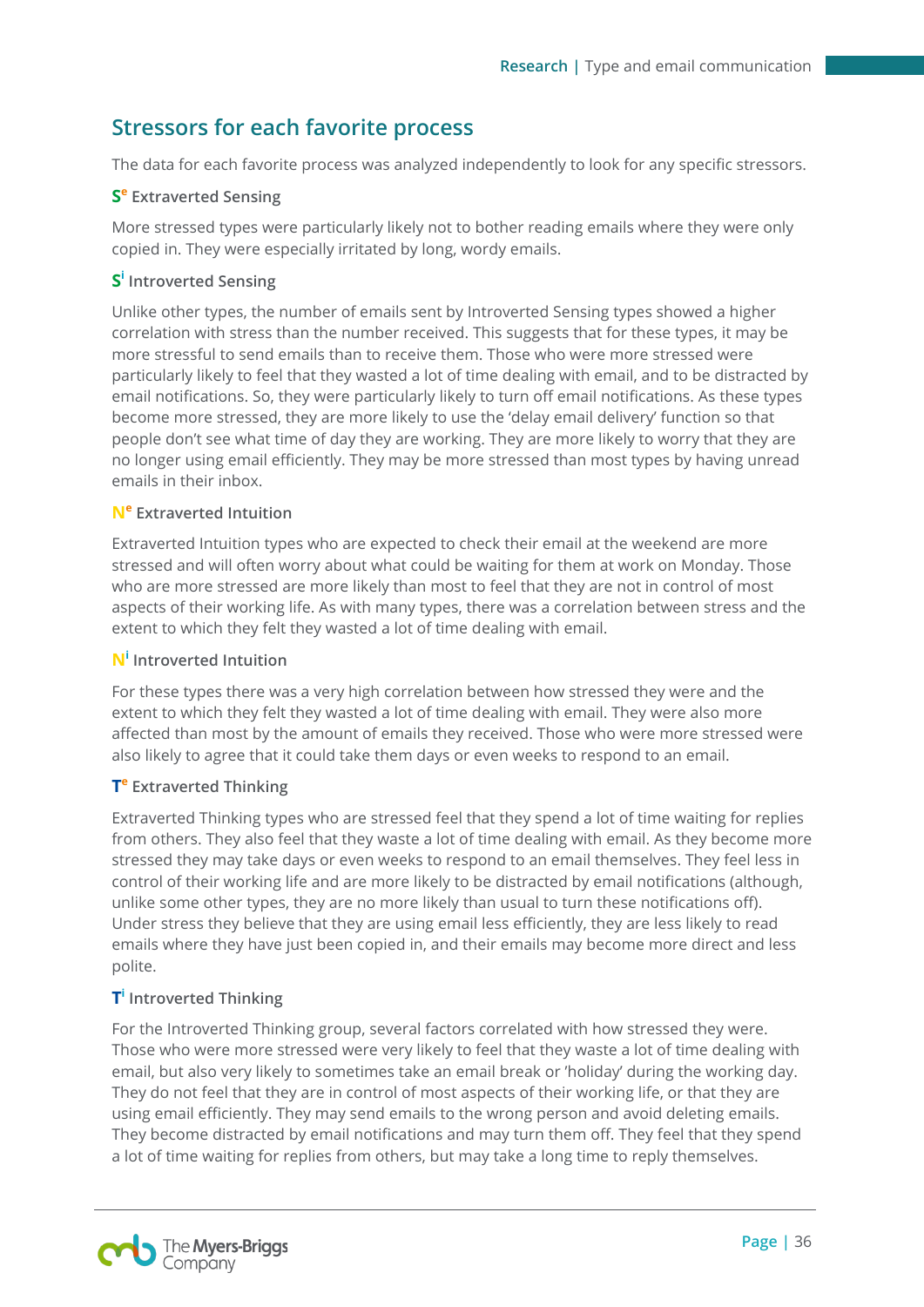#### **F<sup>e</sup> Extraverted Feeling**

Across all the groups of favorite processes, it is Extraverted Feeling types who show the strongest link between using email outside of normal working hours and stress. Those who are expected to check emails during the evening or weekend are significantly more stressed than those who do not. Those who more often check or send emails during the evening, at night or in bed, at the weekend or on holiday are also more stressed than those who do not. As with other groups, those who are more stressed feel that they waste a lot of time dealing with email. They also may sometimes take days or even weeks to respond to an email.

#### **F<sup>i</sup> Introverted Feeling**

This group are particularly likely to be stressed by receiving a lot of emails, and to feel less in control of their working life when they do become stressed. Introverted feeling types who are more stressed feel that they are sent a lot of unnecessary or irrelevant emails, and may sometimes take days or even weeks to respond to an email.

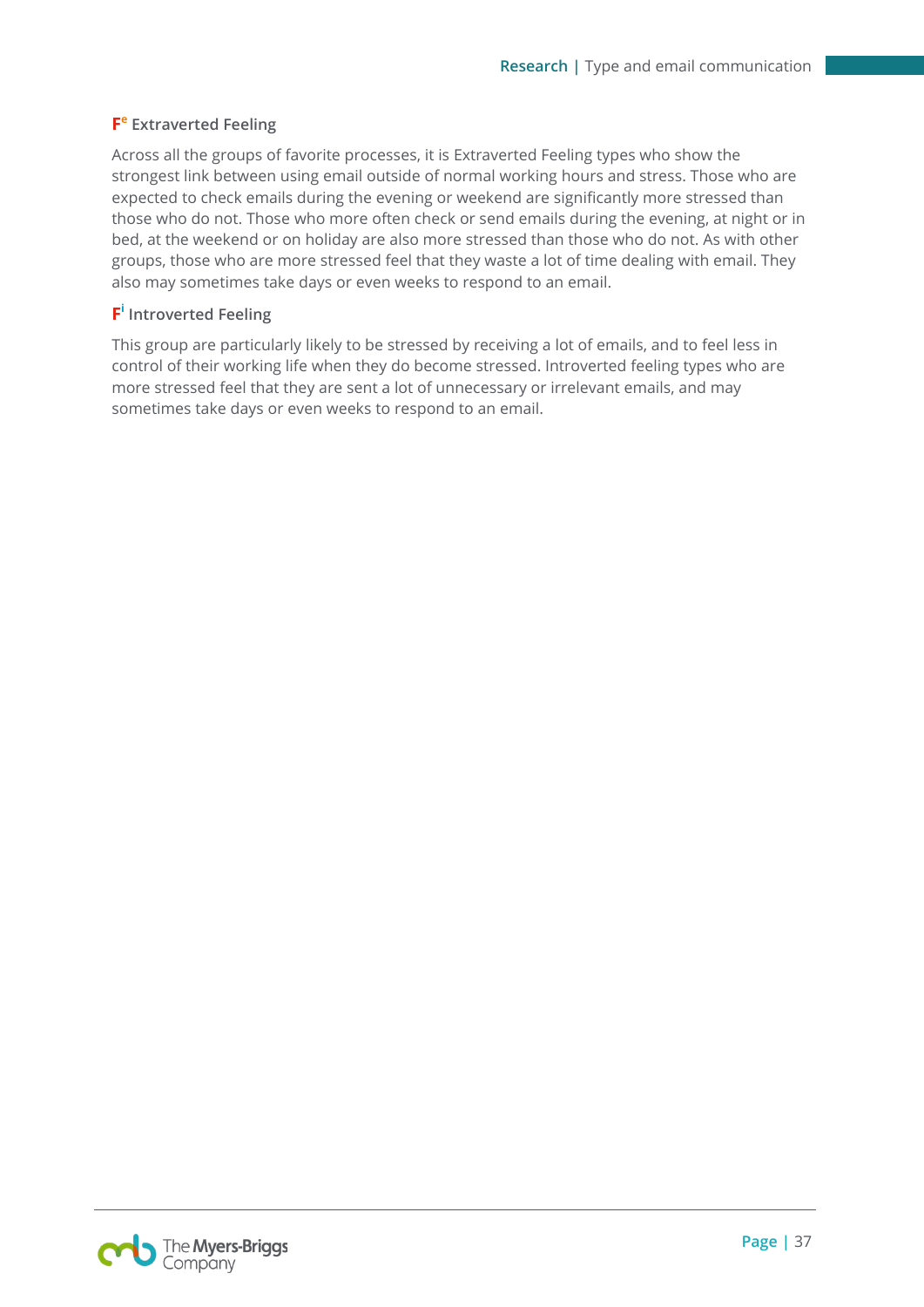# <span id="page-38-0"></span>**Conclusions and guidelines for using email**

# <span id="page-38-1"></span>**Guidelines for using email**

#### **Introduction**

Email is a large part of many people's working lives. In our survey, 84% agreed or strongly agreed with the statement "I could not do my job without using email".

The survey also showed that there are many things that can be annoying, irritating or stressful about email, and other research (Reinke & Chamorro-Premuzic, 2014) has shown that emailrelated stress can lead to a lack of work engagement and to burnout. We have drawn on the results of the survey to produce a set of guidelines and tips to help individuals and organizations make the most of email and avoid email-related stress.

Training programs and 'how to' guides often suggest that there is only one right way to carry out an activity. For example, time management training tends to take one structured approach. In practice, it tends to work well for those with an SJ preference, but less well for those with an NP approach, who may need to adopt different methods.

Similarly, there have been many attempts to write 'rules' for dealing with email, suggesting for example that you should always use subfolders, or that subfolders are too complicated. Or that you should ignore notifications and only check emails at set times, or that you should always check emails immediately so that you don't worry about them. Or that you should respond to emails immediately, or respond only when you have thought about your answers. A judgmental view of different email strategies can also be found in the academic literature (Shirren & Phillips, 2011).

In reality, many of these rules may work best for people with a similar personality to the author of those rules. When reading the guidelines below, therefore, please treat them as suggestions rather than as rules. But do remember that they are based directly on the outcomes of the research.

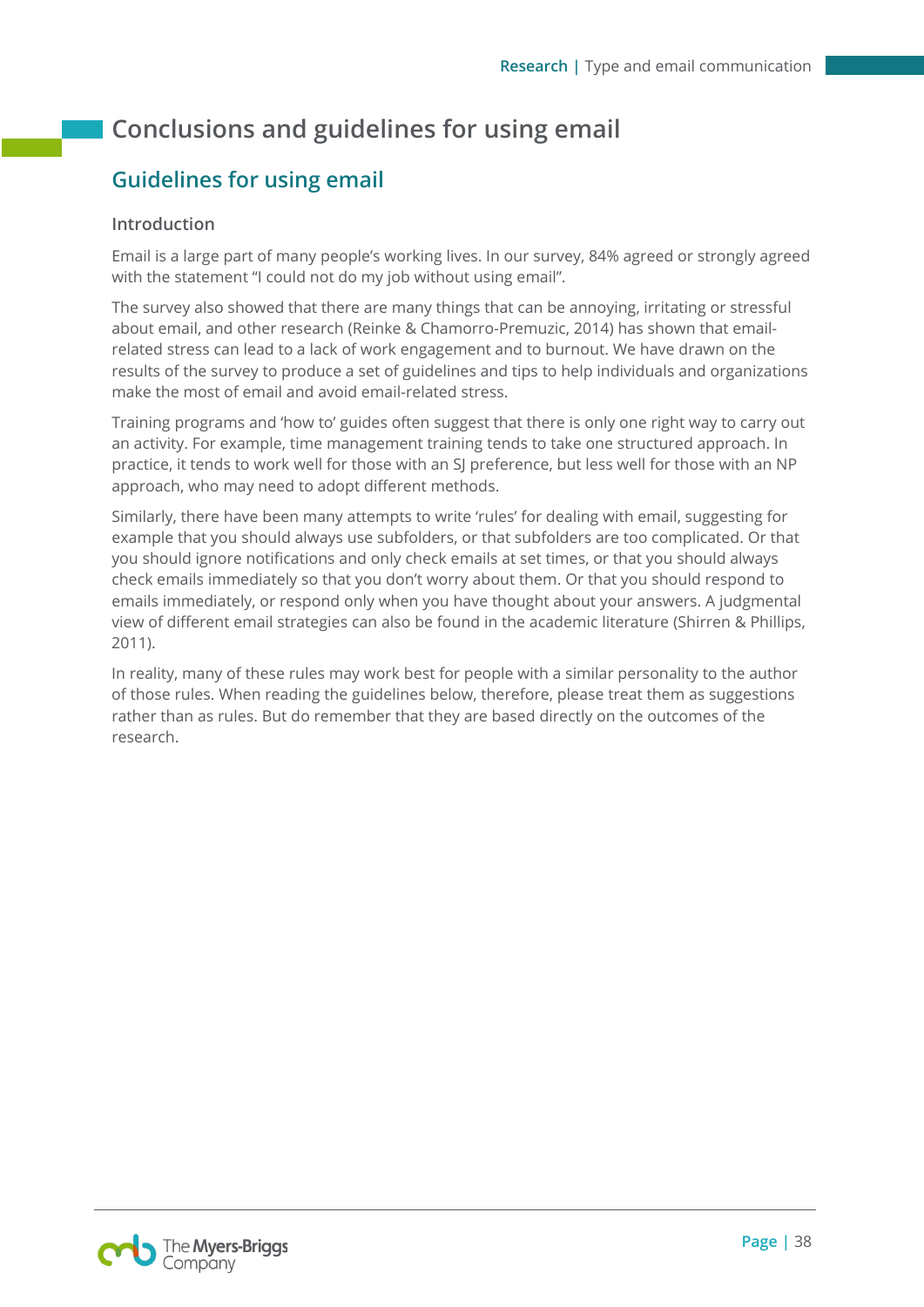#### **General guidelines for individuals**

- People vary in how quickly they need a reply, but most agree that they would expect a reply to their emails within a week or less. Try to keep to this timeframe as an absolute limit.
- Many people are annoyed when an email has no subject line or does not have a clear point. Ensure that your emails have a subject line and that it is obvious, in the first sentence or so, what the email is about and why you are sending it.
- Most people like clear, concise emails and may be irritated by long, wordy emails. Take a moment to check that your emails are clear, short, and worded correctly. Participants in our survey identified misinterpretation as one of the worst things about email, and clear communication as one of the best.
- Think carefully about how you reply to or forward a long email chain. Many people can be irritated when they are expected to read through the chain to get to the relevant information. If you need to keep the chain intact (for example to avoid creating multiple different versions of the chain going to different people), signpost the points that individual recipients need to address.
- Our research suggests that most people will read an email even when they have only been copied in, but that as they become stressed, they are more likely to ignore such emails. Think about who to put in the 'to' line, and who to put in 'cc'.
- Try to be polite. Other research (Bolkan & Holmgren, 2012) suggests that if you do, your recipients will feel more positively about you and see you as more competent.
- The more emails you send, the more you will receive. The more emails you receive, the more likely it is that email overload will lead to stress. Think about whether the email you are about to send is necessary. Two factors that will cause other people stress are i) email overload in general, and ii) specifically being sent emails that they consider irrelevant or unnecessary. When you do need to communicate, consider whether a phone call or faceto-face conversation might be better. Many of your recipients (especially Extraverts) might prefer this. Other ways of communicating (for example, instant messaging) may be useful.
- If you can, avoid checking and sending work-related emails on holiday, at the weekend, late at night or in the evening, or before breakfast or going to work. Depending on your job, and your organizational culture, this might be difficult, but try to have at least some time email-free. Remember that even if you check emails, you don't always necessarily have to reply to or send emails outside of your normal working hours.
- Think about your audience. Remember that, given your MBTI type, you will have a particular approach to email communication which may or may not match the needs of your audience. Use the suggestions in the next section to help with this.

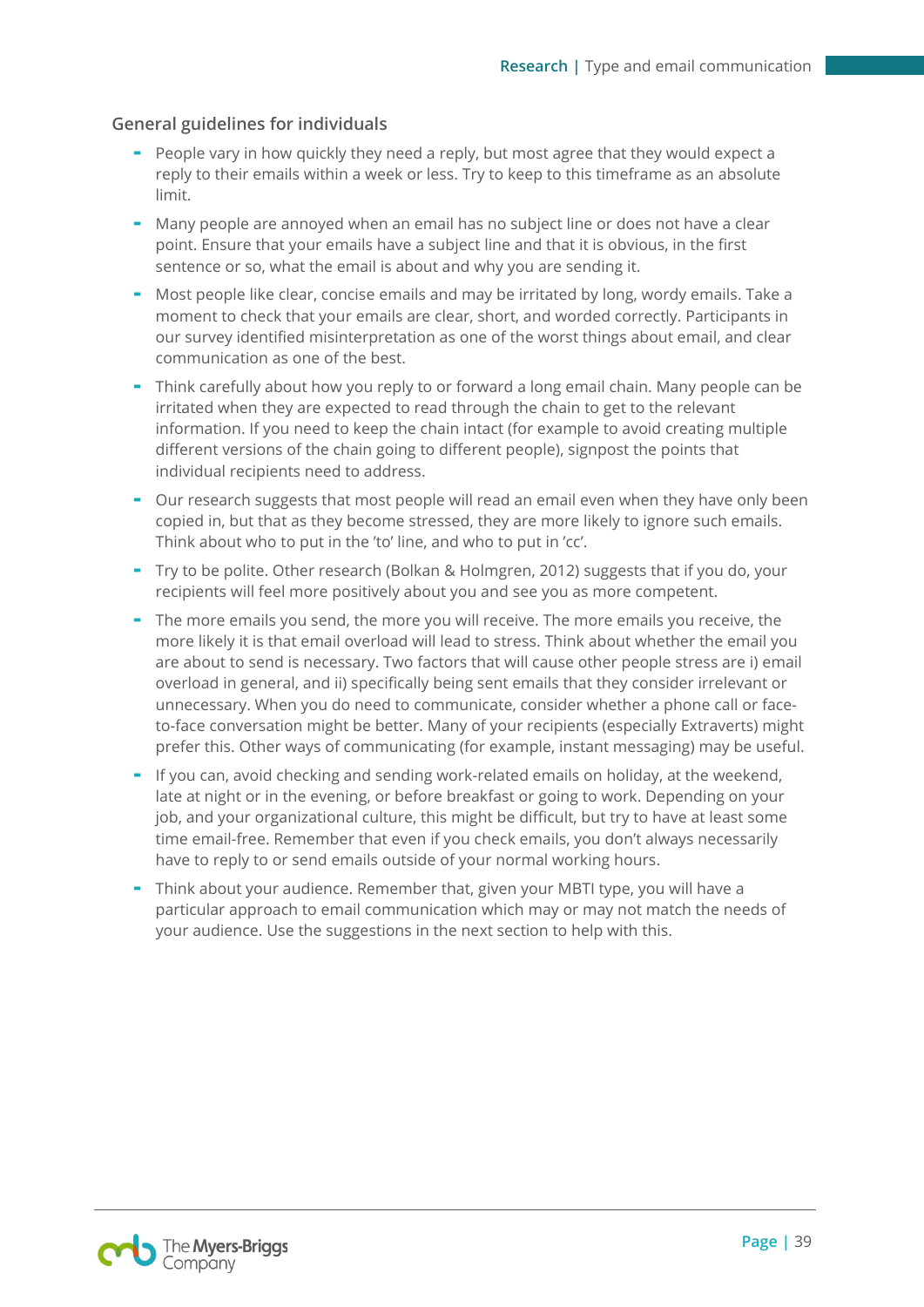|                                                                                                                                                                                                                         | <b>Extraverted Sensing (ESTP, ESFP)</b>                                                                                                                                         |
|-------------------------------------------------------------------------------------------------------------------------------------------------------------------------------------------------------------------------|---------------------------------------------------------------------------------------------------------------------------------------------------------------------------------|
| <b>Advice for ESTP/ESFP</b>                                                                                                                                                                                             | <b>Advice for others</b>                                                                                                                                                        |
| Remember that not everyone wants to meet<br>face to face or even talk on the phone. Email<br>has a legitimate role to play. For some,<br>especially Introverts, email can ensure the<br>message is delivered correctly. | ESTP and ESFP types will usually appreciate a<br>face to face or telephone conversation. On<br>any given occasion, consider whether an<br>email is the best way to communicate. |
| Do make sure that you have actually sent any<br>emails that you started.                                                                                                                                                | Don't expect them to check their emails at the<br>weekend.                                                                                                                      |
| It may be painful to read through a long<br>email, but remember that it might contain<br>some useful information.                                                                                                       | If you want them to read your email, keep it<br>short and put their addresses in the 'to' line,<br>don't just copy them in.                                                     |
| Even when you are not in the 'to' line, you<br>may have been copied into an email for a<br>good reason. It might not be a good idea to<br>ignore such emails entirely.                                                  | Try to get back to them quickly.                                                                                                                                                |

#### **Guidelines for each favorite process**

#### **Introverted Sensing (ISTJ, ISFJ)**

### **Advice for ISTJ/ISFJ Advice for others**

You may find it difficult to concentrate on your work when you know that you have unread emails in your inbox. Consider strategies to overcome this – for example, periodically turning off email notifications, or applying email rules.

If you get no response to an important email, do follow up. Not everyone checks email as vigilantly as you are likely to.

Avoid being dismissive of how others use email even if they seem disorganized.

Email is not always the best communication method. If urgent, you can speak to a person directly. Email can be a way to avoid a showdown – but sometimes it may be important to have a debate openly.

Try not to bombard ISTJ and ISFJ types with emails – having too many emails is one of the things they most dislike. They typically find it difficult to ignore notifications, and they dislike having unread emails in their inbox, so they will get round to reading your email. If they don't respond, or say they haven't read your email, it may be a sign that they are becoming stressed.

If you have something that is urgent and requires a quick response, use the 'urgent' symbol – or pick up the phone and talk to them.

Don't expect them to check their emails at the weekend, or before they go to work.

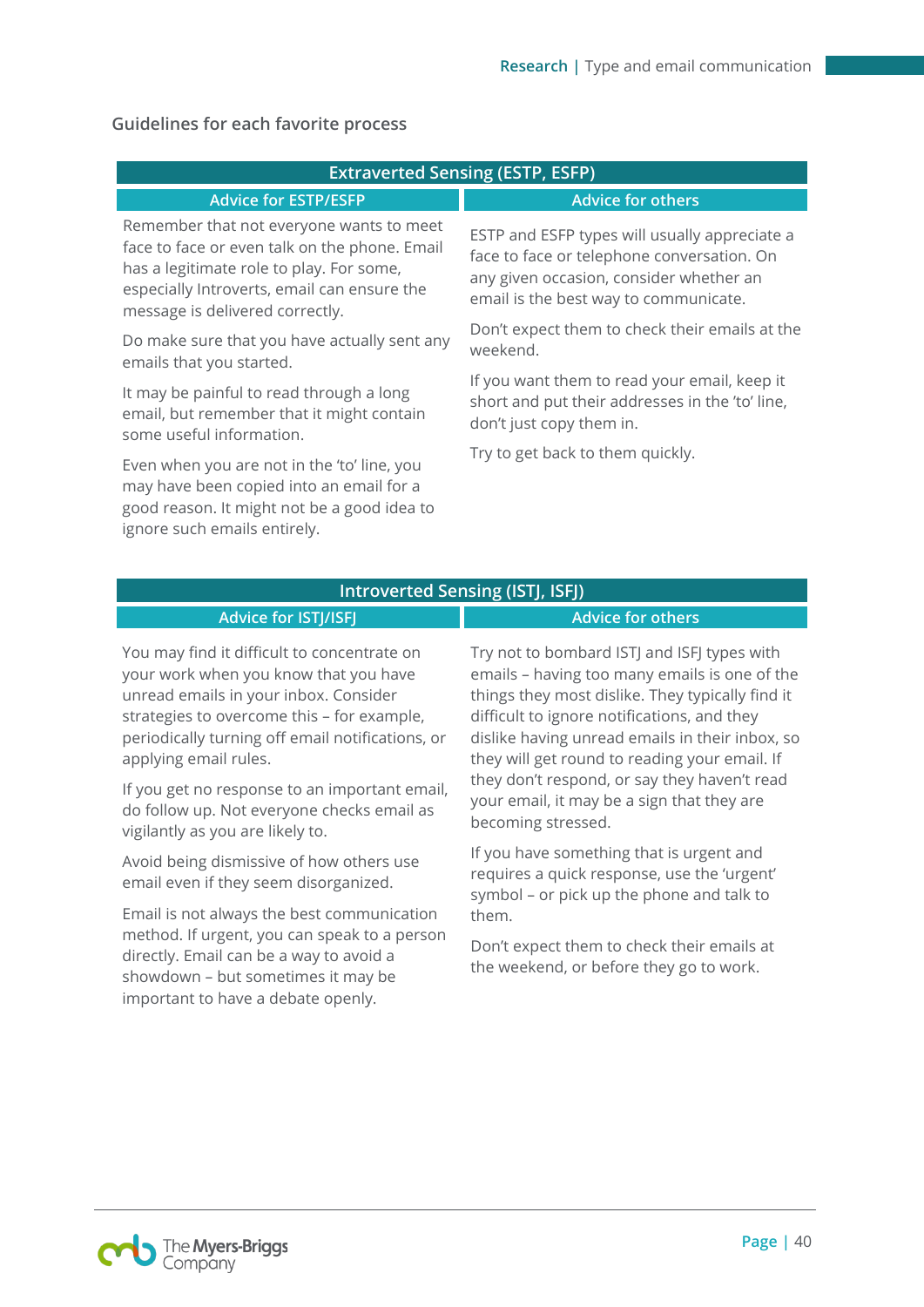#### **Extraverted Intuition (ENTP, ENFP)**

#### **Advice for ENTP/ENFP Advice for others**

Remember that not everyone wants to meet face to face or even talk on the phone. Email does have a legitimate role to play. For some, especially Introverts, email can ensure that the message is delivered correctly.

Don't feel that you must create subfolders to organize your email. You may find you create them but then don't use them.

You might not always respond quickly to emails. Remember that some people, and some situations, may require a quicker response.

Having control over some areas of your working life will make it less likely that you become stressed by email.

ENTP and ENFP types will usually appreciate a face to face or telephone conversation. On any given occasion, consider whether an email is the best way to communicate.

Make it clear if you need a quick answer, and why you need it. These types will not always respond quickly to emails.

If possible, avoid putting ENTP/ENFP types in a situation where they are obliged to check their emails at the weekend. They might find this stressful.

| Introverted Intuition (INTJ, INFJ)                                                                                                                                     |                                                                                                                                                                               |
|------------------------------------------------------------------------------------------------------------------------------------------------------------------------|-------------------------------------------------------------------------------------------------------------------------------------------------------------------------------|
| <b>Advice for INTJ/INFJ</b>                                                                                                                                            | <b>Advice for others</b>                                                                                                                                                      |
| INTJ and INFJ types often like to compose<br>their thoughts, which means you might<br>sometimes take a while to respond to emails.                                     | INTJ and INFJ types are more stressed than<br>most by the amount of emails they receive.<br>Try to avoid bombarding them with emails.                                         |
| Remember that many people will appreciate<br>a quick response, especially to important or<br>urgent emails. Consider sending a holding<br>email if you need more time. | They like to think about their responses and<br>might react negatively if pressurized for an<br>immediate answer. However, they can<br>appreciate a speedy answer themselves. |
| Remember that in many situations, face-to-<br>face contact or even a telephone<br>conversation may be preferable to email.                                             | Visionaries are generally unlikely to send an<br>email to the wrong person - so that email<br>probably is for you!                                                            |
|                                                                                                                                                                        | Don't skim or ignore their emails. They have<br>probably worked hard to get the wording<br>right.                                                                             |
|                                                                                                                                                                        |                                                                                                                                                                               |

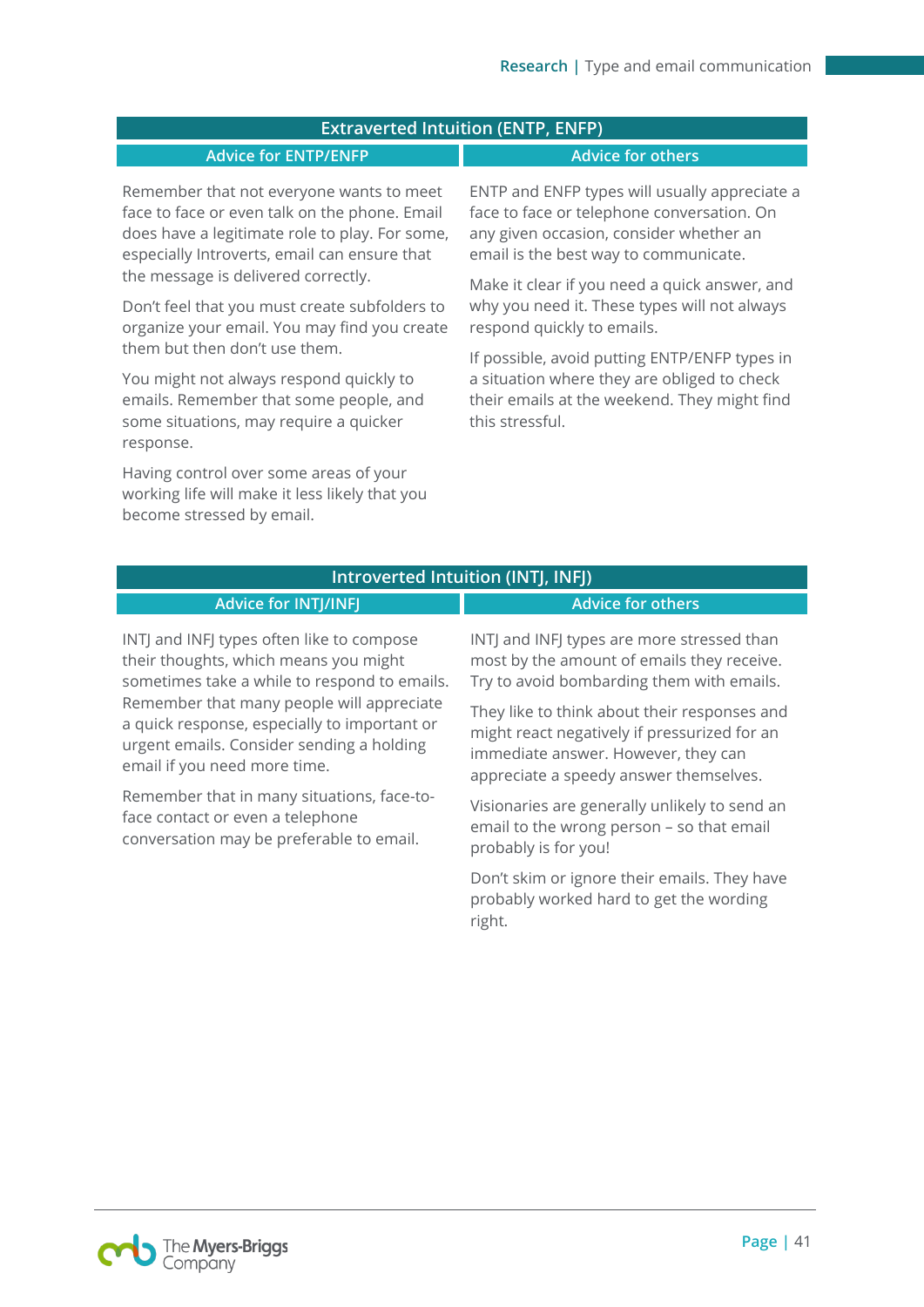#### **Extraverted Thinking (ESTJ, ENTJ)**

#### **Advice for ESTJ/ENTJ Advice for others**

You may be irritated when others leave out the subject line or don't have a clear point. Consider how you can tactfully help people to improve this.

Avoid criticizing how others use their email or telling them how to organize email folders. Your approach may not work for them.

You probably appreciate, maybe even expect, a quick response to your emails. Be aware that if someone takes time to respond, especially an INTJ/INFJ type, it may be because they are thinking through their answer.

Be aware that when you become stressed, you may take much longer than usual to respond, and that your emails are likely to become more direct and less polite.

Ensure that your emails to ESTJ/ENTJ types have a subject line and are clear, concise and to the point.

ESTJ/ENTJ types will appreciate and often expect a quick reply to their emails.

If ESTJ or ENTJ sends you an email at the weekend, or before they leave for work, it doesn't necessarily mean that it is urgent, or more important than their other emails.

Be aware that these types are particularly likely to use email as an 'audit trail' to track who said what on a project.

#### **Introverted Thinking (ISTP, INTP)**

#### **Advice for ISTP/INTP Advice for others**

You may not always respond quickly to emails unless the subject is of particular interest. Remember that some people, and some situations, require a quicker response.

Email can be a way to avoid a confrontation – but sometimes it might be important to have a debate openly. Other types may then seek a confrontation on their terms. Email is not always the best communication method.

Having control over some areas of your working life will make it less likely that you become stressed by email.

Make it clear if you need a quick answer, and why you need it. ISTP and INTP types will not always respond quickly to emails. They find it easier than most to ignore email notifications or unread emails.

Emails don't necessarily have to be concise, but they should have a clear point to them.

Don't skim or ignore an email from an ISTP/INTP type. They have probably worked hard to get the wording right.

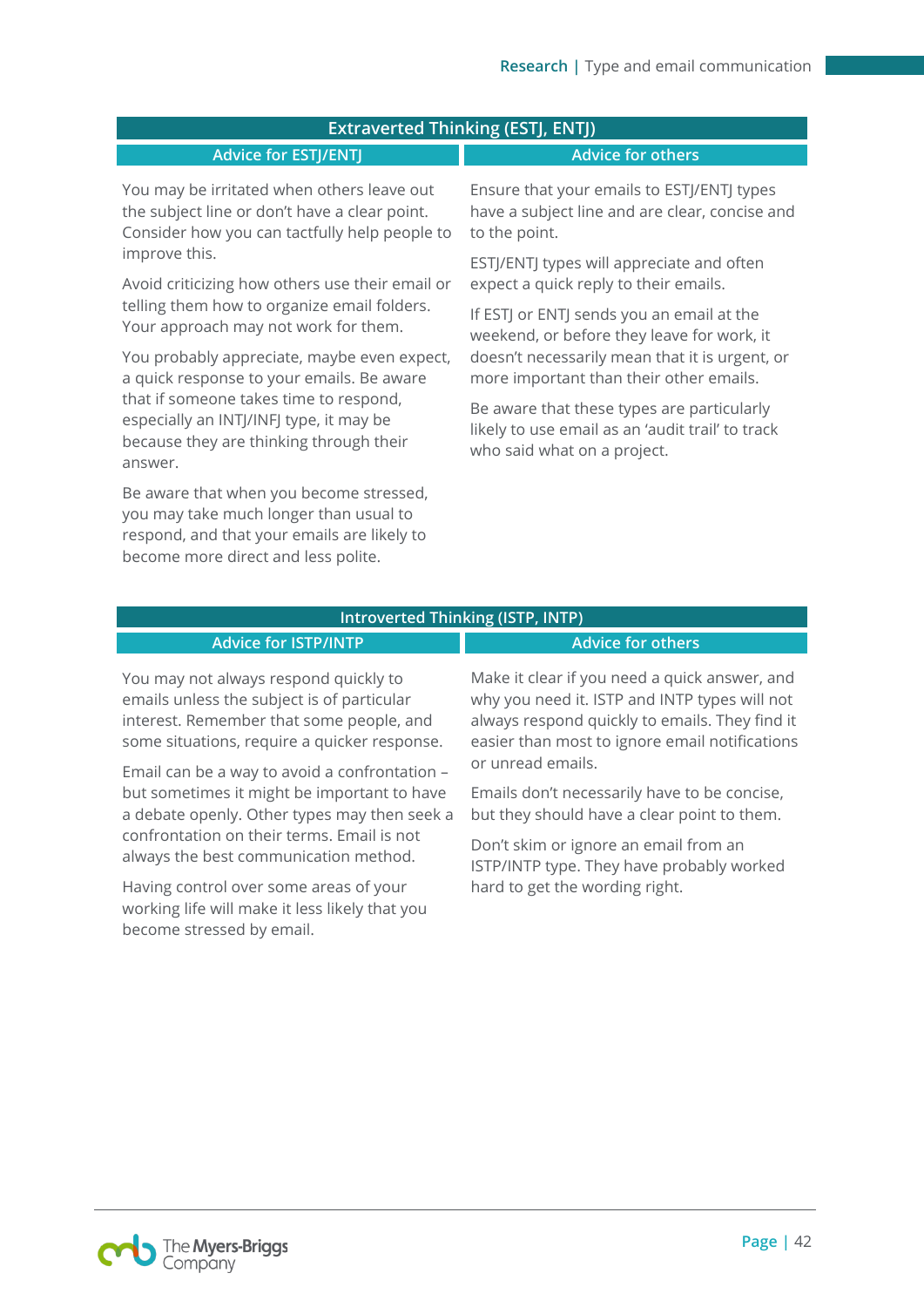| <b>Extraverted Feeling (ESFJ, ENFJ)</b>                                                                                                                                                                              |                                                                                                                                                                                                                                                |
|----------------------------------------------------------------------------------------------------------------------------------------------------------------------------------------------------------------------|------------------------------------------------------------------------------------------------------------------------------------------------------------------------------------------------------------------------------------------------|
| Advice for ESFJ/ENFJ                                                                                                                                                                                                 | Advice for others                                                                                                                                                                                                                              |
| It might feel offensive when people don't<br>include pleasantries in an email, but it doesn't<br>mean they are intending to offend you.                                                                              | Ensure that your emails have a subject line<br>and include the relevant people.<br>Include pleasantries, like the recipient's                                                                                                                  |
| You may be irritated when people don't write<br>a subject line, don't include the right people,                                                                                                                      | name, a greeting and a sign-off. Don't be<br>afraid to use emoticons.                                                                                                                                                                          |
| or confuse who should be in the 'to' line and<br>who in 'cc'. Consider how you can tactfully<br>help others to improve on this.                                                                                      | Try to respond quickly to an email from an<br>ESFJ or ENFJ type, or at least acknowledge it.                                                                                                                                                   |
| You probably respond to emails quite quickly.<br>For important emails, it may be useful to<br>pause to check the content and who you are<br>sending it to. Think carefully about who/how<br>many people you copy in. | Try not to bombard them with emails. They<br>may find it hard to ignore notifications and<br>dislike having unread emails in their inbox. If<br>they don't respond, or haven't read your<br>email, they may be becoming stressed.              |
| Remember that not everyone wants to meet<br>face to face or even talk on the phone. Email<br>does have a legitimate role to play.                                                                                    | If possible, avoid putting ESFJ or ENFJ types in<br>a situation where they are obliged to check<br>and respond to emails outside of normal<br>working hours. Some may welcome the<br>chance to connect. Others might may find it<br>stressful. |

| Introverted Feeling (ISFP, INFP) |  |
|----------------------------------|--|
|----------------------------------|--|

| Advice for ISFP/INFP                                                                                                                      | Advice for others                                                                                      |
|-------------------------------------------------------------------------------------------------------------------------------------------|--------------------------------------------------------------------------------------------------------|
| You might not always respond quickly to<br>emails. Remember that some people, and                                                         | Include pleasantries, like the recipient's<br>name, a greeting and a sign-off.                         |
| some situations, may require a quicker<br>response.                                                                                       | Be aware that ISFP and INFP types may take a<br>while to respond to your emails. Politely              |
| Remember to put a subject line in your<br>emails. Many people will find an email<br>without a subject irritating, and may not read<br>it. | make it clear if you need a quick answer, why<br>you need it, and how much you would<br>appreciate it. |
| Remember that many people will not read<br>your emails properly if they are not clear and<br>concise.                                     |                                                                                                        |

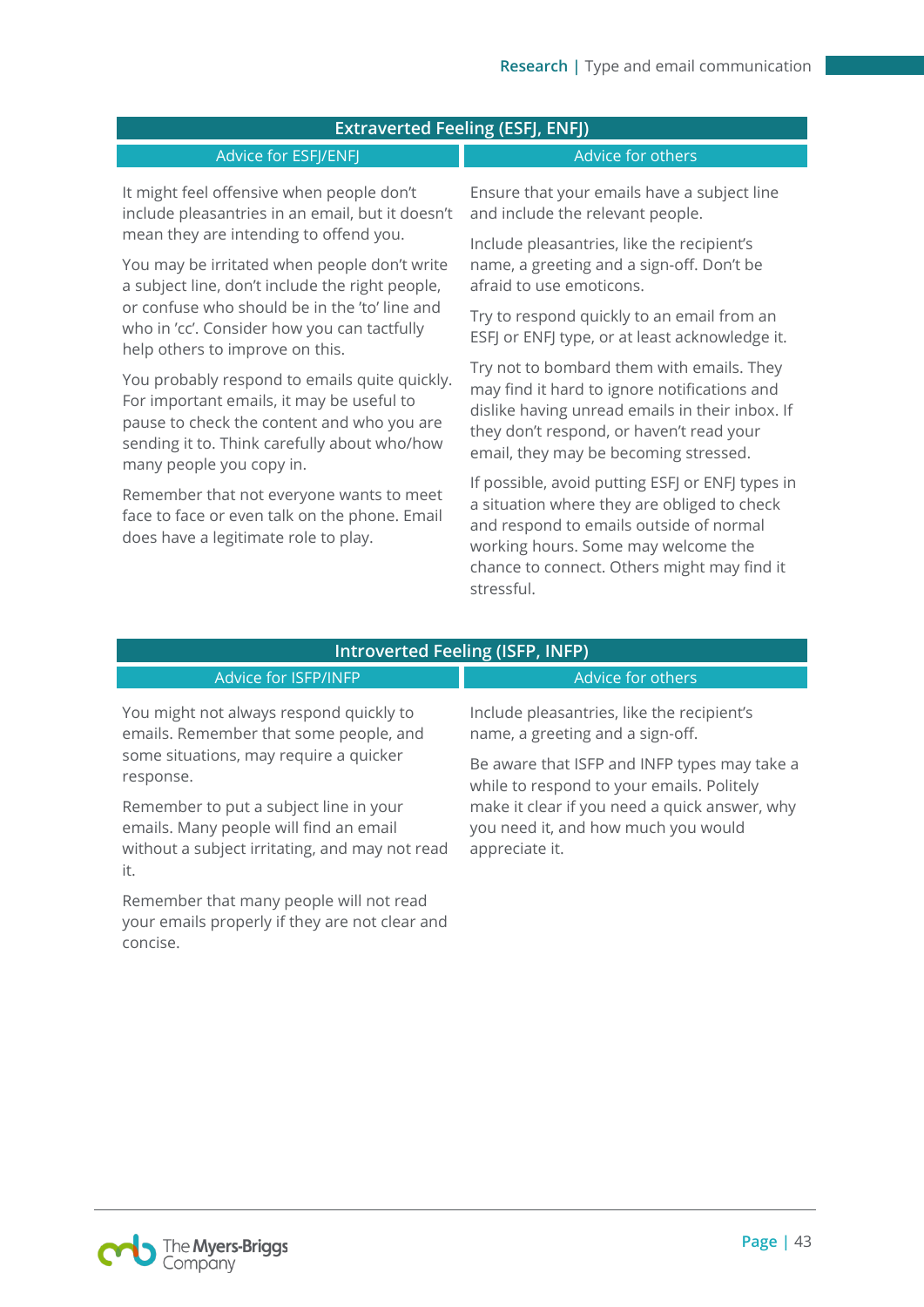#### **Guidelines for organizations**

- Do not rigidly enforce a one-size-fits-all solution. Individuals with different type preferences may take very different approaches to how they organize email. For example, some will create subfolders but others will keep everything in the inbox and then use search functions to find information. Neither of these is the 'right' or 'wrong' way to use email. The different approaches are likely to help each person use email in a way that works for them. Therefore, organizations might want to avoid strict rules for how people organize their own email (of course, guidelines about how people use email with each other – 'netiquette' – are a different matter (Turnage, 2007)). If there are external reasons for specifying the way in which people organize their email – for storage or security reasons, for example – this should be explained clearly.
- Avoid email overload. In our survey, some of the worst things about email included junk emails, receiving unnecessary emails, receiving too many emails, and email simply being overwhelming. The amount of emails received was a good predictor of how stressed people were. Encourage people only to use email when appropriate, and to get together face to face or to use the telephone if this suits the situation better. Discourage emails to all staff unless really necessary. Consider other communication solutions, such as instant messaging.
- Review the organization's expectations about the use of email on holiday, at the weekend, in the evening, at night or first thing in the morning. Remember that these expectations may be both explicit and implicit, and that implicit expectations may be harder for people to deal with. Although most people agreed with the statement 'people shouldn't have to check their emails outside of normal working hours', many (though not most) said that their organization or clients expect them to check their emails in the evenings or at weekends. Those people who did send or check emails outside of typical working hours were more stressed.
- Attend to the welfare of virtual teams. Members of virtual teams feel that they waste more time dealing with email and that they use email less efficiently.
- Be aware that email, and especially the amount of email, can contribute to stress, but that paying attention to other sources of stress can help to alleviate these effects. Be aware that senior and middle managers may be particularly prone to email-related stress.
- Make people aware that not everyone communicates with others in the same way that they themselves do. Considering the needs of their audience may make their emails more effective.

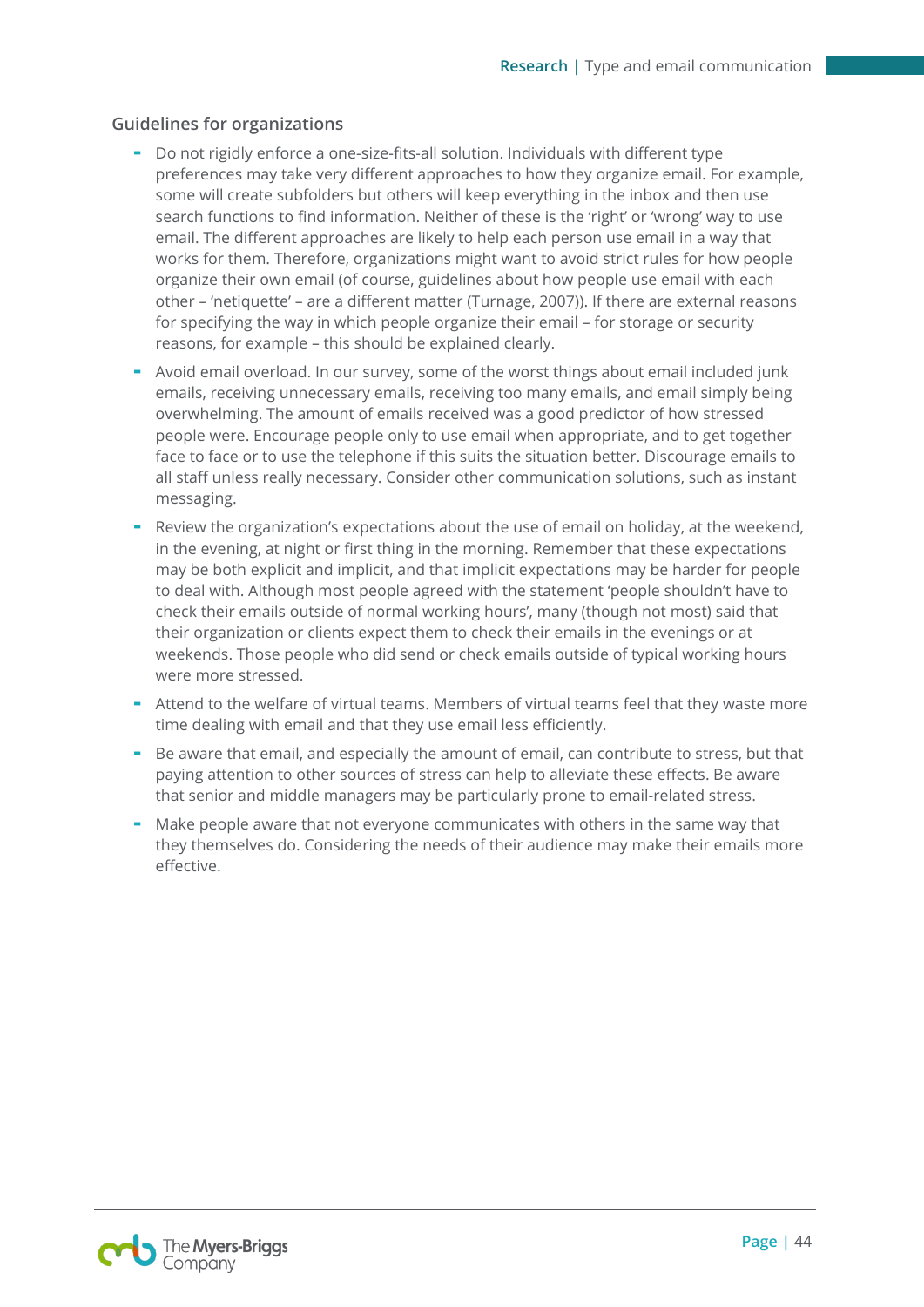# <span id="page-45-0"></span>**Summary and conclusions**

# <span id="page-45-1"></span>**The purpose of the survey**

Many alternatives to email now exist: instant messaging, video conferencing, Skype, messaging applications like Slack or Whatsapp, and of course phone calls and face-to-face meetings.

And yet email is still relevant. In our survey, 84% of the group agreed or strongly agreed that they could not do their job without email. Given the importance of email, it is not surprising that email can lead to stress. In our survey, 9% agreed or strongly agreed that dealing with email is stressful for them, and 39% sometimes find email overwhelming. In this context, understanding personality type differences in the way in we use email can help us to communicate better and reduce email-related stress.

# **Overall email use and attitudes**

- Most people received more work emails (averaging 25–50 emails a day) than they sent (11– 25 emails). This imbalance occurs because we will often send emails to more than one person, but not all recipients will reply to every email. The average number of emails sent and received by respondents in the survey was in fact relatively low compared with international norms (Radicati Group, 2015), which suggest that around 90 received emails and 30 sent emails is more common. Nevertheless, a significant minority (16%) of the group received a large number of emails.
- Desktop or laptop computers are the devices that most people both preferred to use and did use. Those who preferred to use a smartphone were significantly younger than those who prefer to use other devices. This is in line with other research (Ofcom, 2015).
- There were a few common views on email across the group:
- Most respondents agreed that it was important to get things right. They agreed with statements like "It is important to take the time to get the wording of an email right" and "The work-related emails I write are always polite", and disagreed with "I have been known to send an email to the wrong person".
- A second theme related to promptness and clarity. Most respondents agreed that i) they expected reasonably prompt replies, and ii) it was annoying or irritating when the subject line was missing, or they had to read through a long chain, or when emails did not have a clear point or were long and wordy. Avoiding these pitfalls should help improve communication.
- The most commonly identified best things about email included: i) being able to use it with anyone, anytime, anywhere, ii) speed, and iii) providing an audit trail. The first two of these features, while valued by our sample, may lead to what has been called the 'autonomy paradox' (Mazmanian, Orilikowski, & Yates, 2013). This is where email, and especially mobile email, gives individuals control over their interactions in the short term while at the same time making it seem as if they were always available. This inability to switch off may lead to stress, as described below.
- The most commonly identified worst things about email included: i) junk emails, ii) ease of misinterpretation of email, and iii) using email instead of face to face communication.
- Most respondents checked and sent emails outside of normal working hours, on holiday, at the weekend, or in the evening. They were less likely to access email in the morning, and least likely to do so late at night or in bed. However, even here, less than half never checked their emails at these times. In this context, it is notable that most people agree

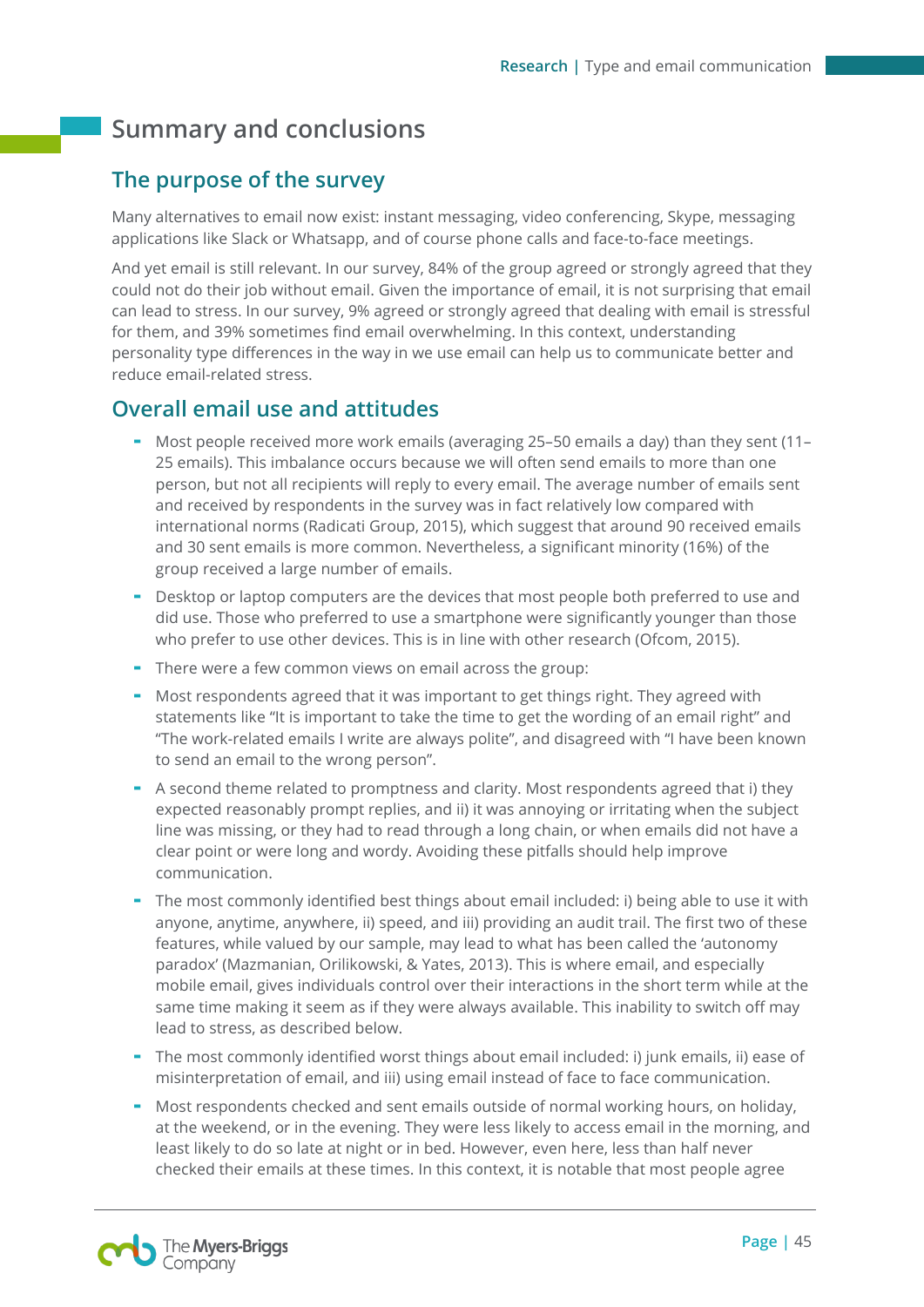with the statement "People shouldn't have to check their emails outside of normal working hours", and that those who more often checked or sent emails at these times were more likely to be stressed.

## **MBTI type differences in email use and attitude**

- Compared with Introverts, Extraverts are more likely to feel that email is overused (when face to face or telephone contact could be used instead). They are also more likely to have sent an email to the wrong person. They are less likely to use email to avoid face to face confrontation or debate. On average, Extraverts both send and receive more emails than Introverts.
- Those with a Sensing preference are likely to be more structured in their use of email, feel they use email efficiently, and to be keener that emails are clear and concise. Intuition types are less structured and more casual in their use of email. Intuition types are more likely to check and send emails outside of normal working hours than those with a Sensing preference.
- Those with a Thinking preference particularly value efficiency, getting to the point, and speed of response. These are also valued, though less highly, by those with a Feeling preference. The latter group are, however, more likely to be offended if emails don't include pleasantries.
- Most people expect a fairly quick response. Those with a Judging preference are more irritated when they do not receive this, are less likely to take a long time to respond themselves, and are more likely to spend time waiting for emails from others. They find it more difficult to ignore notifications and are less able to concentrate on their work when they have unread emails. Those with a Perceiving preference are less structured in their use of email. They often do not use subfolders or they create them but don't use them. They are relatively relaxed about having unread emails. These results are in line with previous research (Ludford & Terveen, 2003).
- Differences were also found between different functional pairs, especially between people of each favorite process. These are described in detail in the body of the report. Along with the information on how each favorite process may react to email-related stress, this has been used to produce email guidelines for each type.

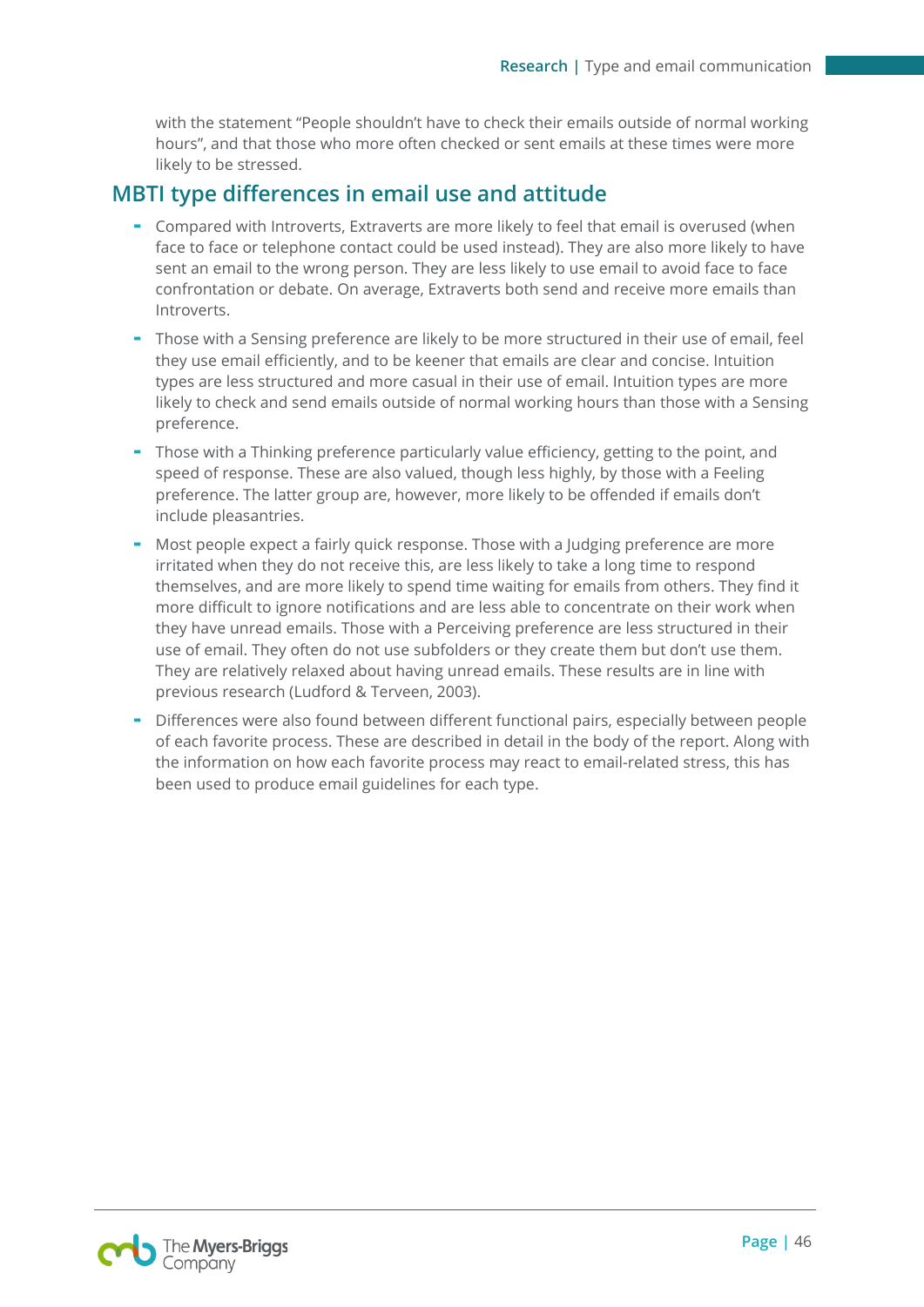# **Other group differences**

- Men were significantly more likely than women to check personal emails at work. This is consistent with previous research (Vitak, Crouse, & LaRose, 2011), which has shown that men are more likely than women to demonstrate what have sometimes been called 'cyberslacking' behaviors at work, and may be particularly relevant to organizations with strict email policies.
- Compared with individuals in traditional physical teams and those not in a team, members of virtual teams felt that they wasted more time dealing with email and that they used email less efficiently.
- People working in larger organizations are more likely to believe that people shouldn't have to check email outside of working hours, and less likely to be expected to check them. They are less likely to take an email break and more likely to find their working life currently stressful.
- A number of differences were found between individuals of different occupational levels. For example, managers and especially senior managers were more likely to agree that they were sent too many irrelevant emails, waste too much time on email, find email overwhelming and stressful, and have to deal with email outside of normal working hours. Managers on average sent and received significantly more emails than others and reported more email stress.

### **Stress and email**

- Individuals who felt more email-related stress were more likely than others to work in a large organization, be at senior or middle management level and work in management or HR. They also send and especially receive more work-related emails, send and check emails outside of normal working hours, and have less control over their working life. They have different attitudes towards, and techniques of using, email. Some of these factors may contribute to stress, while others may be a consequence. However, it seems likely that adopting techniques to reduce the total number of emails received and sent, and especially the amount of email that individuals feel they have to deal with outside of normal working hours, should reduce stress.
- There were no significant differences in stress between different preference pairs (E–I, S– N, T–F, J–P), favorite processes, or functional pairs. However, Introverts on average both send and receive fewer emails than Extraverts. Among those who receive more than 50 emails a day, Introverts are more stressed than Extraverts.
- The email factors that are particularly stressful for each favorite process were identified. Along with the more general findings on differences in email use and attitudes between the different functions, this has been used to produce email guidelines for each type.

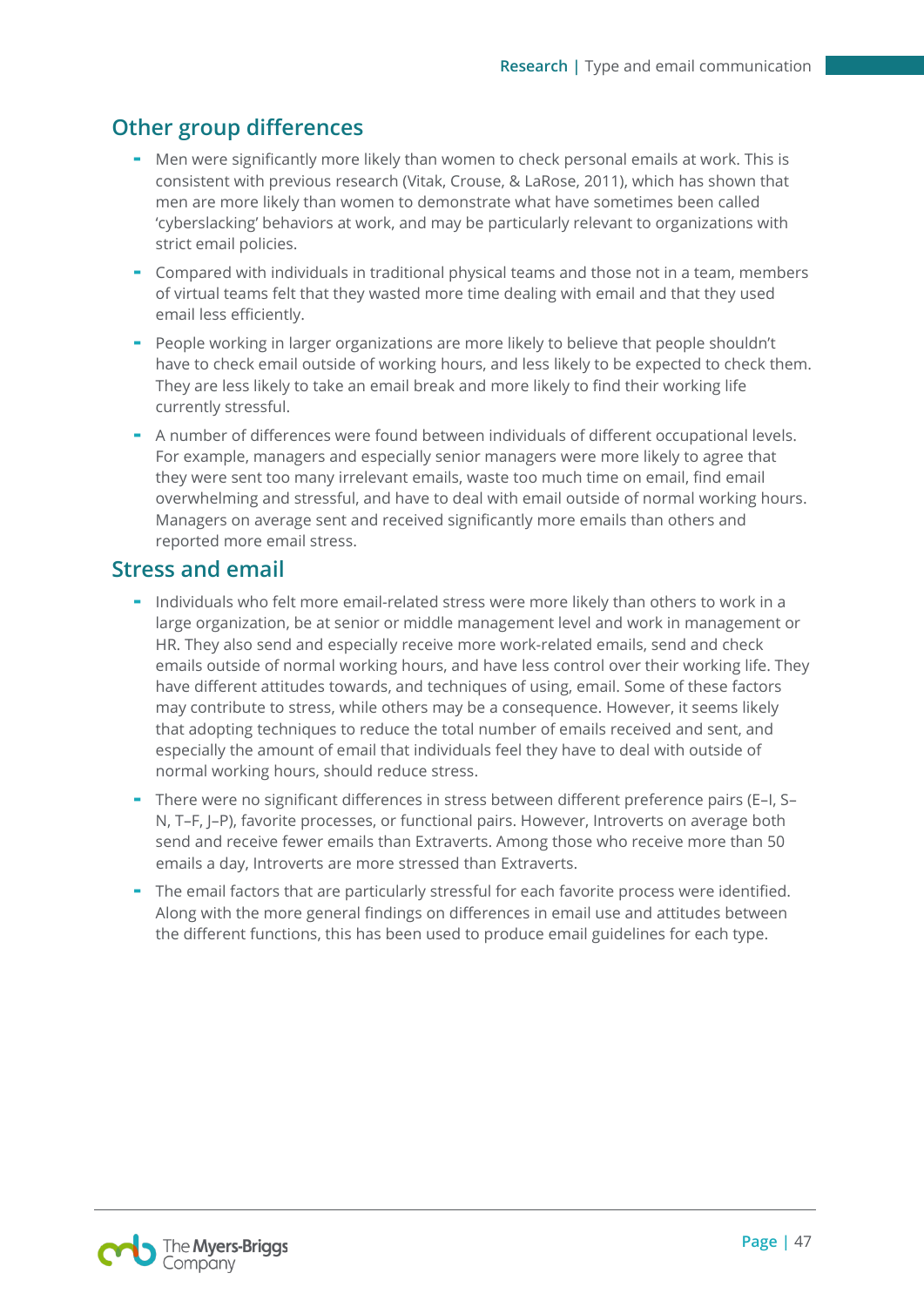# **Conclusions**

Email continues to be an important tool, and for many it is essential. The findings of this research show some of the things that individuals generally find most useful and most annoying, as well as the factors linked to email-related stress.

These findings have been used to produce general guidelines for individuals and organizations. By looking at personality differences, however, it has been possible to go beyond the general and give specific suggestions for each type.

While no particular type is more stressed by email than any other, different factors will lead to stress in different types. By paying attention to these factors, we can improve communication and reduce stress.

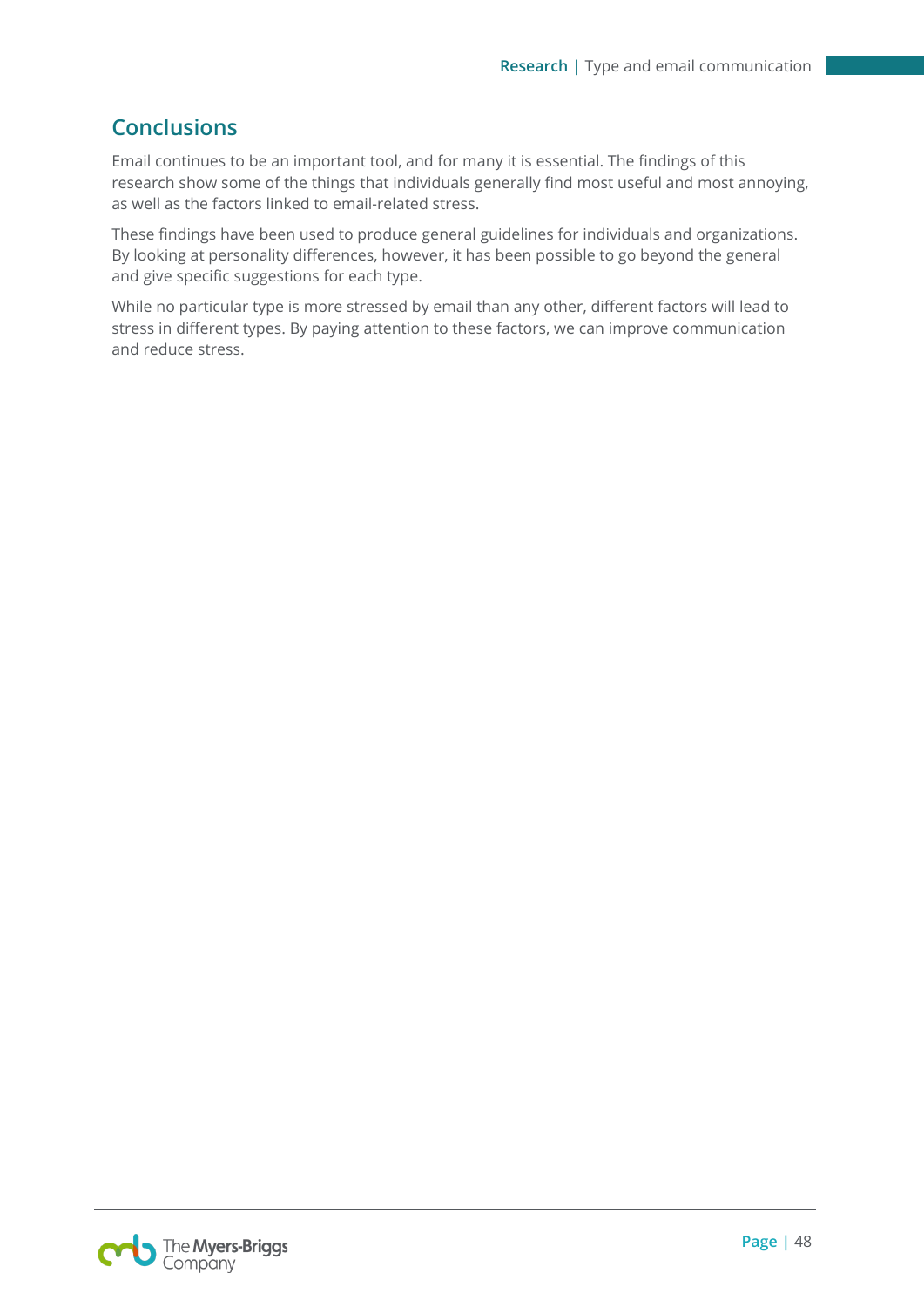# <span id="page-49-0"></span>**References**

Bolkan, S., & Holmgren, J. L. (2012). "You are such a great teacher and I hate to bother you but...": Instructors' perceptions of students and their use of email messages with varying politeness strategies. *Communication Education*, pp. 253-270.

Dabbish, L. A., & Kraut, R. E. (2006). Email overload at work: an analysis of factors associated with email strain. *CSCW '06 Proceedings of the 2006 20th anniversary conference on Computer supported cooperative work* (pp. 431-440). New York: ACM.

Future Work Centre. (2015). *You've Got Mail! Research Report.* Future Work Centre.

Hair, M., Renaud, K., & Ramsay, J. (2007). The influence of self-esteem and locus of control on perceived email-related stress. *Computers in Human Behavior*, pp. 2791-2803.

Jackson, T., Dawson, R., & Wilson, D. (2001). The cost of emal interruption. *Journal of Systems and Information Technology*, pp. 81-92.

Jerejian, A. C., Reid, C., & Rees, C. S. (2013). The contribution of email volume, email management strategies and propensity to worry in predicting email stress among academics. *Computers in Human Behavior*, pp. 991-996.

Kushlev, K., & Dunn, E. (2015). Checking email less frequently reduces stress. *Computers in Human Behavior*, pp. 220-228.

Ludford, P., & Terveen, L. (2003). Does an individual's Myers-Briggs Type Indicator preference influence task-orientated technology use? In M. Rauterberg, *Human-Computer Interaction - INTERACT'03* (pp. 623-630). IOS Press.

Mark, G., & Ganzach, Y. (2014). Personality and internet usage: A large-scale representative study of young adults. *Computers in Human Behavior*, pp. 274-281.

Mazmanian, M., Orilikowski, W. J., & Yates, J. (2013). The autonomy paradox: The implications of mobile email devices for knowledge professionals. *Organization Science*, pp. 1337- 1357.

Ofcom. (2015). *The Communications Market 2015: The market in context.* The Office of Communication.

OPP Ltd. (2011). *MBTI Step I Instrument European Data Supplement.* Oxford: OPP Ltd.

Opt, S. K., & Loffredo, D. (2000). Rethinking communication apprehension: A Myers-Briggs perspective. *Journal of Psychology, 124*, pp. 556-570.

Radicati Group. (2015). *Email Statistics Report, 2015-2019.* Palo Alto, Ca, USA: The Radicati Group, Inc.

Reinke, K., & Chamorro-Premuzic, T. (2014). When email use gets out of control: Understanding the relationship between personality and email overload and their impact on burnout and work engagement. *Computers in Human Behavior*, pp. 502-509.

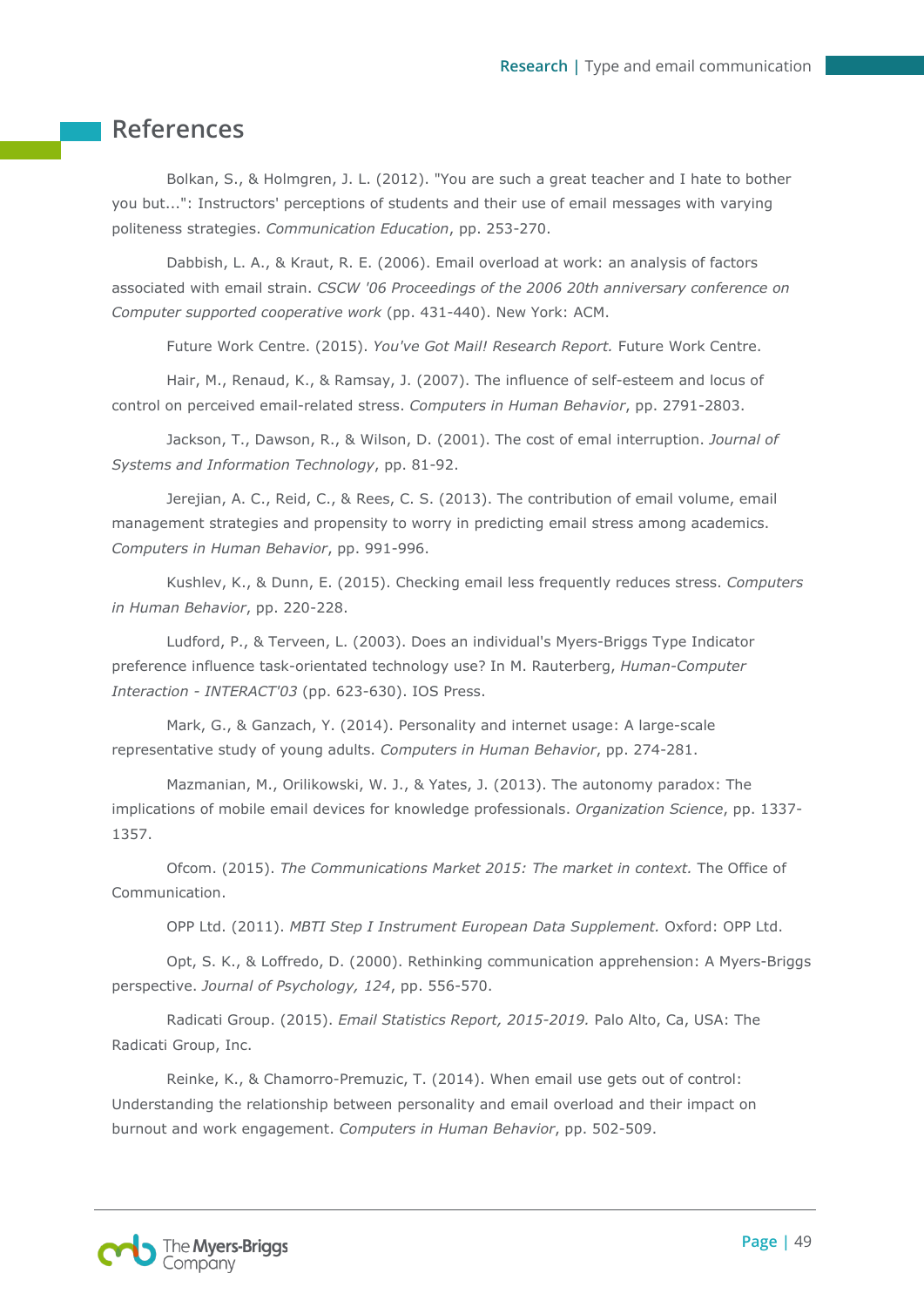Renaud, R., Ramsay, J., & Hair, M. (2006). "You've got e-mail!"... Shall I deal with it now? Electronic mail from the recipient's perspective. *International Journal of Human-Computer Interaction*, pp. 313-332.

Shen, J., Brdiczka, O., & Liu, J. (2013). Understanding email writers: personality prediction from email messages. *User Modeling, Adaption and Personalization*, pp. 318-330.

Shirren, S., & Phillips, J. G. (2011). Decisional style, mood and work communication: email diaries. *Ergonomics*, pp. 891-903.

Turnage, A. K. (2007). Email flaming behaviors and organizational conflict. *Journal of Computer-Mediated Communication*, pp. 43-59.

Vitak, J., Crouse, J., & LaRose, R. (2011). Personal Internet use at work: Understanding cyberslacking. *Computers in Human Behavior*, pp. 1751-1759.

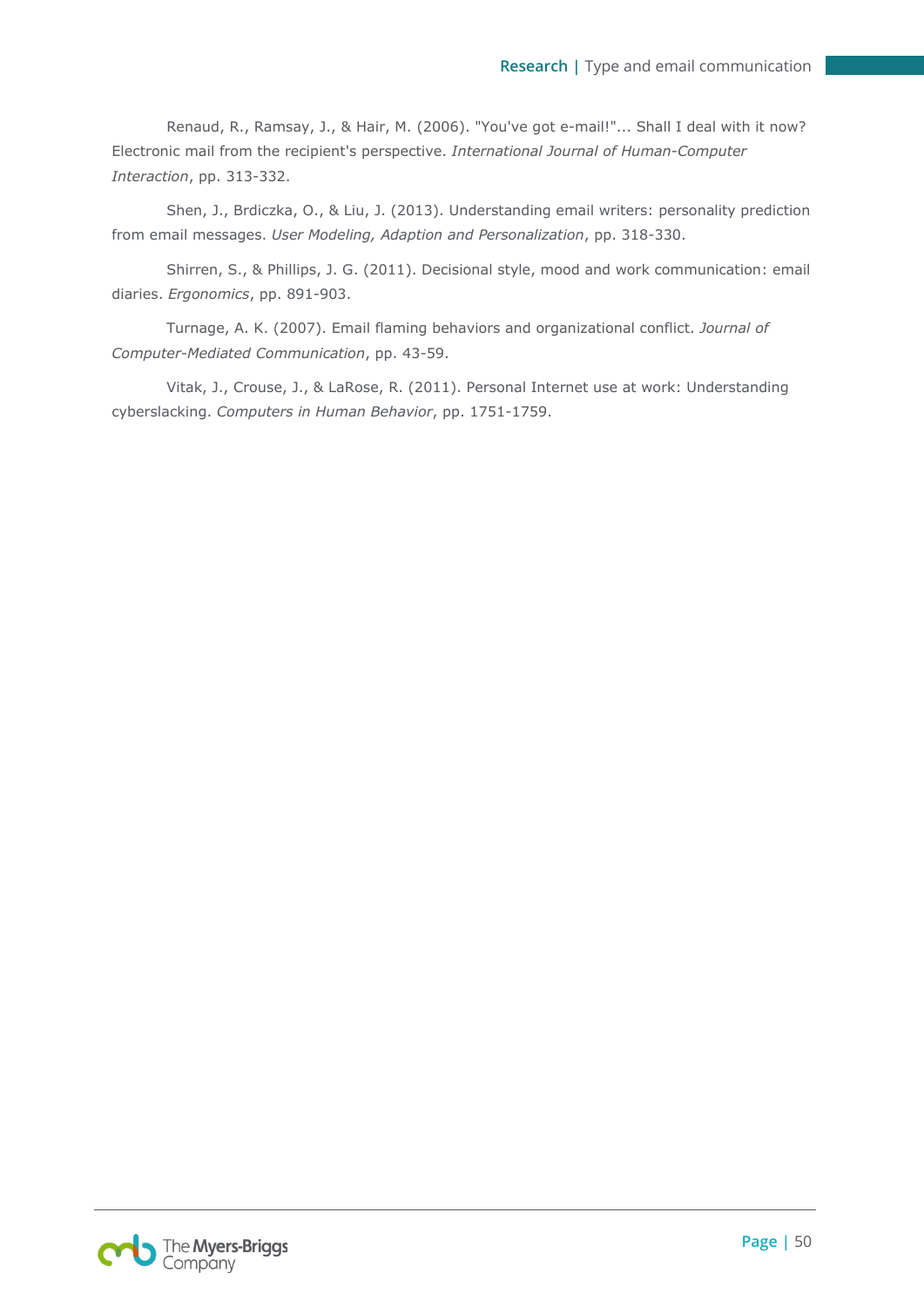# <span id="page-51-0"></span>**Appendices**

# <span id="page-51-1"></span>**Appendix 1: Respondent comments**

| <b>INFJ</b><br>How fascinating - I'll await the results of this study with interest.<br><b>INTJ</b><br>I'm on call for a night disaster action team, 6:00p to 6:00a M-F, 24 hrs S-S, every three<br>weeks. I teach Red Cross classes, and do some other things. This is probably not your<br>usual business scenario. I also do type research, measuring all 8 mental processes.<br>Next project: lots of stuff you thought was true about type isn't. I'm interested in<br>your results.<br><b>INTJ</b><br>Introverted technologists prefer email - ignore voicemail; Extraverted sales types<br>prefer phone and don't read email You should have asked about instant messaging<br>and phone mail as well as face to face<br><b>INTJ</b><br>As ever, technology used well is a blessing; used unthinkingly, it is a curse<br><b>INTJ</b><br>An interesting survey; I look forward to seeing the results<br><b>INTJ</b><br>Will you make the raw data available for research purposes?<br><b>INFP</b><br>My only comments are that my situation is unusual in that I work on a freelance basis<br>for UK consultants whilst based in Australia. This affects timelines etc. The flexibility<br>suits me. I would be very unhappy in a role in which my home/work balance was<br>disrupted i.e., working 9-5 and being expected to check messages in my own time.<br><b>INFP</b><br>- I've been using email since 1992 and also worked in IT for 15 years, so may be more<br>adept than some. In a development environment, email was a key way of getting<br>responses without interrupting someone's concentration at a particular moment. - I<br>mentally class my BAPT work as 'work', and it takes far more of my time and emails<br>than my 'real work' as a coach. My coaching is part-time as I'm semi retired. - I have a<br>narrowboat, and am away for weeks at a time, several times a year, and so rather<br>than 'holiday' I see it as an alternative normality, and try to keep in touch while away.<br>Email helps me to do this. If I go to America, I might keep tabs on email but don't<br>spend much time on it. - Although I don't have a lot of coaching work, it is important<br>to me, so I respond to coaching-related emails as promptly as I can. - I have a<br>different relationship to personal email that to emails relating to BAPT work - more<br>casual, less worried about response times. So mostly my answers relate to my<br>relationship with BAPT and coaching emails. - Although I might check my email any<br>day of the week, I don't between (approx) 10pm and 10am, and not if I'm involved in<br>some other task (painting, writing, sewing, entertaining, etc)<br><b>INFP</b><br>Thank you for running this survey - it will be interesting to look at the results. I<br>somewhat believe that the way you write emails and react to emails is also dependent<br>on cultural differences. Do you plan to organise the survey results along countries as<br>well? Best regards<br><b>INFP</b><br>Email gives me anxiety.<br>I was wondering whether there might be different questions that could be asked and<br><b>INTP</b><br>that reflected general principles more than work situations, as type is more aligned to<br>the general principles. | <b>ISFJ</b> | This was a thought provoking exercise. It might make me use email more efficiently.<br>Thank you |
|---------------------------------------------------------------------------------------------------------------------------------------------------------------------------------------------------------------------------------------------------------------------------------------------------------------------------------------------------------------------------------------------------------------------------------------------------------------------------------------------------------------------------------------------------------------------------------------------------------------------------------------------------------------------------------------------------------------------------------------------------------------------------------------------------------------------------------------------------------------------------------------------------------------------------------------------------------------------------------------------------------------------------------------------------------------------------------------------------------------------------------------------------------------------------------------------------------------------------------------------------------------------------------------------------------------------------------------------------------------------------------------------------------------------------------------------------------------------------------------------------------------------------------------------------------------------------------------------------------------------------------------------------------------------------------------------------------------------------------------------------------------------------------------------------------------------------------------------------------------------------------------------------------------------------------------------------------------------------------------------------------------------------------------------------------------------------------------------------------------------------------------------------------------------------------------------------------------------------------------------------------------------------------------------------------------------------------------------------------------------------------------------------------------------------------------------------------------------------------------------------------------------------------------------------------------------------------------------------------------------------------------------------------------------------------------------------------------------------------------------------------------------------------------------------------------------------------------------------------------------------------------------------------------------------------------------------------------------------------------------------------------------------------------------------------------------------------------------------------------------------------------------------------------------------------------------------------------------------------------------------------------------------------------------------|-------------|--------------------------------------------------------------------------------------------------|
|                                                                                                                                                                                                                                                                                                                                                                                                                                                                                                                                                                                                                                                                                                                                                                                                                                                                                                                                                                                                                                                                                                                                                                                                                                                                                                                                                                                                                                                                                                                                                                                                                                                                                                                                                                                                                                                                                                                                                                                                                                                                                                                                                                                                                                                                                                                                                                                                                                                                                                                                                                                                                                                                                                                                                                                                                                                                                                                                                                                                                                                                                                                                                                                                                                                                                                   |             |                                                                                                  |
|                                                                                                                                                                                                                                                                                                                                                                                                                                                                                                                                                                                                                                                                                                                                                                                                                                                                                                                                                                                                                                                                                                                                                                                                                                                                                                                                                                                                                                                                                                                                                                                                                                                                                                                                                                                                                                                                                                                                                                                                                                                                                                                                                                                                                                                                                                                                                                                                                                                                                                                                                                                                                                                                                                                                                                                                                                                                                                                                                                                                                                                                                                                                                                                                                                                                                                   |             |                                                                                                  |
|                                                                                                                                                                                                                                                                                                                                                                                                                                                                                                                                                                                                                                                                                                                                                                                                                                                                                                                                                                                                                                                                                                                                                                                                                                                                                                                                                                                                                                                                                                                                                                                                                                                                                                                                                                                                                                                                                                                                                                                                                                                                                                                                                                                                                                                                                                                                                                                                                                                                                                                                                                                                                                                                                                                                                                                                                                                                                                                                                                                                                                                                                                                                                                                                                                                                                                   |             |                                                                                                  |
|                                                                                                                                                                                                                                                                                                                                                                                                                                                                                                                                                                                                                                                                                                                                                                                                                                                                                                                                                                                                                                                                                                                                                                                                                                                                                                                                                                                                                                                                                                                                                                                                                                                                                                                                                                                                                                                                                                                                                                                                                                                                                                                                                                                                                                                                                                                                                                                                                                                                                                                                                                                                                                                                                                                                                                                                                                                                                                                                                                                                                                                                                                                                                                                                                                                                                                   |             |                                                                                                  |
|                                                                                                                                                                                                                                                                                                                                                                                                                                                                                                                                                                                                                                                                                                                                                                                                                                                                                                                                                                                                                                                                                                                                                                                                                                                                                                                                                                                                                                                                                                                                                                                                                                                                                                                                                                                                                                                                                                                                                                                                                                                                                                                                                                                                                                                                                                                                                                                                                                                                                                                                                                                                                                                                                                                                                                                                                                                                                                                                                                                                                                                                                                                                                                                                                                                                                                   |             |                                                                                                  |
|                                                                                                                                                                                                                                                                                                                                                                                                                                                                                                                                                                                                                                                                                                                                                                                                                                                                                                                                                                                                                                                                                                                                                                                                                                                                                                                                                                                                                                                                                                                                                                                                                                                                                                                                                                                                                                                                                                                                                                                                                                                                                                                                                                                                                                                                                                                                                                                                                                                                                                                                                                                                                                                                                                                                                                                                                                                                                                                                                                                                                                                                                                                                                                                                                                                                                                   |             |                                                                                                  |
|                                                                                                                                                                                                                                                                                                                                                                                                                                                                                                                                                                                                                                                                                                                                                                                                                                                                                                                                                                                                                                                                                                                                                                                                                                                                                                                                                                                                                                                                                                                                                                                                                                                                                                                                                                                                                                                                                                                                                                                                                                                                                                                                                                                                                                                                                                                                                                                                                                                                                                                                                                                                                                                                                                                                                                                                                                                                                                                                                                                                                                                                                                                                                                                                                                                                                                   |             |                                                                                                  |
|                                                                                                                                                                                                                                                                                                                                                                                                                                                                                                                                                                                                                                                                                                                                                                                                                                                                                                                                                                                                                                                                                                                                                                                                                                                                                                                                                                                                                                                                                                                                                                                                                                                                                                                                                                                                                                                                                                                                                                                                                                                                                                                                                                                                                                                                                                                                                                                                                                                                                                                                                                                                                                                                                                                                                                                                                                                                                                                                                                                                                                                                                                                                                                                                                                                                                                   |             |                                                                                                  |
|                                                                                                                                                                                                                                                                                                                                                                                                                                                                                                                                                                                                                                                                                                                                                                                                                                                                                                                                                                                                                                                                                                                                                                                                                                                                                                                                                                                                                                                                                                                                                                                                                                                                                                                                                                                                                                                                                                                                                                                                                                                                                                                                                                                                                                                                                                                                                                                                                                                                                                                                                                                                                                                                                                                                                                                                                                                                                                                                                                                                                                                                                                                                                                                                                                                                                                   |             |                                                                                                  |
|                                                                                                                                                                                                                                                                                                                                                                                                                                                                                                                                                                                                                                                                                                                                                                                                                                                                                                                                                                                                                                                                                                                                                                                                                                                                                                                                                                                                                                                                                                                                                                                                                                                                                                                                                                                                                                                                                                                                                                                                                                                                                                                                                                                                                                                                                                                                                                                                                                                                                                                                                                                                                                                                                                                                                                                                                                                                                                                                                                                                                                                                                                                                                                                                                                                                                                   |             |                                                                                                  |
|                                                                                                                                                                                                                                                                                                                                                                                                                                                                                                                                                                                                                                                                                                                                                                                                                                                                                                                                                                                                                                                                                                                                                                                                                                                                                                                                                                                                                                                                                                                                                                                                                                                                                                                                                                                                                                                                                                                                                                                                                                                                                                                                                                                                                                                                                                                                                                                                                                                                                                                                                                                                                                                                                                                                                                                                                                                                                                                                                                                                                                                                                                                                                                                                                                                                                                   |             |                                                                                                  |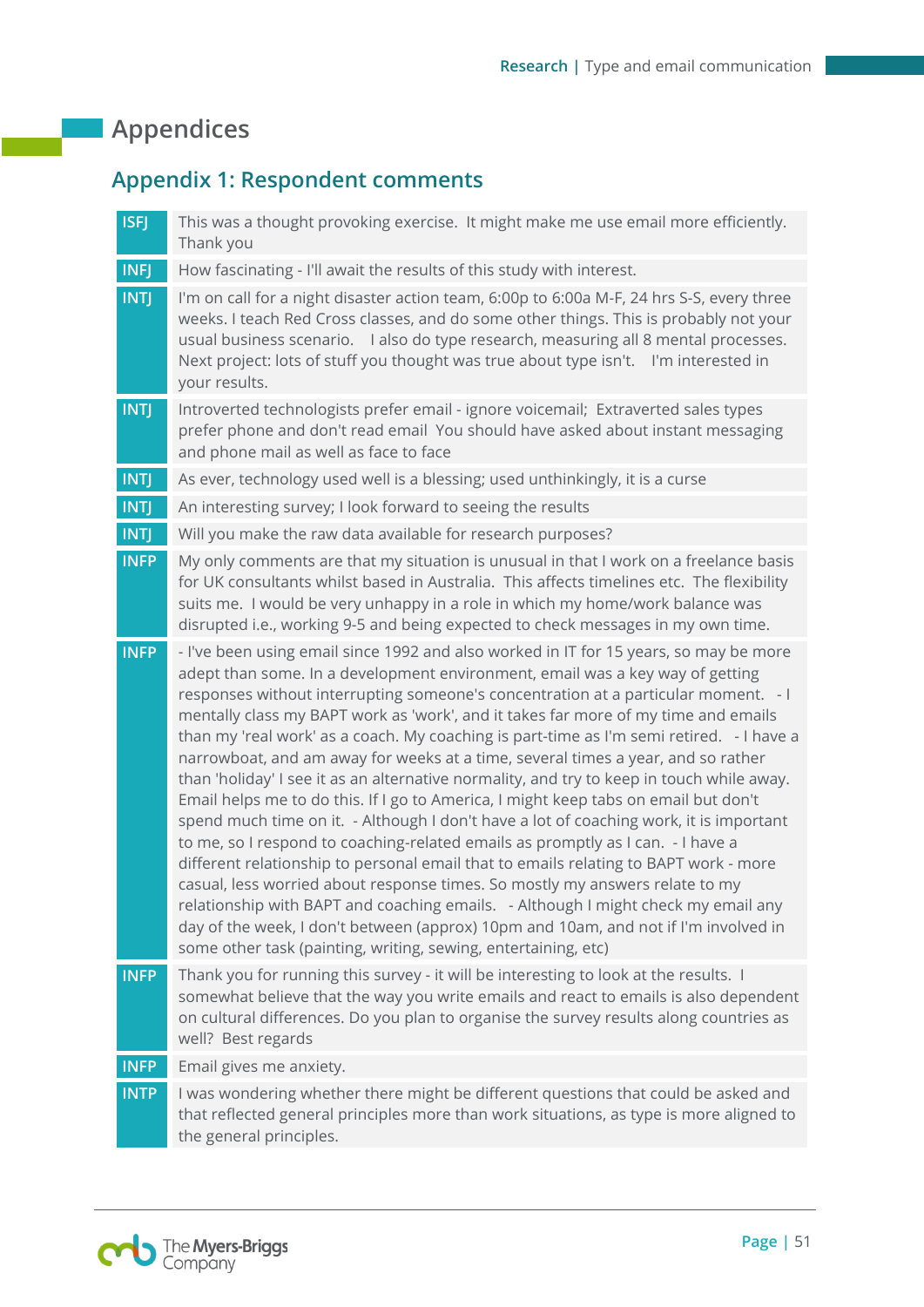| <b>INTP</b> | I think there might have been other things about email in this survey, say whether you<br>write with your dominant auxiliary or inferior function, whether you strategise<br>particular emails, or whether you let your anger or dissatisfaction get the better of<br>you with an email you decide to send. So there were lots of opportunities missed,<br>from a researcher's point of view, anyway.                                                                                                                                                                              |
|-------------|------------------------------------------------------------------------------------------------------------------------------------------------------------------------------------------------------------------------------------------------------------------------------------------------------------------------------------------------------------------------------------------------------------------------------------------------------------------------------------------------------------------------------------------------------------------------------------|
| <b>INTP</b> | I'd be very interested to know if people who prefer 'Introversion' are overwhelming<br>positive about email and those who prefer 'Extraversion' are not.                                                                                                                                                                                                                                                                                                                                                                                                                           |
| <b>INTP</b> | For the evening/weekend question, did you mean ""outwith working hours""?<br>Sometimes we will be working on evenings or weekends, and then we definitely<br>would; I got impression that that wasn't the point of that line of questioning.                                                                                                                                                                                                                                                                                                                                       |
| <b>ESTP</b> | I would like to see the results, when will they post?                                                                                                                                                                                                                                                                                                                                                                                                                                                                                                                              |
| <b>ESTP</b> | One other thing from an ESTP - I write the email and then add any pleasantries that<br>may be appropriate!                                                                                                                                                                                                                                                                                                                                                                                                                                                                         |
| <b>ESFP</b> | As an SP, it wasn't a great incentive in terms of wording at the start of the email to<br>ensure that I completed the survey. A lot of the questions would have a caveat on -<br>depending on type of client, whether it relates to new proposals going to clients etc<br>and importance/relevance of emails. As someone who is self employed, the boundary<br>of week day/weekend is more blurred as I tend to do a lot of 'weekend' activities<br>throughout the week.                                                                                                           |
| <b>ESFP</b> | My preference score for ""P"" is only 1. My stepII results show 2 ""J"" facetsmay<br>explain some of my answers!                                                                                                                                                                                                                                                                                                                                                                                                                                                                   |
| <b>ESFP</b> | I like that email is a little more informal than a ""letter"" would be and that you can<br>have a trail to refer back to.                                                                                                                                                                                                                                                                                                                                                                                                                                                          |
| <b>ENFP</b> | Some of the questions implied a common understanding of normal working hours.<br>This has changed enormously over the years and flexes hugely depending on<br>industry. What is normal? I don't believe there is a ""9-5"" any longer. The rise of the<br>smartphone has contributed hugely to that, as we increasingly carry both our<br>professional and personal lives in 1 or more mobile devices.                                                                                                                                                                             |
| <b>ENFP</b> | Some questions would benefit from an 'it depends on context' option as to use the<br>neither agree nor disagree option doesn't actually reflect my intention or reveal<br>Possibility of discriminating use eg I will respond to emails at weekend on a project<br>where we have agreed and I will respond to urgent and important emails at night<br>where the client is in a very different time zone to avoid excessive delay                                                                                                                                                   |
| <b>ENFP</b> | Can we have a date when the data will be published?                                                                                                                                                                                                                                                                                                                                                                                                                                                                                                                                |
| <b>ENFP</b> | I'm just wondering if you are only sending this to people who are MBTI practitioners<br>whether you have a good spread of all MBTI types or if some are missing or under-<br>represented (by virtue of the fact that that type may not become practitioners or may<br>hate doing surveys) If so, will you seek to redress this balance in some way so as to<br>make the survey more representative. Also, as I have 2 jobs - working for myself and<br>working part-time as an employee I have answered as an employee but my self-<br>employed answers would have been different. |
| <b>ENTP</b> | I have often answered neither agree or disagree as part of the question rings true but<br>another part of it does not. re leaving in the inbox, not because I believe it is easier to<br>find it there is is just that I am too disorganised and easily distracted before filing in<br>one of my many sub folders, which I never seem to return to anyway!                                                                                                                                                                                                                         |
|             |                                                                                                                                                                                                                                                                                                                                                                                                                                                                                                                                                                                    |